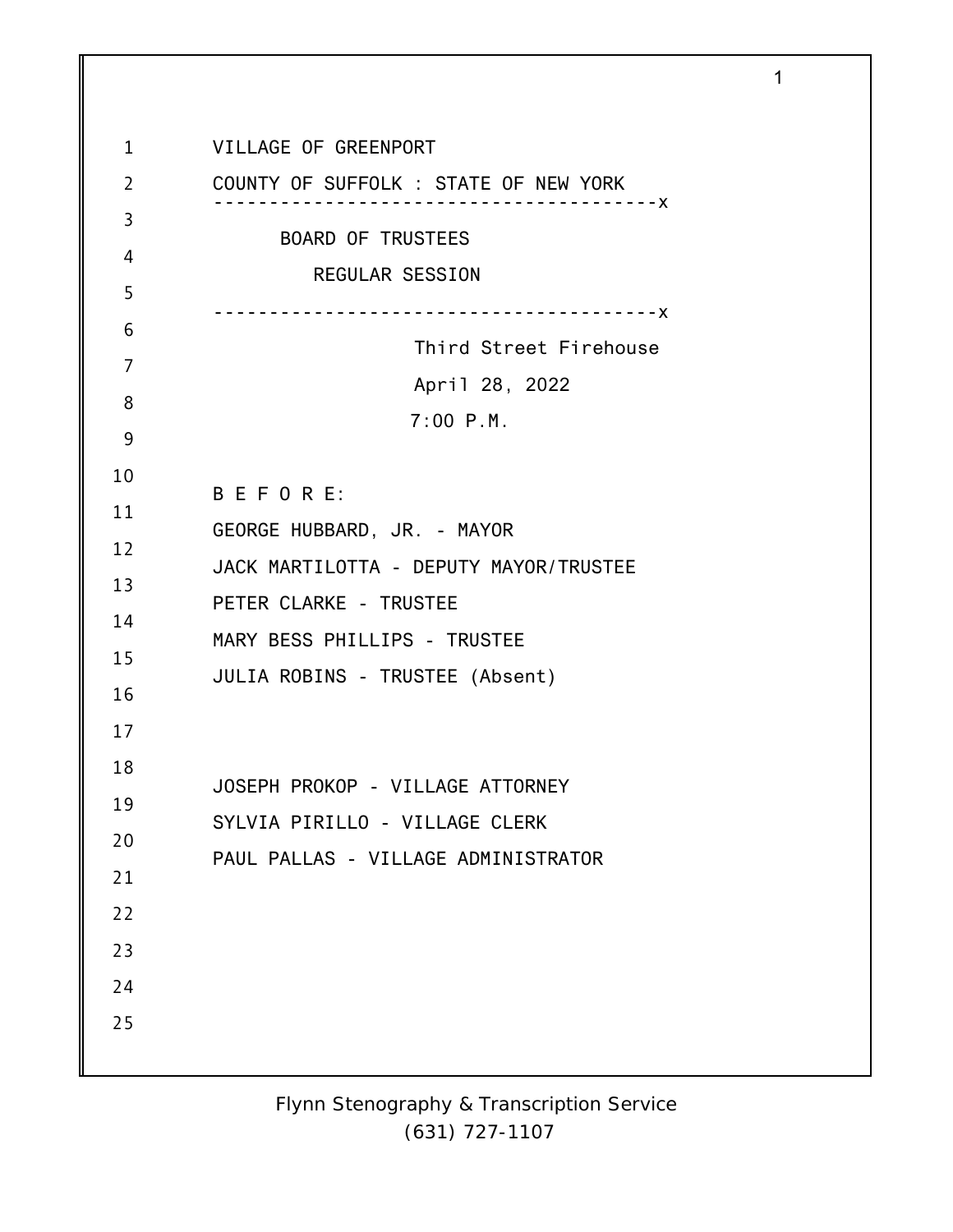1 2 3 4 5 6 7 8 9 10 11 12 13 14 15 16 17 18 19 20 21 22 23 24 25 Regular Session 4/28/22 2 (The Meeting was Called to Order at 7 p.m.) MAYOR HUBBARD: Okay. I'll call the meeting to order, Pledge to the Flag. (Pledge of Allegiance) MAYOR HUBBARD: Please remain standing for a moment of silence for Lynda Lee Biedermann, Richard DiBlasi, Carl H. Haasper, John F. O'Shea, Hope Ellen Tuthill and Mary Tuthill. (Moment of Silence) MAYOR HUBBARD: Thank you. Okay. I've got the annual Tree Committee report. Per the ordinance that creates the Tree Committee, they have to give us a yearly report. I'm going to just read through this, it's not long. I also want to, you know, commend the work that the Tree Committee does. Somebody calls up about a bad tree, or whatever, they contact Village Hall. Jane and Polly are really fast to go out and look at it, give us an answer what needs to be done right away. So I really appreciate what they do as the Committee. Okay. 2021 Annual Report to Mayor Hubbard and Trustees. The Village of Greenport Tree Committee is pleased to present this report of its activities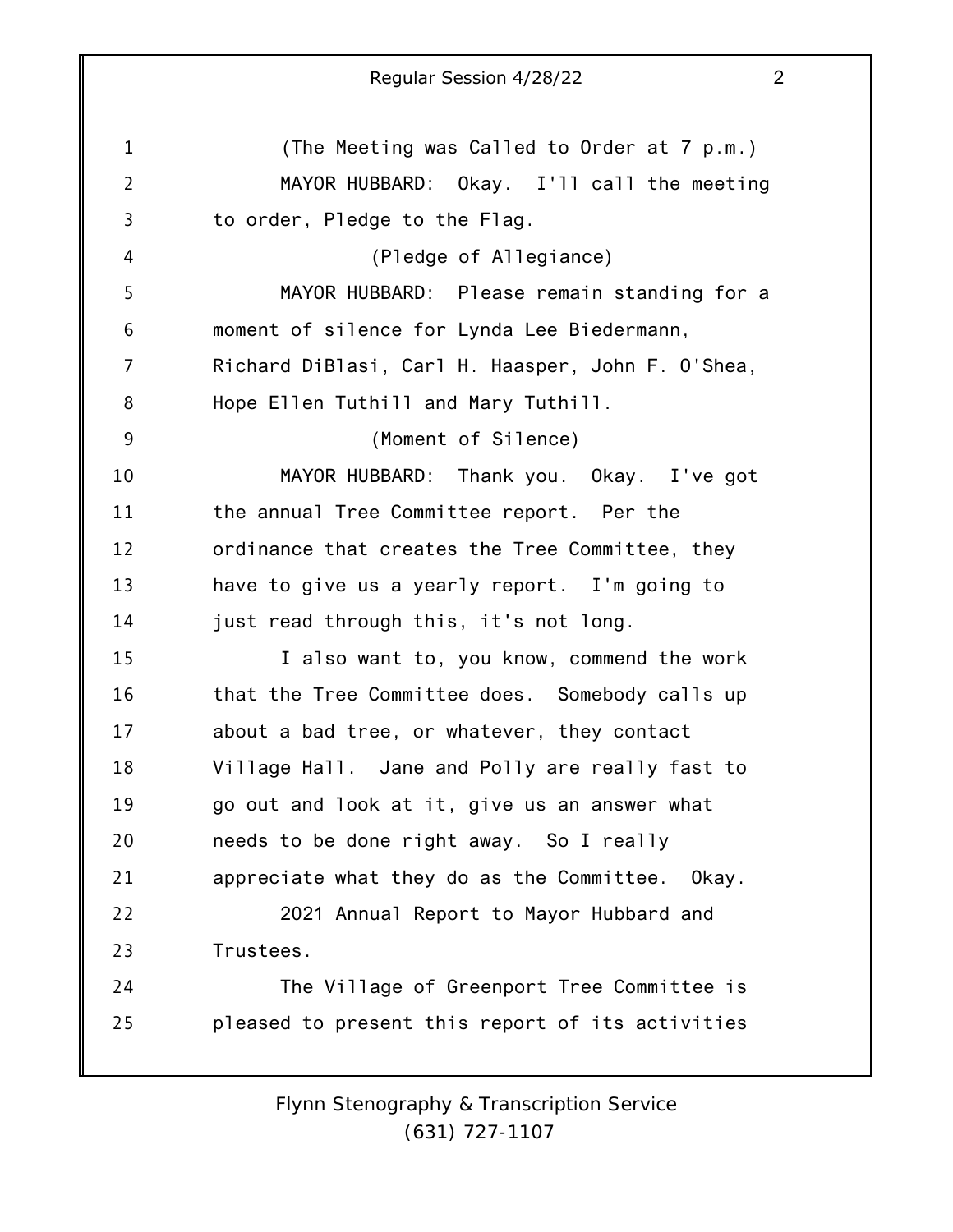1 2 3 4 5 6 7 in 2021, a year in which we in the Tree Committee strived to return to our normal activities as we dealt with the lingering effects of the pandemic. Our advisory committee members are appointed, and our actions are governed by the Tree Ordinance of 1991, which requires an annual report and public outreach regarding the importance of our trees.

8 9 10 11 12 13 14 15 16 Main Missions: Removal of hazardous Village trees is part of our first mission: Safety. There have been more than 348 trees removed since the re-establishment of the Tree Committee in 2007, including 23 removals in 2021. We have the Village road crew to thank for removing the majority of these trees. Trees and stumps beyond their capacity are put out to bid for pruning or removal and stump grinding.

17 18 19 20 21 22 Diversification of Species: Since 2007, we have vigorously upgraded and diversified the public trees we have planted in the Village, having overseen the planting of over 548 trees, including 37 in 2021. Our tree census work continues as we chart new gains and losses.

23 24 25 Maintenance and Pruning: Maintaining proper pruning and care for the existing trees that grace our Village is a huge task. By supporting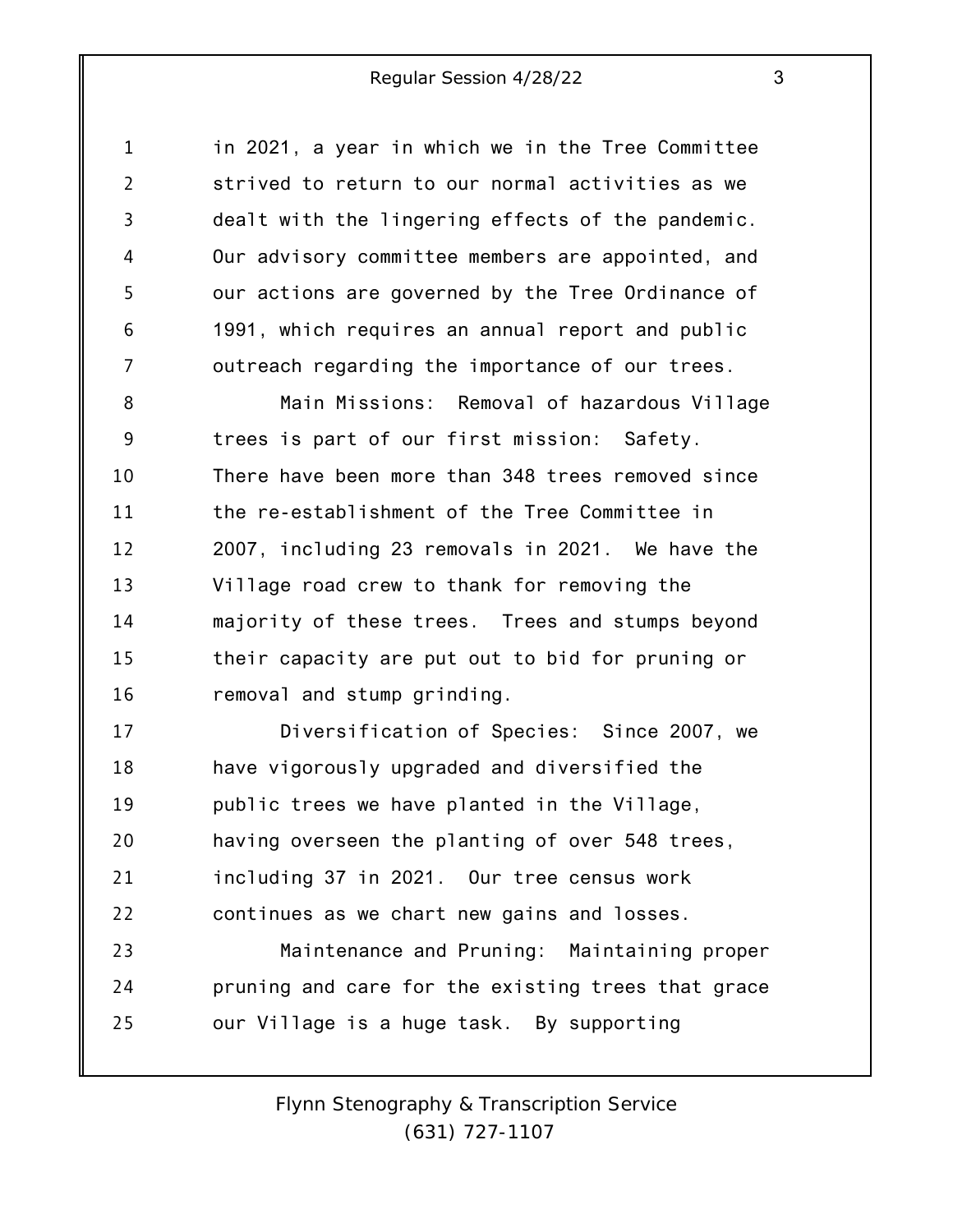1 2 3 4 5 6 7 8 judicious pruning, we can help preserve our existing canopy. Again in 2021, dozens of street trees were pruned by Village crews. We continued monitoring our ash trees and consulting with the DEC Forest Health Diagnostic Lab regarding any suspected infestation of the Emerald Ash Borer. Three infested ash trees were identified in the Village and in 2021 we had them removed.

9 10 11 12 13 14 15 16 17 18 19 20 21 22 23 24 Community Wide Events: Outreach and Education: In our annual Arbor Day Program, we provided and helped plant the thirty-third annual senior tree, an October Glory Maple, at Greenport High School. Although we were able to provide the annual tree dedicated to the graduating class, we were able to perform our other regular outreach efforts, distributing conifer seedlings to the fourth graders, and leading a discussion on the importance of trees, only on a limited basis for reasons of pandemic restrictions. We had to forego our visit to the class, but were able to deliver the seedlings and a hand-out on their care and planting to the elementary school. We hope to resume this very rewarding activity in the coming year.

We have also helped to provide trees in

25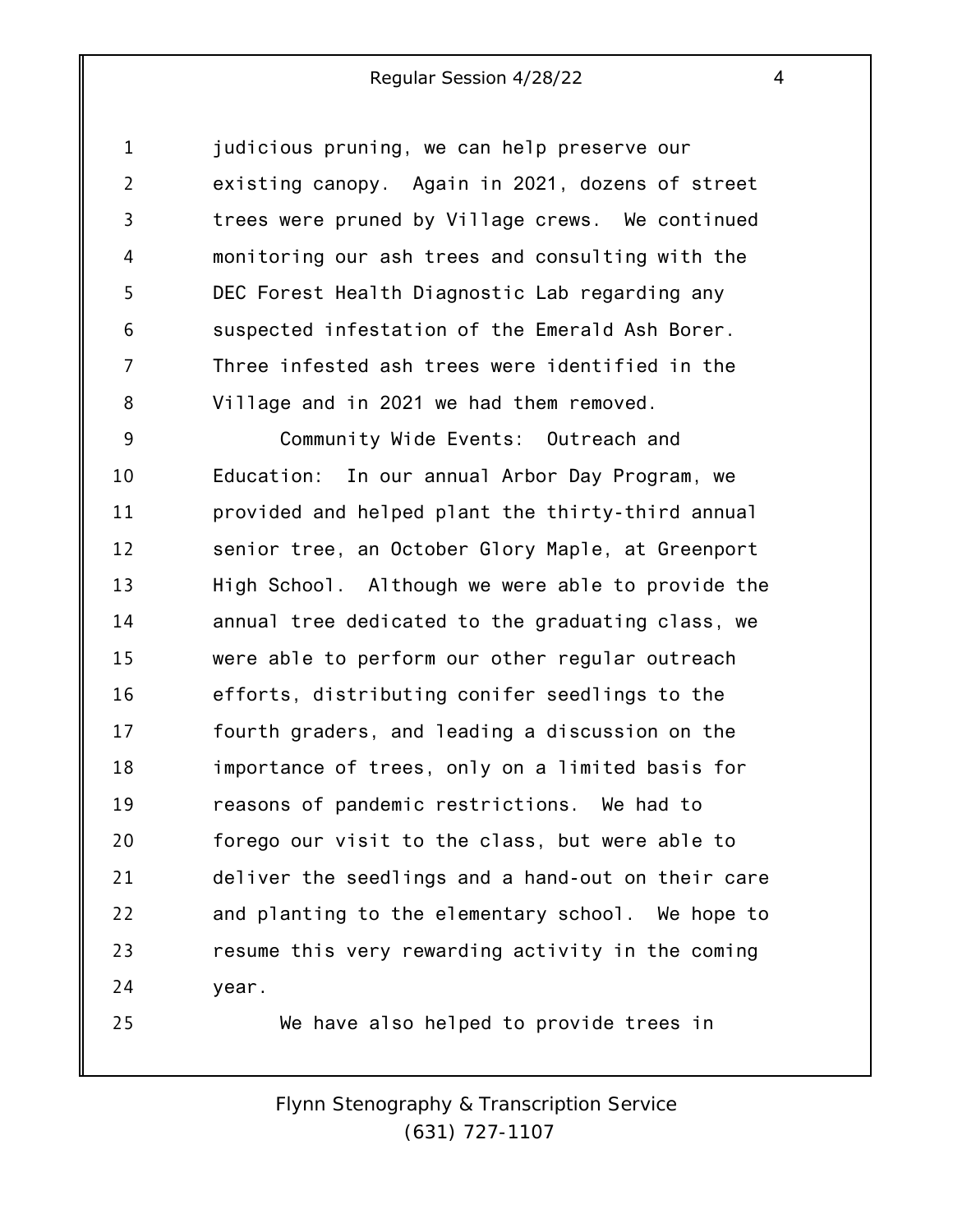1 2 3 honor of or remembrance of family and friends. The memorial trees are currently being recorded, catalogued, and mapped.

4

5

6

The Committee thanks Mayor Hubbard and the Board of Trustees for their continued support of our mission.

7 8 9 10 11 Respectfully submitted, April 12th, 2022, Polly Dixon and Jane Ratsey Williams, as Co-Chairs of the Tree Committee, Carol Edwards, John Quinlan and Jack Weiskott as members, and Mayor George Hubbard as Liaison.

12 13 14 15 16 Again, I want to just thank them for all the work they do. They really care. They take the job seriously. They're watering trees, pruning trees. Whenever there's a phone call, they're out there right away checking it out.

17 18 19 20 And they're continuing a list of people that want trees. We have several requests of people that want new trees. The other stuff was taken out. The Village Clerk is keeping track of that.

21 22 23 24 25 We're not going to do a spring planting this year, just because of trees being taken down and all the stump grindings. But we will be doing a fall planting. So if anybody in the public that's watching, anybody that's here, if you have a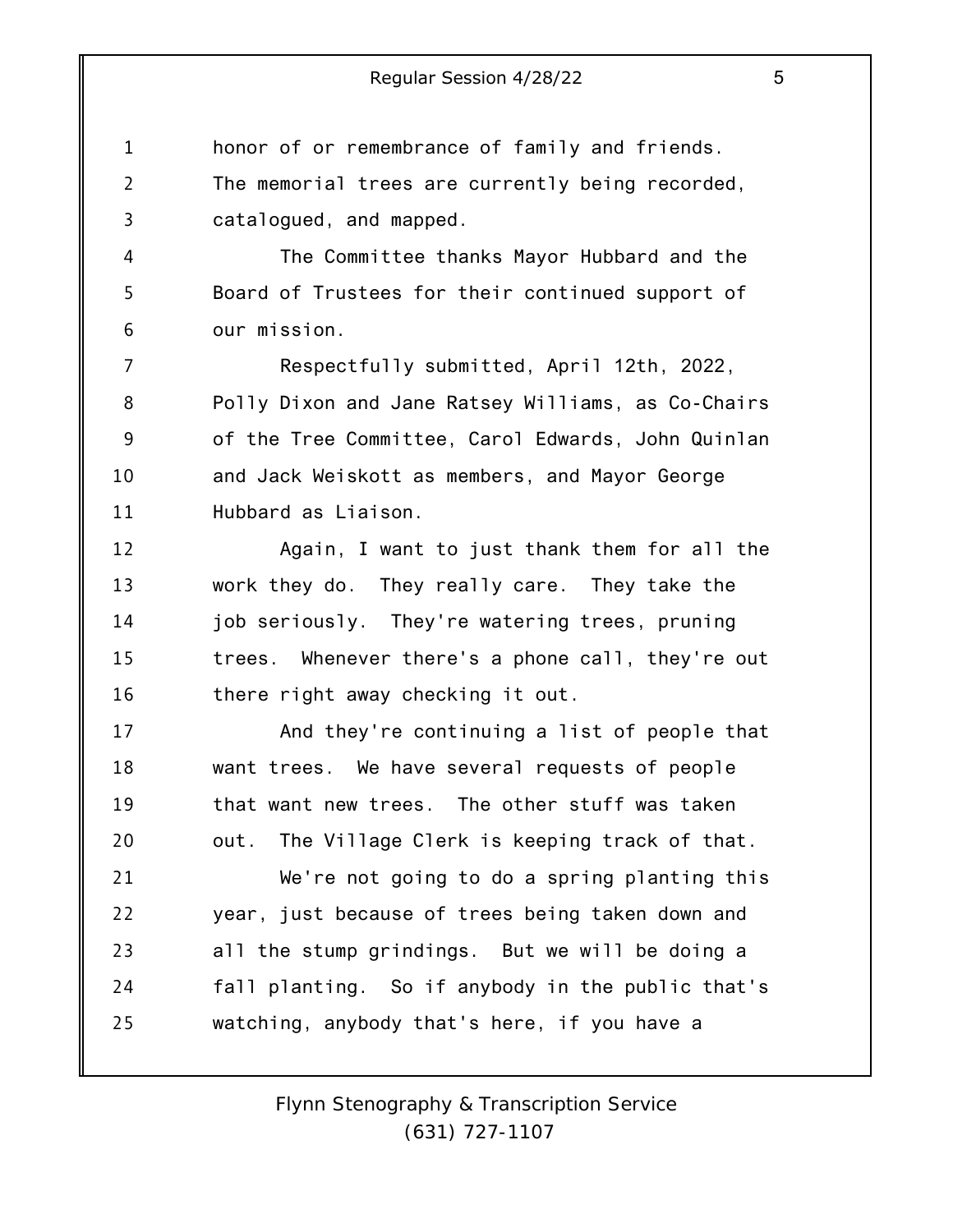| $\mathbf{1}$   | request for a tree in a certain area at your       |
|----------------|----------------------------------------------------|
| $\overline{2}$ | house, in the neighborhood, whatever, contact      |
| 3              | Village Hall and let us know. Okay? That's all I   |
| 4              | have on that. Thank you.                           |
| 5              | All right. Now we have a presentation,             |
| 6              | Laura Klonher (phonetic)?                          |
| $\overline{7}$ | LAURA KLAHRE: Klahre.                              |
| 8              | (Laughter)                                         |
| 9              | MAYOR HUBBARD: Klahre? Okay, I'm close.            |
| 10             | Okay. From North Fork Dark Skies Coalition. Just   |
| 11             | come on up and --                                  |
| 12             | LAURA KLAHRE: Oh, that's great. Yeah,              |
| 13             | thanks so much for inviting, totally appreciate    |
| 14             | it. So, yeah, my name is Laura Klahre. I chair     |
| 15             | the North Fork Dark Sky Coalition. It's a          |
| 16             | volunteer group, obviously on the North Fork. We   |
| 17             | have been together since, oh, geez, 2000 -- no.    |
| 18             | What are we in now? Oh, so 2020. I don't even      |
| 19             | know what date it is anymore. But for my real      |
| 20             | job, I have my own organic farm, so Blossom Meadow |
| 21             | Farm.                                              |
| 22             | And in November last year, I read that -- in       |
| 23             | the town paper that the Village was going to       |
| 24             | update their Local Waterfront Revitalization Plan. |
| 25             | And I thought, holy cow, you know, that's great,   |
|                |                                                    |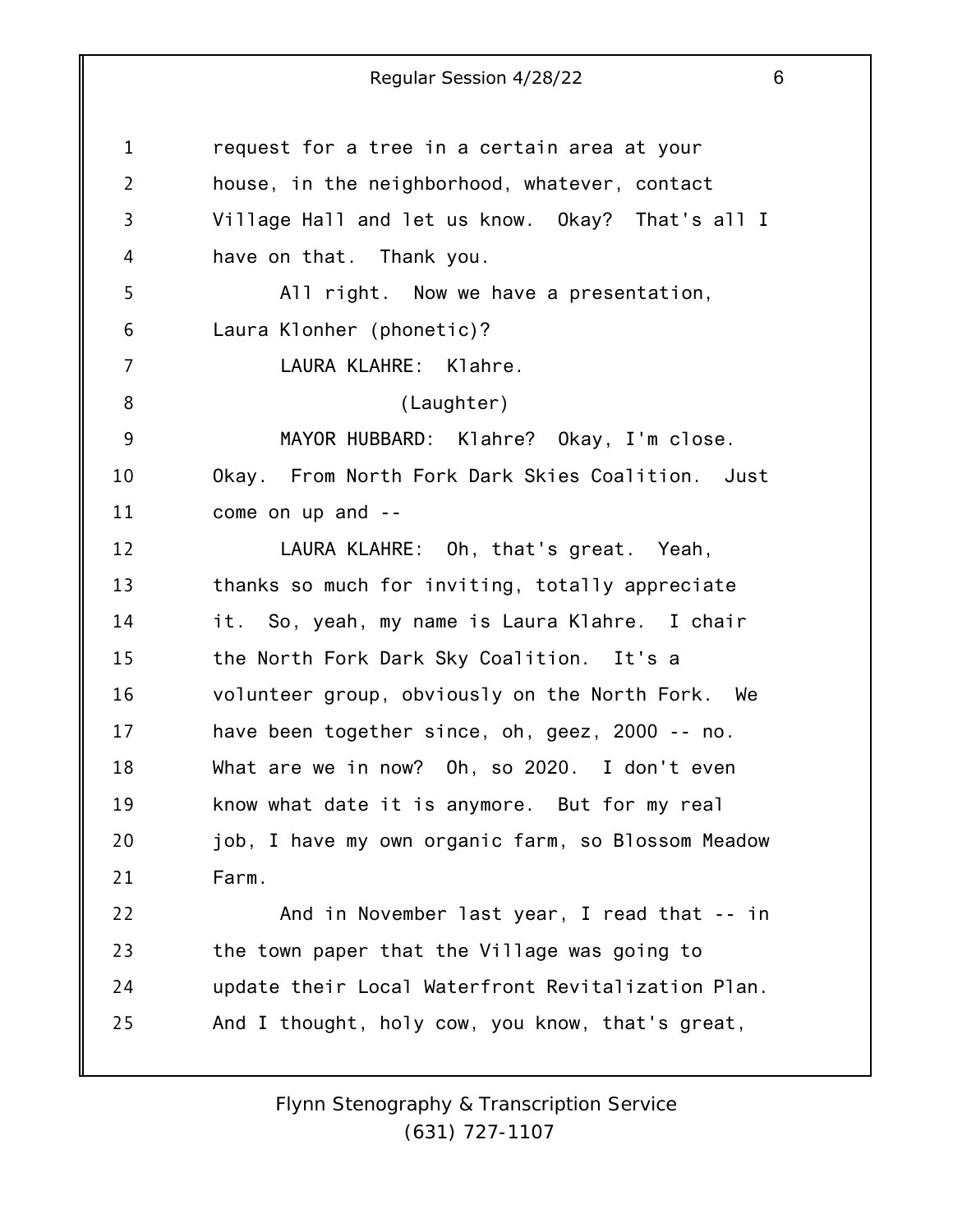and it would be really cool if the Coalition could help in any way with your initiatives.

1

2

3 4 5 6 7 8 9 10 11 12 So then we contacted Peter Clarke and had some great discussions about where the Village Board was thinking of going with things. And then I started reading through your Village Code, and then also reading other Local Waterfront Revitalization Plans that were written throughout New York State. And as all of you are much better versed on this than me, it seems that anything that's in the LWRP can then -- once it's in there, then New York State DOS will fund it.

13 14 15 16 17 18 So as my college professor said at one time, "A good thesis is a done thesis." So we are not trying to make this more difficult, but actually easier for you. And it seems that putting just perhaps like a few phrases in the LWRP will make a big difference.

19 20 21 22 So not -- I'm here as a -- you know, I hate when I've been in meetings where people come and they tell you what to do, right? Whereas this is your show and I'm just trying to help out, right?

23 24 25 So Susan Harder, who is part our -- of our North Fork Dark Sky Coalition, she's also the New York Delegate for the International Dark Sky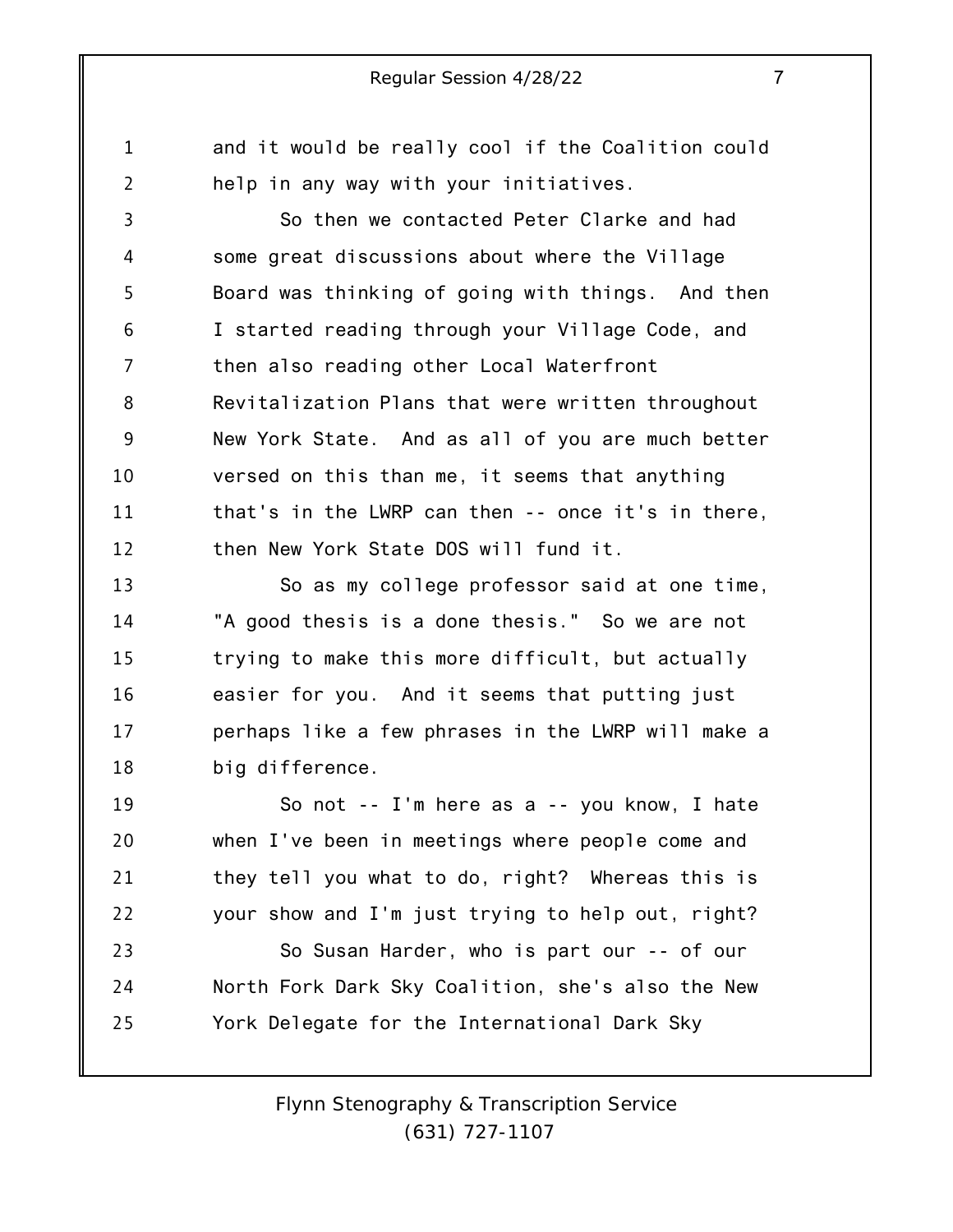1 2 3 4 5 6 7 8 9 10 11 12 13 14 15 16 17 18 19 20 21 22 23 24 25 Association. She wrote the code for Village of Sag Harbor, and she said that she would definitely be available to write any code in the future that you might like or want. So I guess this would be like better to have it be a discussion. (Laughter) TRUSTEE CLARKE: Well, I think -- if I may, Mr. Mayor. MAYOR HUBBARD: Yes. TRUSTEE CLARKE: I think the important thing for us to know at this public meeting, and to let the public know, as well as to be inclusive of the full Board, when you presented the concepts to me and their adoption in other communities and how it works in the LWRP, I did share that information with the Board. So they've seen the materials that you've shared with us. LAURA KLAHRE: Oh, great, good. TRUSTEE CLARKE: I shared them both with the Clerk and with our Administrator, Mr. Pallas. And I think one of the important things to connect with is exactly what you're saying, you know, how can you help us with what we're -- what we're doing.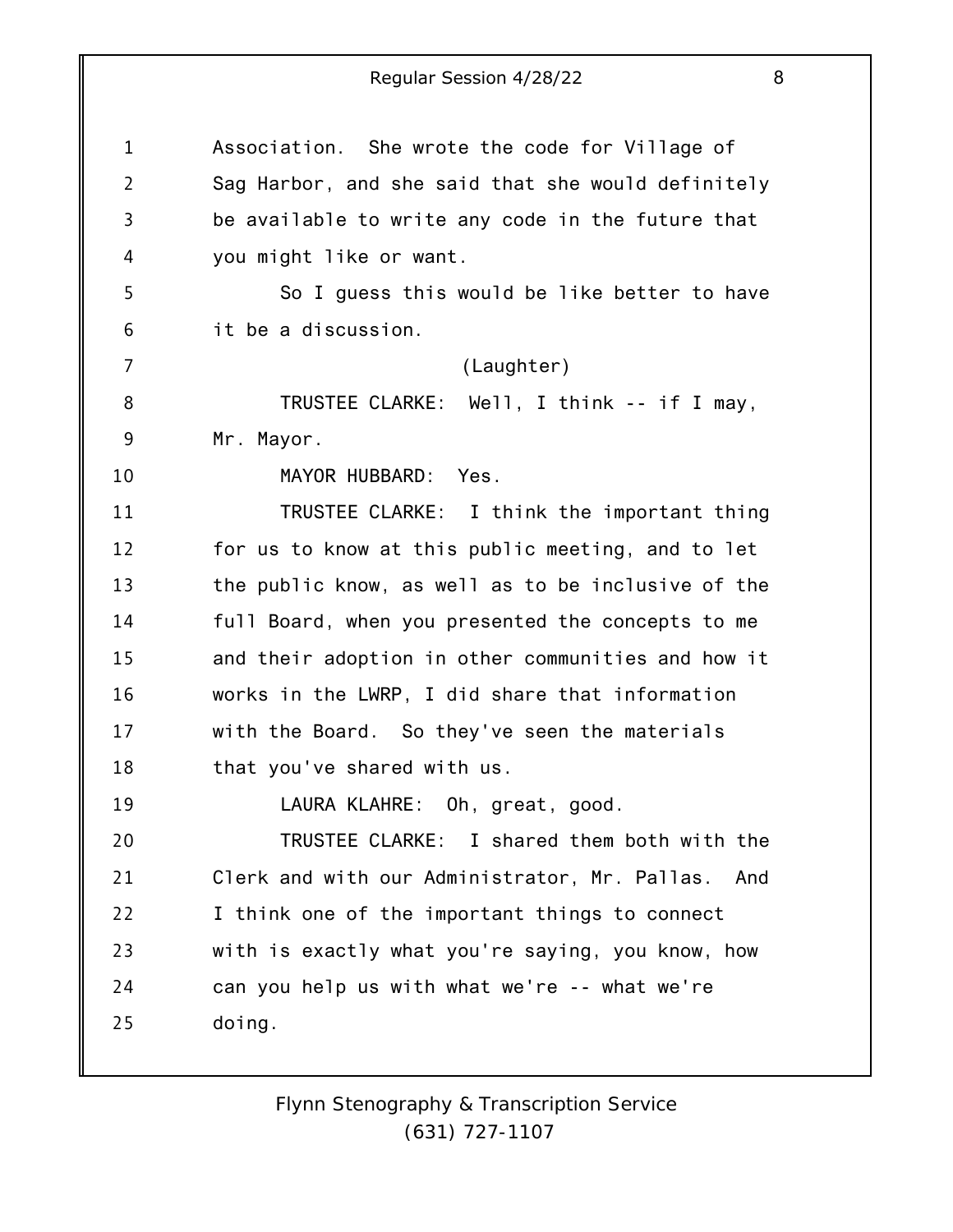1 2 3 4 5 6 7 8 9 10 11 12 13 14 15 16 17 18 19 20 21 22 23 24 25 Regular Session 4/28/22 9 LAURA KLAHRE: Yeah. TRUSTEE CLARKE: Because many of our activities already embrace the principles in -- LAURA KLAHRE: Good. TRUSTEE CLARKE: -- how we're moving forward. The Administrator -- if I may, Mr. Mayor. MAYOR HUBBARD: Yeah. TRUSTEE CLARKE: The Administrator shared with me that there is already work being done to convert all the street lamps in the Village to an LED model, which by its very nature, he informed us, was compliant with the Dark Skies Coalition requirements, as you had shared them with us. LAURA KLAHRE: Right. TRUSTEE CLARKE: So the good news is things are happening. We also are in the process of waiting for answers to an RFP for help with the revisions to the LW -- LWRP, and then subsequently any code changes that would take place out of that. So the timing's very good. So I think it really is, I would say, maybe question and answer, if you have specific questions for us or anyone on the Board, or the Administration has a question for what's required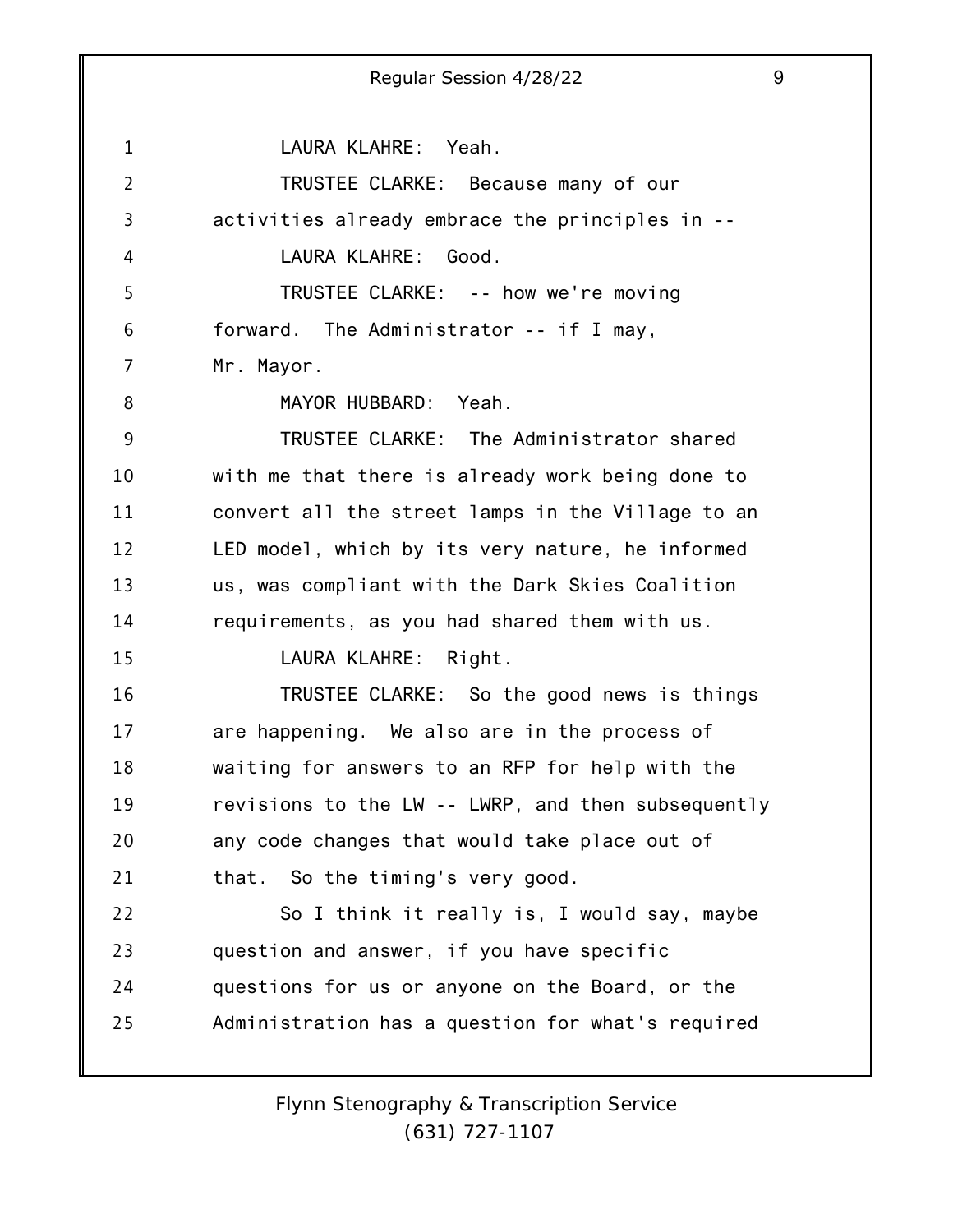in us moving forward and how we can work together, I think that's the best use of our time.

1

2

3 4 5 6 7 8 9 10 11 12 13 LAURA KLAHRE: Yeah, definitely. You know, I agree, we're doing a lot of this stuff already as a nation, right? And so it boils down to fixtures that are fully shielded, so meaning that they're facing directly downward, that they are on motion detectors, so that you're not wasting electricity, and then the light source itself should not be anymore than 2700 kelvin. Around marine environments, people are saying 2200 kelvin, which means it's more of an amber light, right?

14 15 16 17 18 19 20 21 22 23 Like you see on some people's porches now, how they're using those really blue LED bulbs, right? And so that's like a 4000 kelvin, 3500 kelvin, 5000 kelvin bulb. It looks like you're in a hospital room. And I'm trying to stay out of the hospital, so I don't want that on my front porch. But -- and it also creates more glare when you're driving. So they really -- everybody's been putting in 2700 kelvin light bulbs, or even more amber than that.

24 25 So, I guess for the Village Administrator, the street lights that you're putting in, do you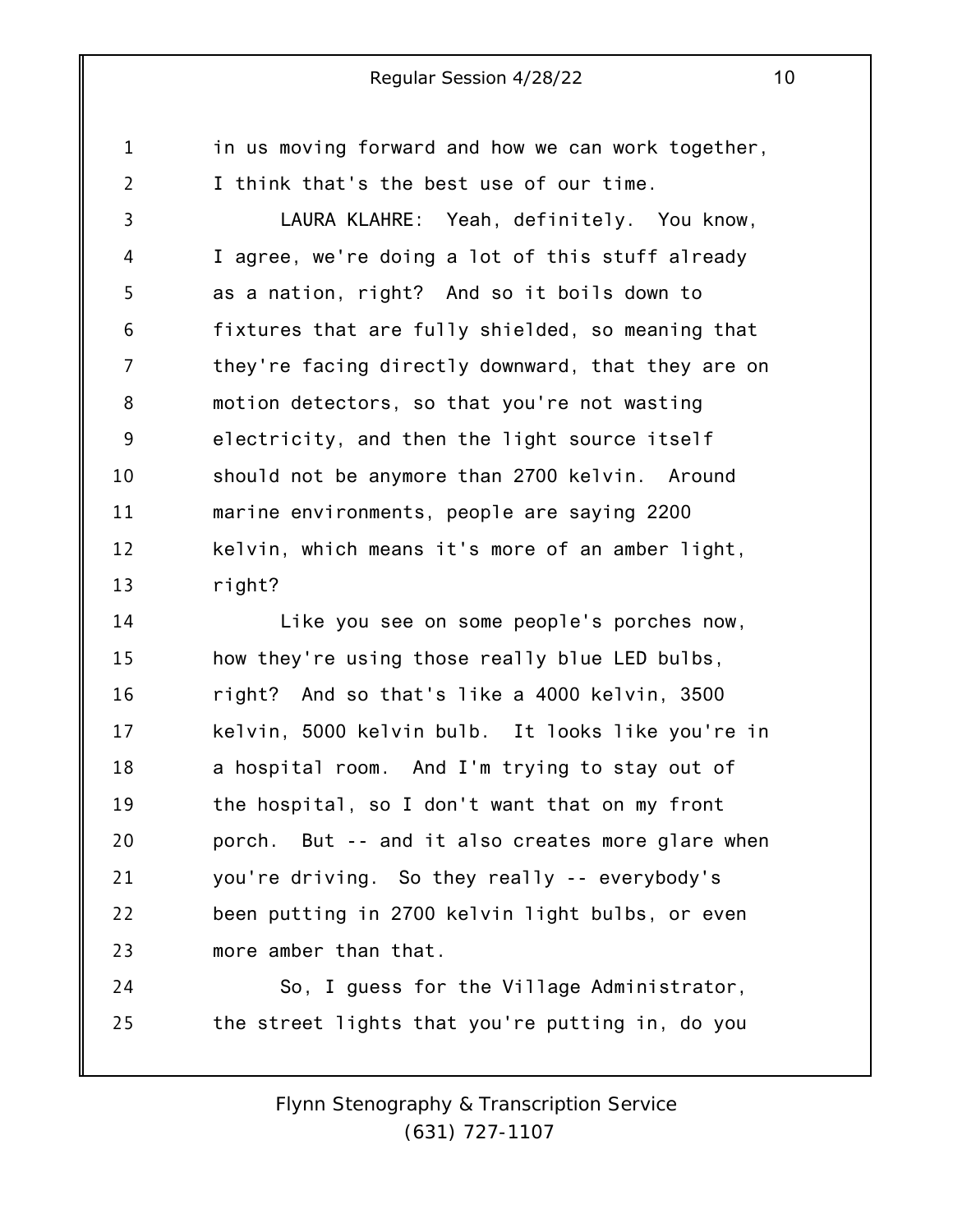1 2 3 4 5 6 7 8 9 10 11 12 13 14 15 16 17 18 19 20 21 22 23 24 25 know what the kelvin light source is? ADMINISTRATOR PALLAS: I took that as a note, but I don't -- I don't recall specifically. LAURA KLAHRE: Yeah. ADMINISTRATOR PALLAS: I do know that there are certain specifications that are required for hybrid lighting, so there's a little difference, I think, when it comes to, you know, light on a house or a business, as opposed to a streetlight. LAURA KLAHRE: So there are -- I forget. It was a village in Nassau County that actually some citizens that brought a lawsuit against them, because the light -- the light source that they put in was way too bright and is actually trespassing into their bedrooms. So Southold Town, when they updated theirs in 20 -- what, 2020? They used 2700 kelvin, and they have seen substantial savings, as I'm sure you've done all the math. But 2700 kelvin seems to be the going for street lights. ADMINISTRATOR PALLAS: Sure. LAURA KLAHRE: And everybody seems pretty happy with that. But, again, in some areas, they are doing 2200 kelvin, like along a dock, right? So then it's less glare, and so then it's not a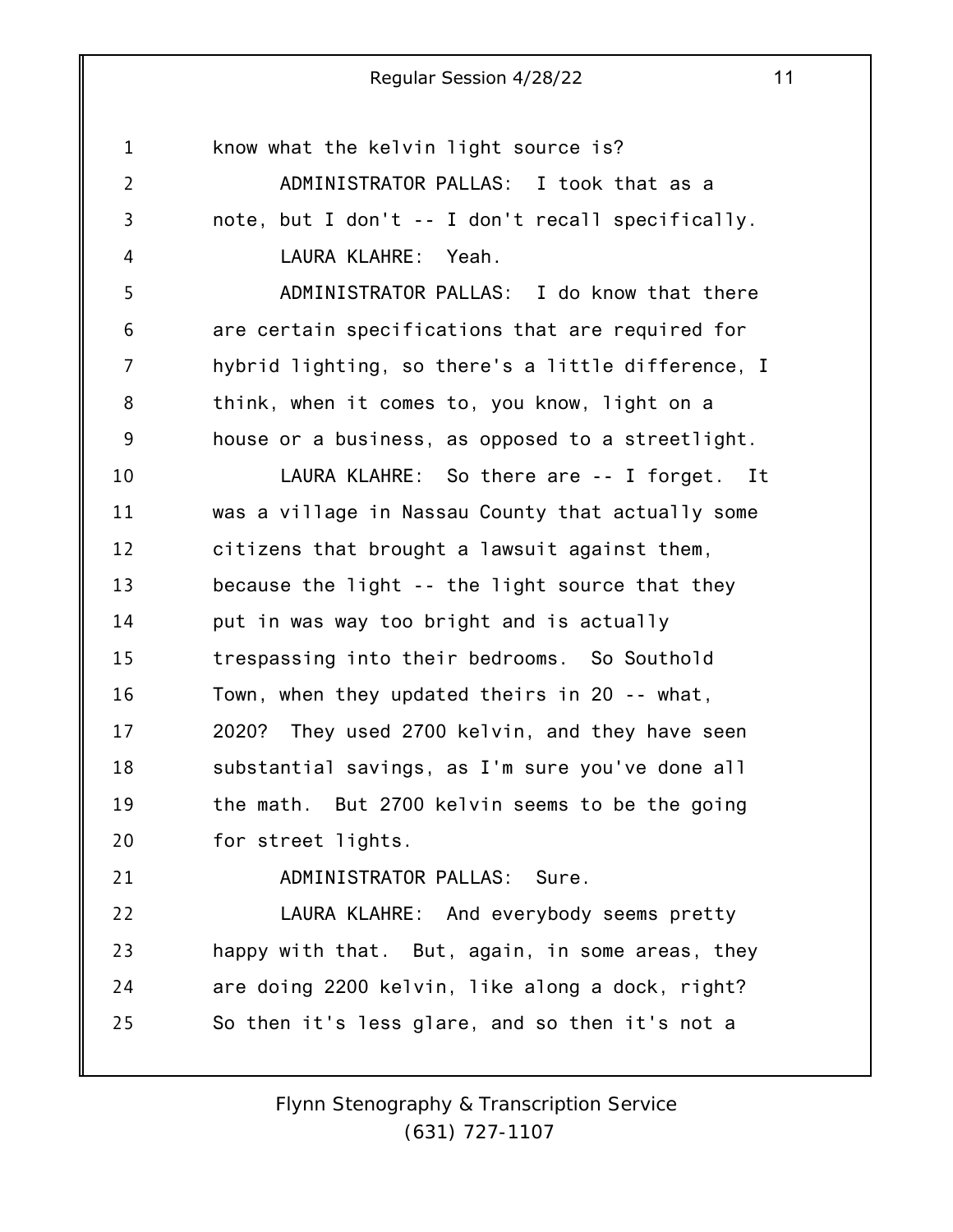1 2 3 4 5 6 7 8 9 10 11 12 13 14 15 16 17 18 19 20 21 22 marine hazard, you know, navigation hazard. But, yeah, when I read about the lawsuits and then realized that they were putting in these really bright lights, you know, similar to like a hospital room, you know, you could just imagine that going into your bedroom at night. I think it's interesting that people are now putting flagpole downlights on -- you know where the ornament is on top of the flagpole? So instead of that ornament, now people are putting a downlight. One manufacturer of that is EcoMountain, and I've talked to the guy himself, really nice man, and helped develop the technology. And so that way, instead of having these tremendous floodlights that are just kind of shining up and making it, you know, glare when you're driving, but also just making the sky glow, by putting that simple downlight feature and using the amber light on that, it really does make a marked difference as well. Are you -- so with the LWRP, since you have a lot of docks and everything, if you put some

23 24 25 action items, just a few, in the revitalization plan, then if you did any work on those docks and were going to upgrade that lighting, New York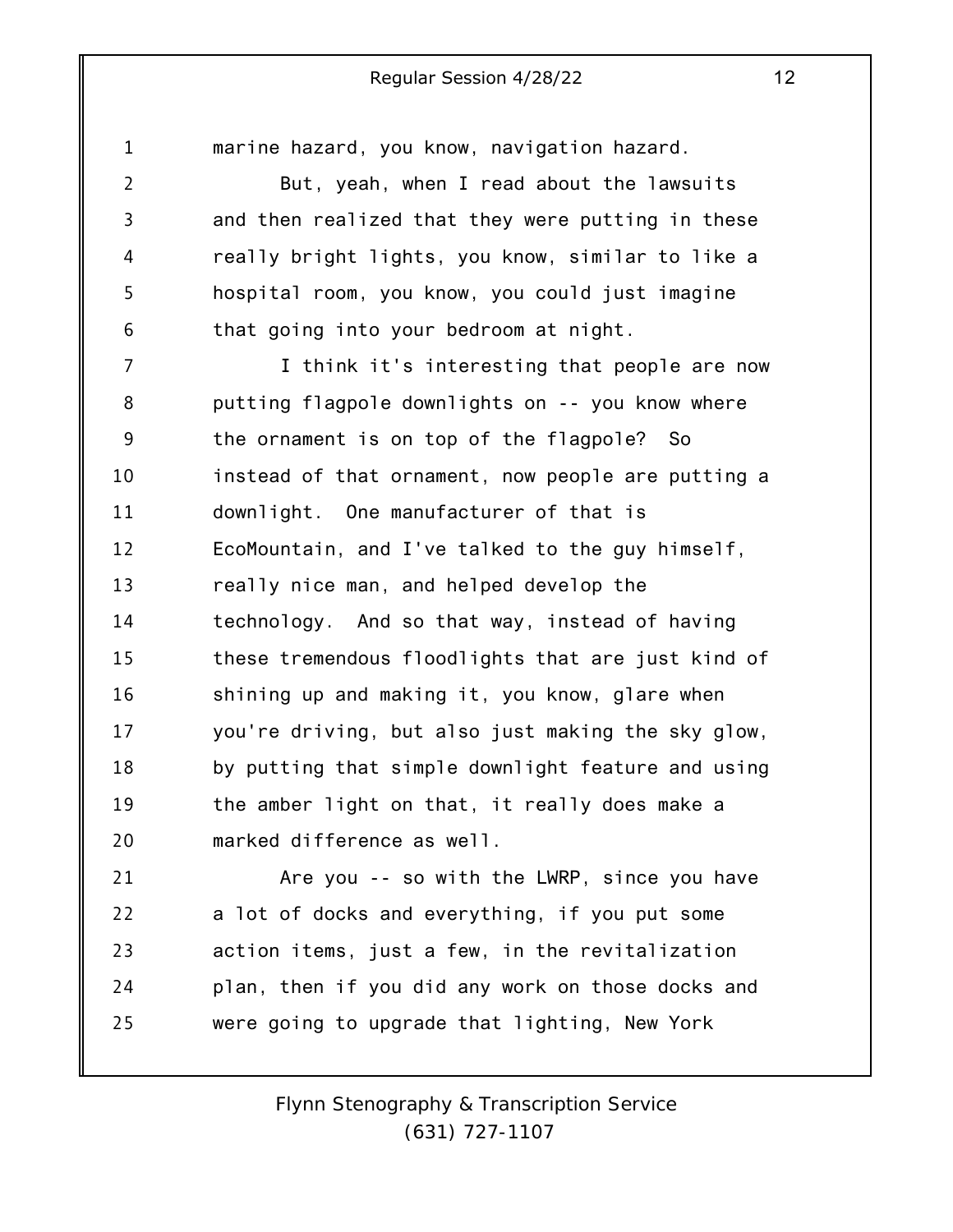1 2 3 4 5 6 7 State DOS would pay for it. So I don't know what your capital projects are like for the marina, but, you know, even when you're driving places and you see a light that is not shielded versus shielded, it's amazing how much easier it is to drive by, and, hence, the same with boat navigation.

8 9 10 11 So do you guys have any other questions or -- I mean, the motion sensors are a big one. ADMINISTRATOR PALLAS: We wouldn't put that on a streetlight.

12 13 14 15 16 17 18 19 LAURA KLAHRE: Yeah. No, I hear you, yeah. But -- but with other things, like parking lots, motion sensors, a lot of communities now have lighting code and exterior lighting codes in general, that within a half an hour of the business closing, the parking lot lights need to be off, and so they're either on a timer or on their motion sensors.

20 21 22 23 24 25 And there's a lot of data now showing that, you know, crime is reduced by putting lights on motion sensors in like parking lots, because then cops and people will actually look when that light is on, right? If the light is always on, then you don't even bother looking, so it is a crime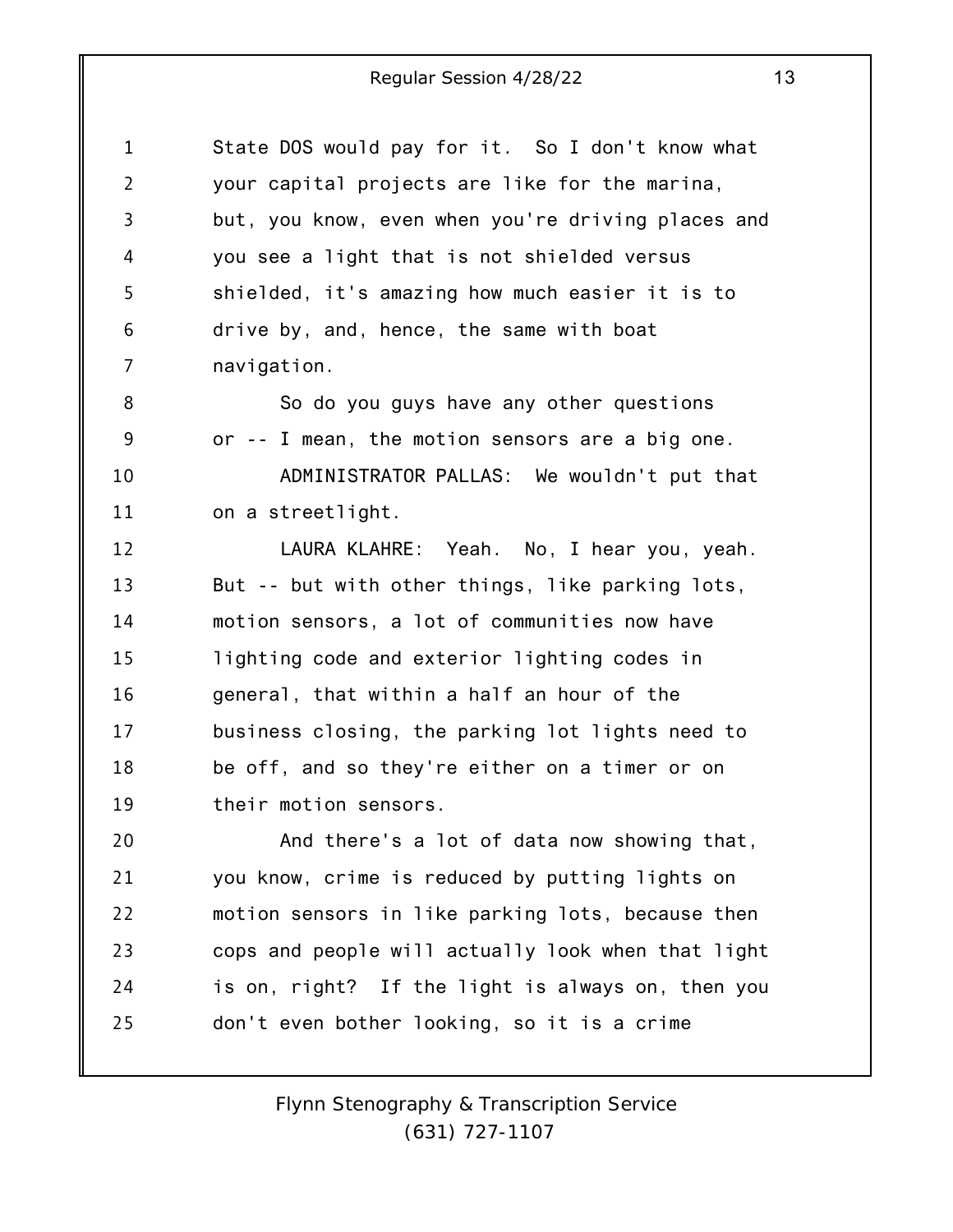1 2 3 4 5 6 7 8 9 10 11 12 13 14 15 16 17 18 19 20 21 22 23 24 25 deterrent. And yeah. TRUSTEE CLARKE: Do you want to see if there are any questions from the Board and the Mayor? LAURA KLAHRE: Definitely. MAYOR HUBBARD: Yeah, just the only -- LAURA KLAHRE: I'm sorry. MAYOR HUBBARD: You said that Susan has looked at the LWRP. If you have some suggestions or stuff that's in the document now, before we get -- you know, we're out for RFP, we're getting people to consult -- LAURA KLAHRE: Right. MAYOR HUBBARD: -- us on that and try to finish it. But if you have recommendations at this point now that you could put together and send to the Village Clerk and she'll distribute it to the Board, so that we'll be one step ahead of the consultant trying to go forward with that stuff that, you know, that's worked in Sag Harbor or other places. Give us those recommendations now, would probably shorten the process. We've been doing this LWRP for too long. LAURA KLAHRE: Oh, my goodness, yeah. MAYOR HUBBARD: And we want to get it finished.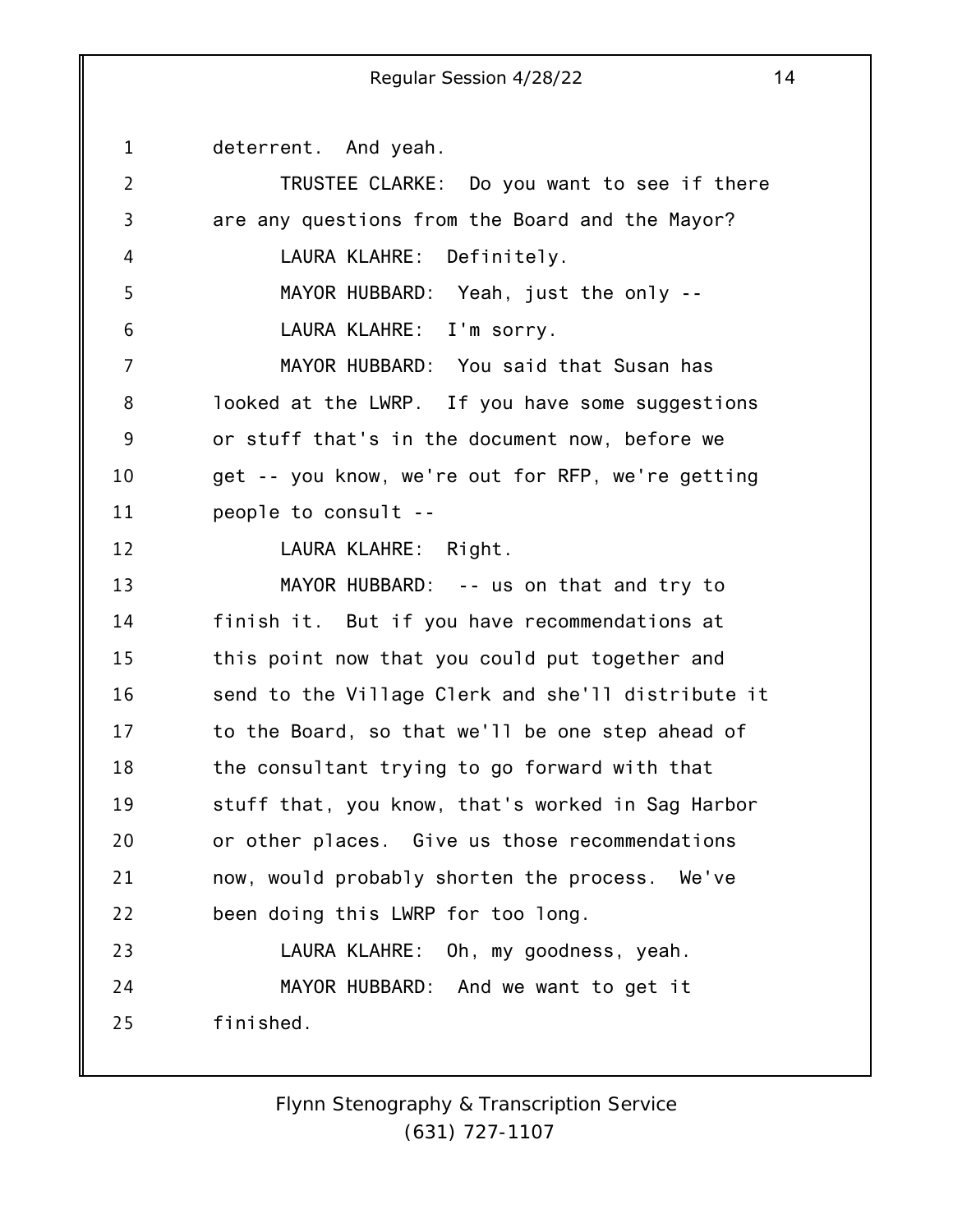1

2

3

LAURA KLAHRE: I hear you.

MAYOR HUBBARD: So, if you have some recommendations, please forward that to us.

4 5 6 7 8 9 10 11 12 13 14 15 16 17 18 LAURA KLAHRE: Your current Greenport LWRP talks about only -- exterior lighting only with regard to light trespass. So it says, "Lighted facilities and lighted signs shall be placed and shielded in such a manner as to not cause direct light to shine on other properties, and shall not be permitted to create a hazard on a public street." But there is no measurable -- like light trespass is measured in foot candles. So in Southold Town Code, it says .5 foot candles at the property line. But in the New York State School Guidelines, it actually says .15 feet off of the property line. So it might be good to actually tag a measurable -- you know, a measurement to that.

19 20 21 22 23 24 25 And then in the one-pager that I created for you a few months ago, I took excerpts from other LWRPs dealing with exterior lighting code, so then you could just cut and paste, you know? Control C, Control V. And, you know -- and these LWRPs have already been approved by DOS, so it would make it pretty easy.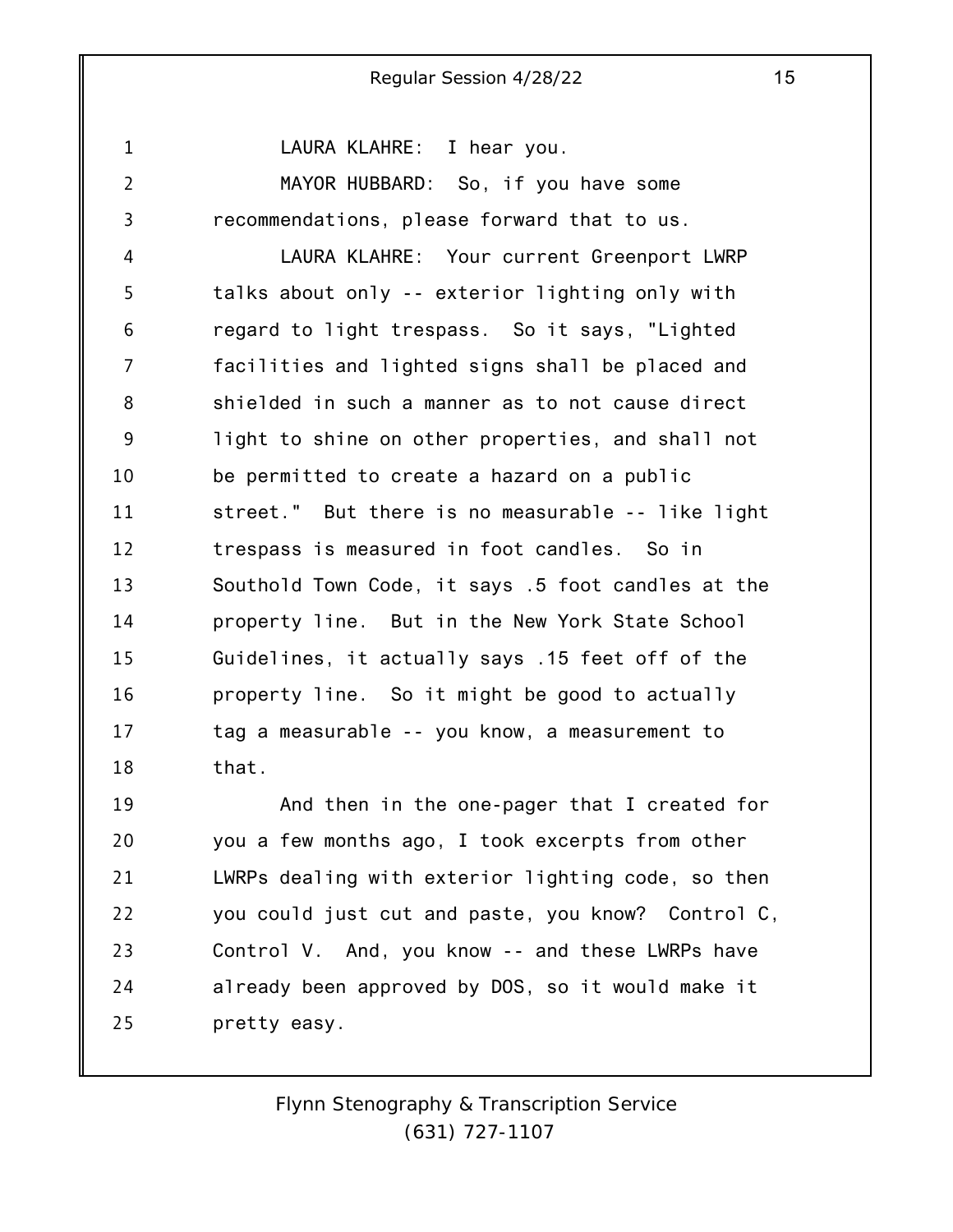1 2 3 4 5 6 7 8 9 10 11 12 13 14 15 16 17 18 19 20 21 22 23 24 25 Regular Session 4/28/22 16 MAYOR HUBBARD: Okay, good. TRUSTEE PHILLIPS: I do have one question. LAURA KLAHRE: Yeah. TRUSTEE PHILLIPS: I know that in the Village of Sag Harbor -- we have shipyards here, we have shipyards, we have two of them. And we have, you know, not only Mitchell Park, but we also have along Stirling Harbor small marinas. LAURA KLAHRE: Uh-huh. TRUSTEE PHILLIPS: And insurance liability creates a contradiction with your Dark Sky theories, okay, to be honest with you, as you have to create a safe environment. So I'm not quite sure. That may be something you need to think about, or at least maybe in your present -- in your putting together information for the Village Board, I think that we have commercial enterprises that have parking lots that have to be lit for safety reasons. LAURA KLAHRE: Yeah. I'm not saying get rid of lights, I'm saying reduce the glare, so put the light where it's needed. So by putting shields, shielded fixtures, then the light is directed downward, and so the light that's coming out from the side, which isn't helping you figure out where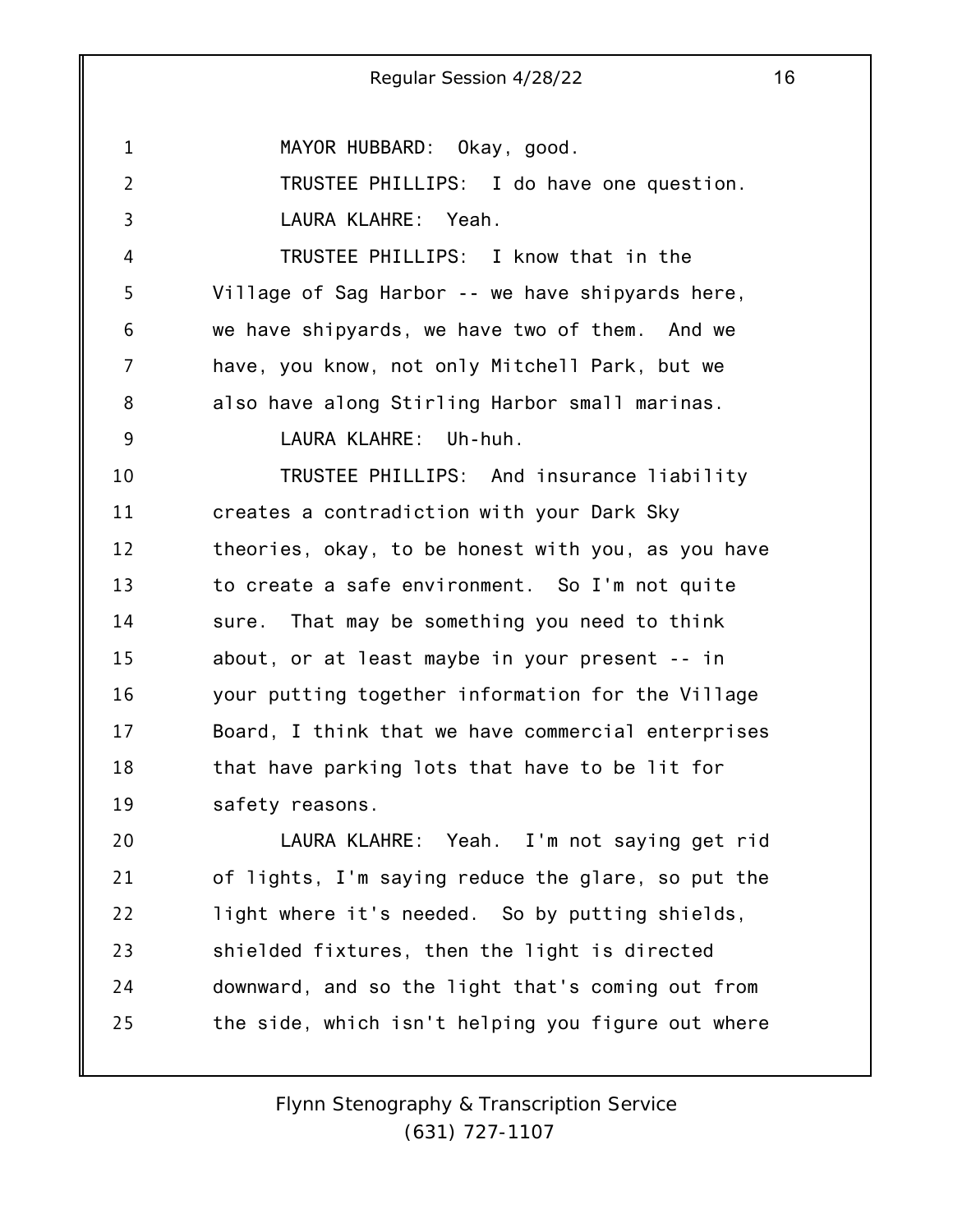| $\mathbf{1}$   | your parking space is or anything else, it just    |
|----------------|----------------------------------------------------|
| $\overline{2}$ | kills your eyeballs. So all of that is taken into  |
| 3              | consideration with marine navigation.              |
| 4              | Susan Harder has been the New York Delegate        |
| 5              | for the International Dark Sky Association for     |
| 6              | probably like 15, 20 years at this point. So we    |
| 7              | don't take this invite here lightly, and so we     |
| 8              | would never want to suggest a road that you -- you |
| 9              | know, that you would be pissed going down in the   |
| 10             | future, so --                                      |
| 11             | TRUSTEE PHILLIPS: And that's not the               |
| 12             | intent.                                            |
| 13             | LAURA KLAHRE: Yeah.                                |
| 14             | TRUSTEE PHILLIPS: What I'm asking is if you        |
| 15             | have information, it would be helpful, especially  |
| 16             | if you're discussing the LWRP.                     |
| 17             | LAURA KLAHRE: Yeah.                                |
| 18             | TRUSTEE PHILLIPS: As far as the navigation,        |
| 19             | I'm very familiar with the issues from sea looking |
| 20             | to land --                                         |
| 21             | LAURA KLAHRE: Yeah.                                |
| 22             | TRUSTEE PHILLIPS: -- with lights being too         |
| 23             | bright for navigation.                             |
| 24             | LAURA KLAHRE: Yeah.                                |
| 25             | TRUSTEE PHILLIPS: Although a lot of the            |
|                |                                                    |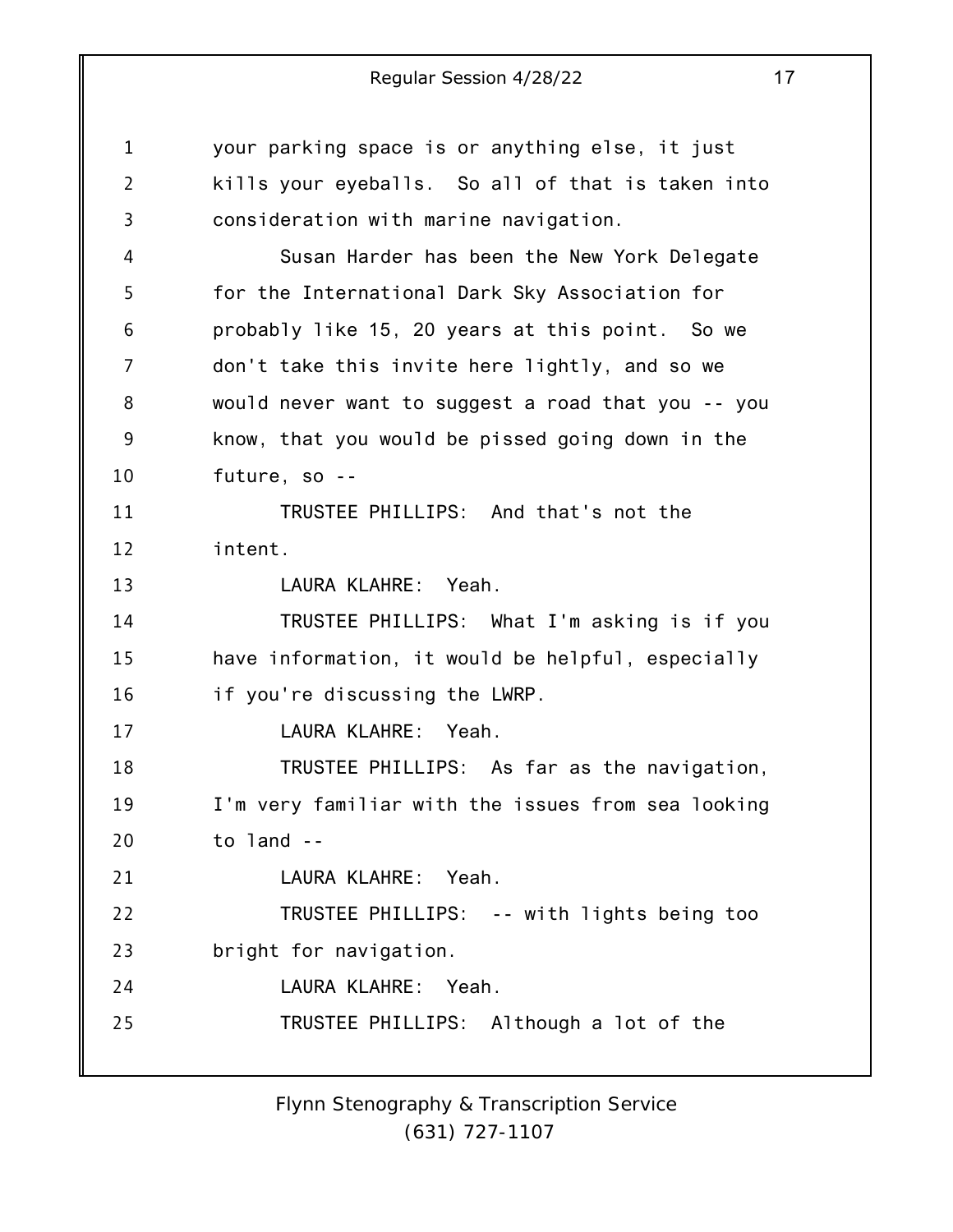| $\mathbf 1$    | mariners do use those lights for points of --     |
|----------------|---------------------------------------------------|
| $\overline{2}$ | points of navigation. So i.e., if the North Ferry |
| 3              | is -- at many times has requested that certain    |
| 4              | lights be either toned down or turned off, okay?  |
| 5              | LAURA KLAHRE: Yeah.                               |
| 6              | TRUSTEE PHILLIPS: So, as I said, that's           |
| 7              | what I'm looking for. It's not saying whether     |
| 8              | you're just --                                    |
| 9              | LAURA KLAHRE: Yeah.                               |
| 10             | TRUSTEE PHILLIPS: -- looking for                  |
| 11             | information, and I think it's important that we   |
| 12             | have that information, because we are not         |
| 13             | Sag Harbor, okay? We're a little bit more         |
| 14             | different.                                        |
| 15             | LAURA KLAHRE: Oh, yeah.                           |
| 16             | TRUSTEE PHILLIPS: And that's --                   |
| 17             | LAURA KLAHRE: Which is great.                     |
| 18             | TRUSTEE PHILLIPS: That's where I'm coming         |
| 19             | from.                                             |
| 20             | LAURA KLAHRE: Yeah, I hear you.                   |
| 21             | TRUSTEE PHILLIPS: Okay.                           |
| 22             | LAURA KLAHRE: It is -- definitely, this is        |
| 23             | not a scenario where you would just take all of   |
| 24             | Sag Harbor's, you know, code and put it directly  |
| 25             | into yours. But I think that because they're also |
|                |                                                   |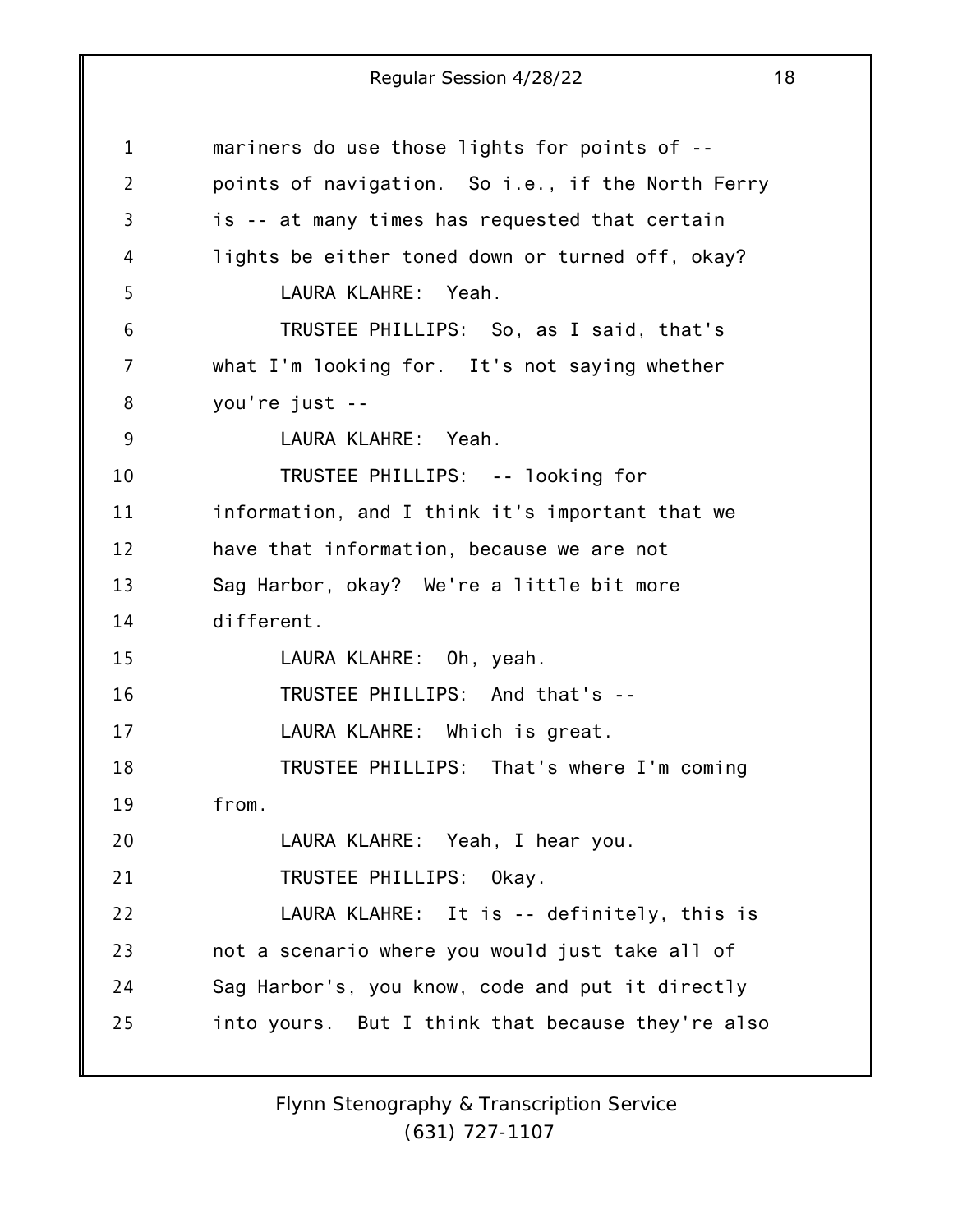1 2 3 4 5 6 7 8 9 10 11 12 13 14 15 16 17 18 19 20 21 22 23 24 25 Regular Session 4/28/22 19 a maritime village, it's a good starting point. TRUSTEE PHILLIPS: Oh, I've read the code, that's okay. All right. LAURA KLAHRE: Yeah. TRUSTEE PHILLIPS: All right. LAURA KLAHRE: So -- ATTORNEY PROKOP: I have a question. The - when you were talking about 2700 kelvin, kelvin, isn't kelvin the temperature of the filament that generates the color of the light? LAURA KLAHRE: Correct. ATTORNEY PROKOP: So what is -- what is the -- do you have standards for lumens or light candles that you recommend? LAURA KLAHRE: So lumens, the brightness in general, that's -- in most code that I've read, it's based on a per-acre or a per-parcel breakdown. I don't have that off the top of my head. I've been weeding raspberries and blueberries for days. So we could definitely get that recommendation for you, but I don't know it off the top of my head. But, yeah, definitely, lumens per acre is a real concern as well, so -- and all the Dark Sky legislation that I've seen not only talks about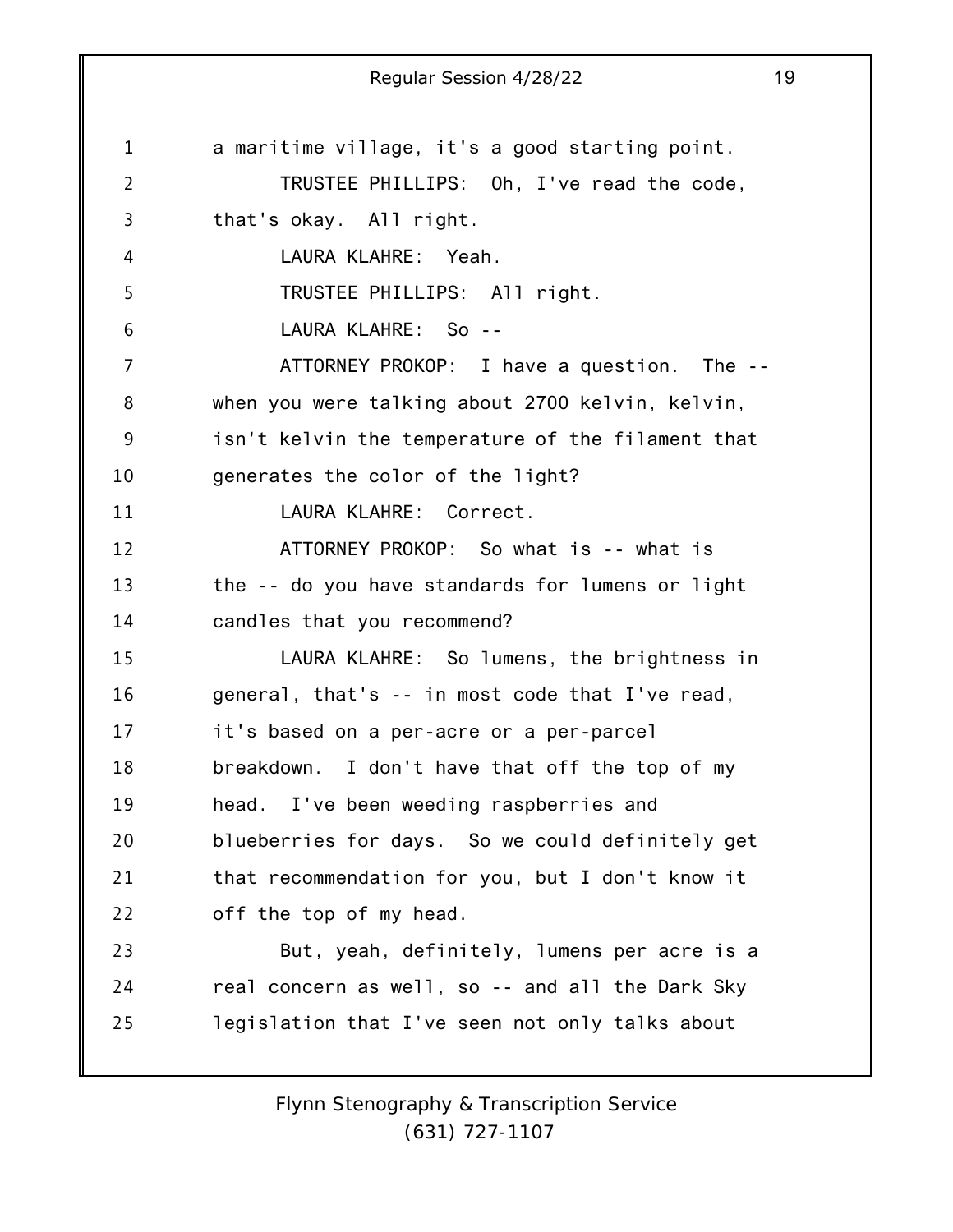| $\mathbf 1$    | the fixtures themselves, but also lumens, so I      |
|----------------|-----------------------------------------------------|
| $\overline{2}$ | should have brought that up. But I don't know       |
| 3              | what the $-$ - off the top of my head, I don't know |
| 4              | what the going lumens are per acre, but, actually,  |
| 5              | Susan Harder would.                                 |
| 6              | MAYOR HUBBARD: Okay.                                |
| 7              | LAURA KLAHRE: So --                                 |
| 8              | MAYOR HUBBARD: Any other questions?                 |
| 9              | (No Response)                                       |
| 10             | MAYOR HUBBARD: Well, thank you very much            |
| 11             | for coming.                                         |
| 12             | LAURA KLAHRE: Thank you.                            |
| 13             | MAYOR HUBBARD: We'll look over this, and            |
| 14             | we'll be in touch. And, you know, if you could      |
| 15             | help us out with, you know, any of the wording and  |
| 16             | stuff like that, that --                            |
| 17             | LAURA KLAHRE: Yeah. So what do you think            |
| 18             | like the next steps and time frame are? I mean,     |
| 19             | just so that I could like report back.              |
| 20             | MAYOR HUBBARD: You know, right now, our             |
| 21             | LWRP, we're out for a consultant.                   |
| 22             | LAURA KLAHRE: Yeah.                                 |
| 23             | MAYOR HUBBARD: We're not going to have that         |
| 24             | back until next month, and then we'll be voting on  |
| 25             | that to get -- actually start working and           |
|                |                                                     |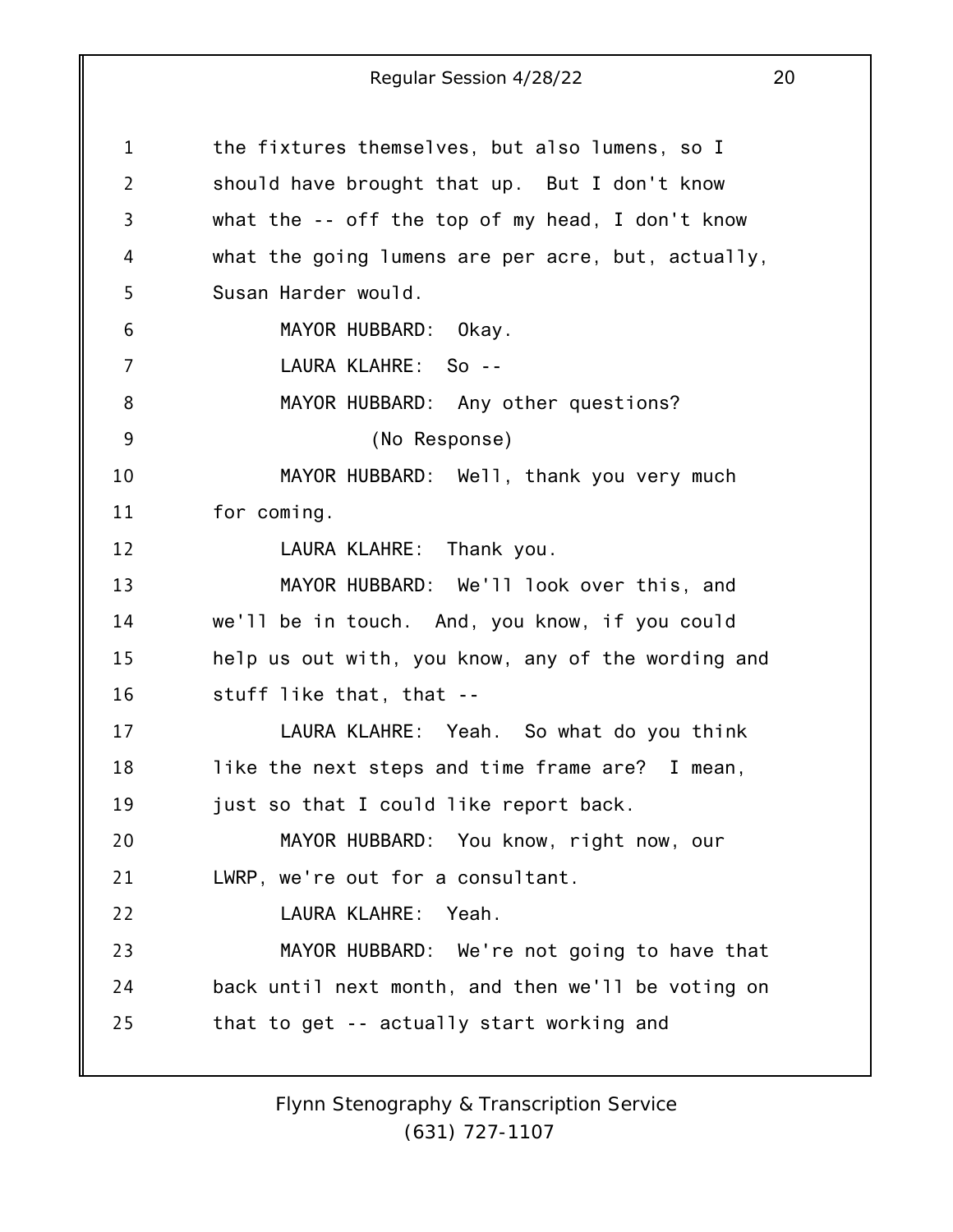1 2 3 4 5 6 7 8 9 10 11 12 13 14 15 16 17 18 19 20 21 22 23 24 25 Regular Session 4/28/22 21 reviewing what it is. LAURA KLAHRE: Great. MAYOR HUBBARD: So I would say probably June -- LAURA KLAHRE: Great. MAYOR HUBBARD: -- where we start getting into the nuts and bolts of it. So if you had something to us, you know, for June, that we could sit there and try to work what your -- your goal and our goal together to make it all so that the LWRP comes out as a better product. LAURA KLAHRE: Yeah. I mean, it's just great that by putting it into the Waterfront Revitalization Plan, that then DOS will easily fund it. You know, just one sentence, and all of a sudden they'll be like, "Oh, yeah, okay," now -- now this funding is accessible to you. All right, good. The information that we have already sent you is really, I think, the first -- you know, here it is, okay, then you chew on it and think, okay, what else do you need from us. So thank you for your time. MAYOR HUBBARD: Thank you. TRUSTEE CLARKE: Thank you for coming, Laura.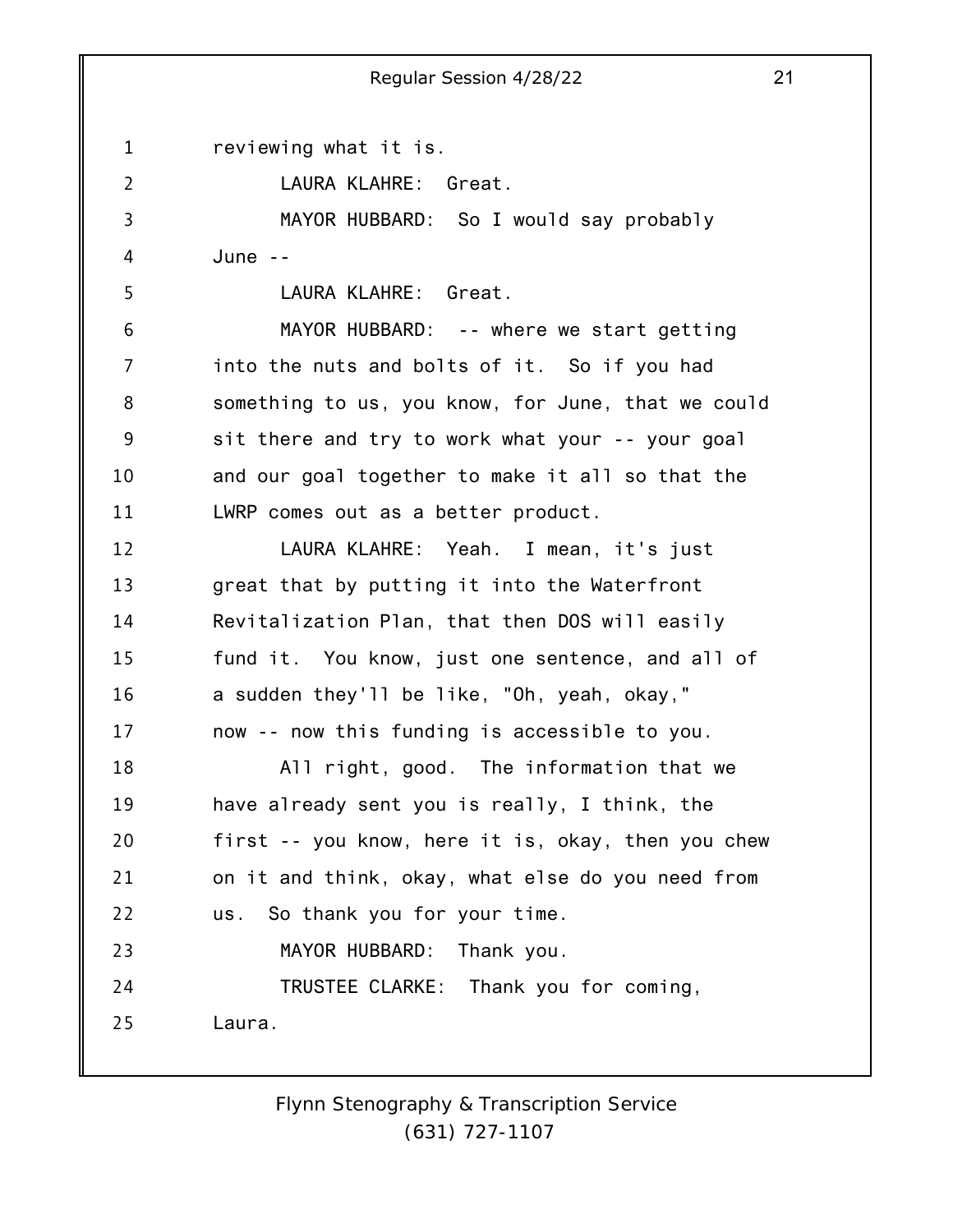1 2 3 4 5 6 7 8 9 10 11 12 13 14 15 16 17 18 19 20 21 22 23 24 25 Regular Session 4/28/22 22 MAYOR HUBBARD: Okay. Public to address the Board on any topic? Any from -- anybody from the public want to speak? MARGARET DE CRUZ: Sure. MAYOR HUBBARD: Come on up. Just name and address for the record. MARGARET DE CRUZ: Margaret deCruz, 25 Washington Avenue. Actually, it's a question relating to Dark Skies, because I'm not sure. Are you guys talking about or looking into residential codes, also, for how people are lighting their houses and outside, and all that kind of stuff, or are you just talking about -- MAYOR HUBBARD: Right now, no. We're looking at just -- their questions are more about what's worded in the LWRP with the waterfront and elsewhere. MARGARET DE CRUZ: Okay. MAYOR HUBBARD: I don't know what we have in the code for lighting. Light is not supposed to emanate beyond the property line, which is what we have. I do have some neighbors of mine that have really bright spotlights. MARGARET DE CRUZ: Right.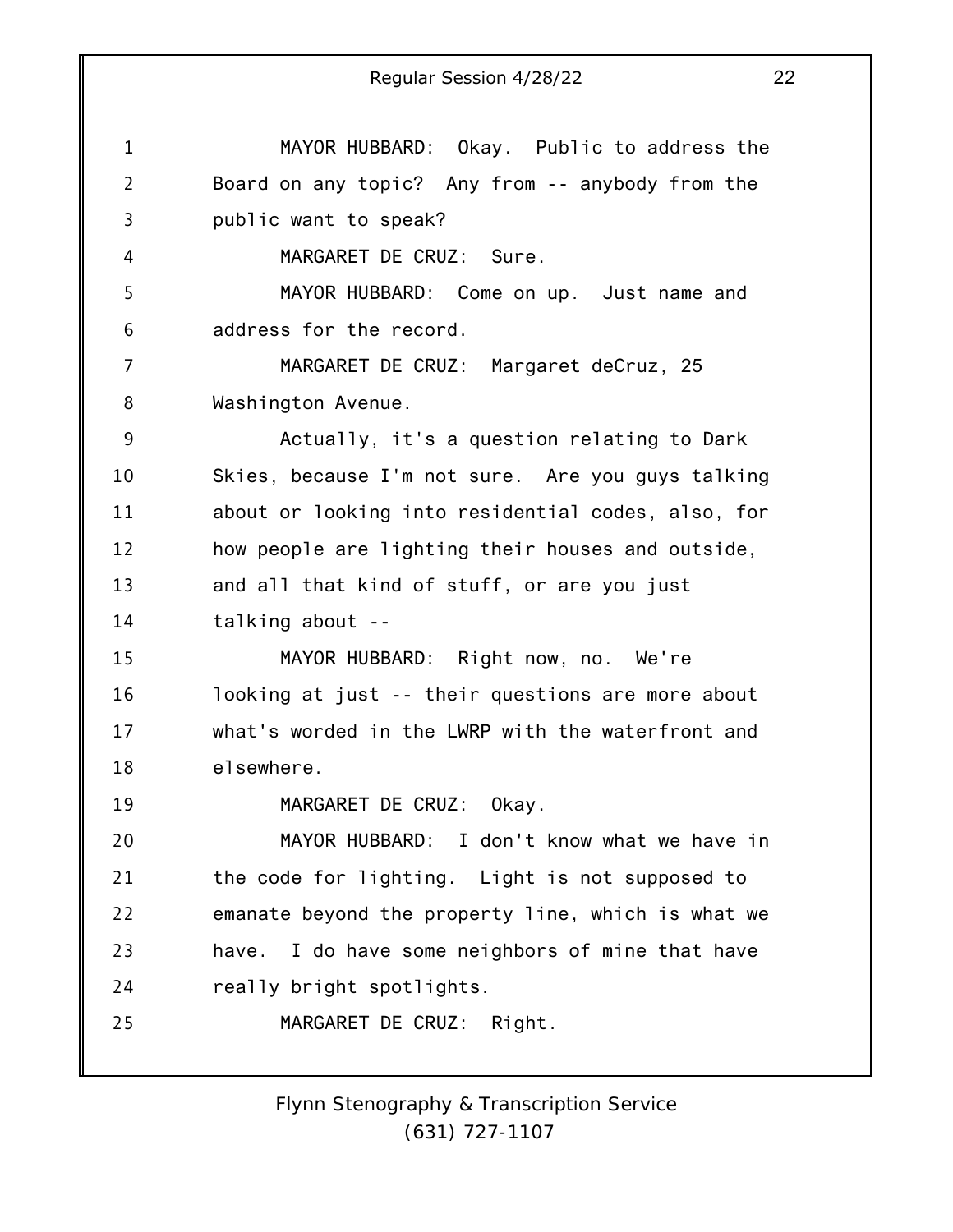1 2 3 4 5 6 7 8 9 10 11 12 13 14 15 16 17 18 19 20 21 22 23 24 25 Regular Session 4/28/22 23 MAYOR HUBBARD: And when they come on, they shine up my whole backyard. MARGARET DE CRUZ: Right. So that's also supposed to be down. MAYOR HUBBARD: Right. MARGARET DE CRUZ: Like that's what I mean. Like, if we could inform the public, I think it's very important about -- MAYOR HUBBARD: Okay. MARGARET DE CRUZ: Yeah. MAYOR HUBBARD: Well, we can. We can pull the code back up and look at our the code on the outside lighting and all. MARGARET DE CRUZ: Okay, thank you. MAYOR HUBBARD: You're welcome. Anybody else wish to address the Board? ERIC KOCH: Eric Koch, 127 Sterling Avenue. I was in a month ago to address a clause regarding the stipulations that were set against 123 Sterling Ave, it was Clause 3. It reads the units shall only be sold to purchasers that can demonstrate they're first-time homebuyers and do not own any other residential property. And I had kind of walked you guys through my pitch as to why I thought that was unfair, and then asked you to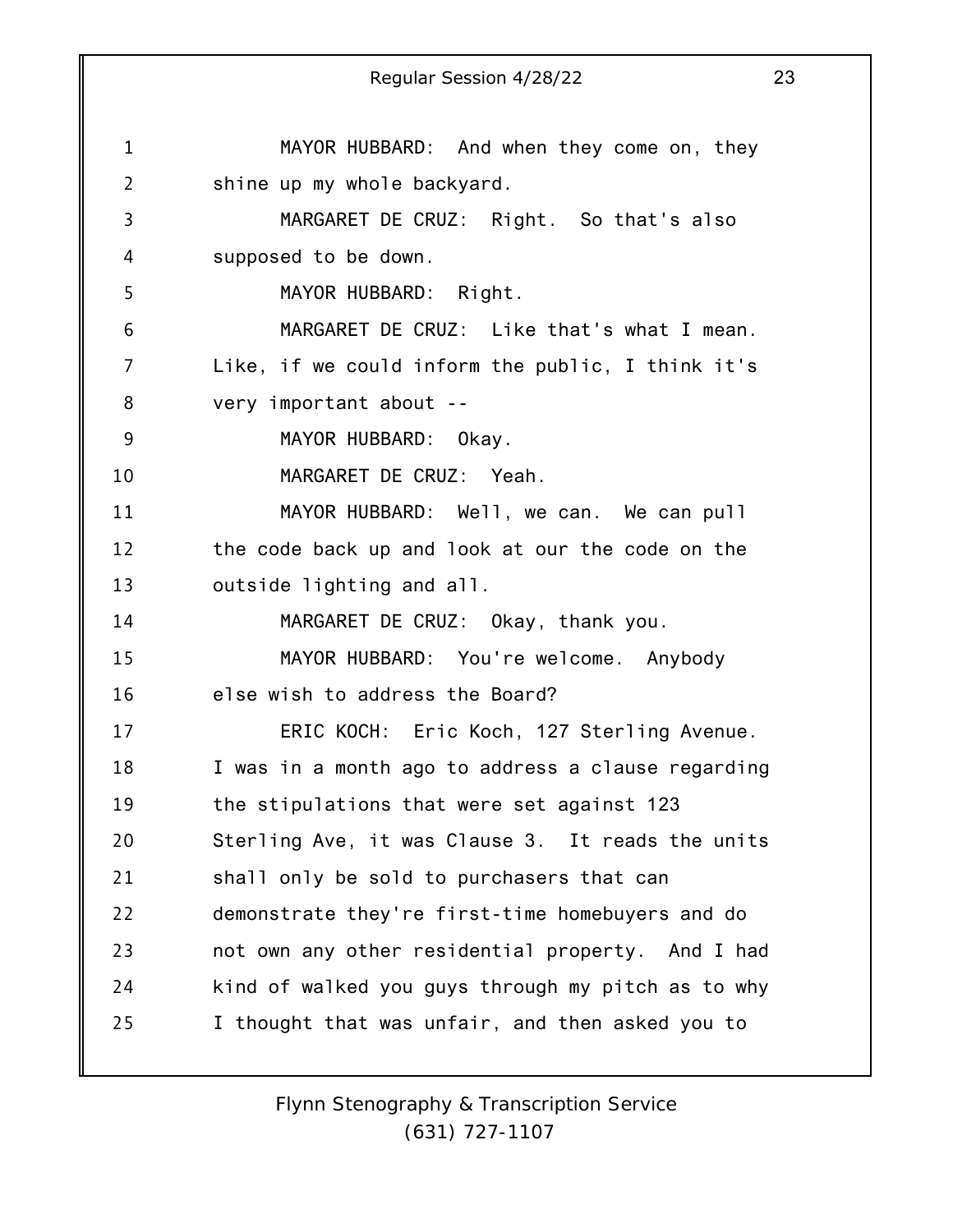1 2 3 4 5 change it to or see it in the light of the units shall be sold to purchasers that can demonstrate they are first home -- first-time homebuyers, that part would stay the same, and do not own any other residential property within Southold Town.

6 7 8 9 10 11 12 13 14 15 16 17 18 So I think what is kind of confusing about the way it is right now is that SONYMA -- I see why you guys are trying to do that and it totally makes sense. But SONYMA considers you a first-time homebuyer if you haven't had a primary residence for the past three years. So just because -- you know, yes, you have people who may have never bought a house before applying, totally good, but you could also have people who bought house 10 years ago, sold it after seven, and have now been renting in the Village for three years, and would still qualify as first-time homebuyers.  $So - -$ 

19 20 21 22 23 24 25 ATTORNEY PROKOP: Could you give -- could you give that example again? I'm sorry. It's important that I -- I missed you halfway through your example and it's important that I get it. Please, if you don't mind, would you repeat that? ERIC KOCH: Sure. So SONYMA, which I think is where everyone extrapolated the guidelines for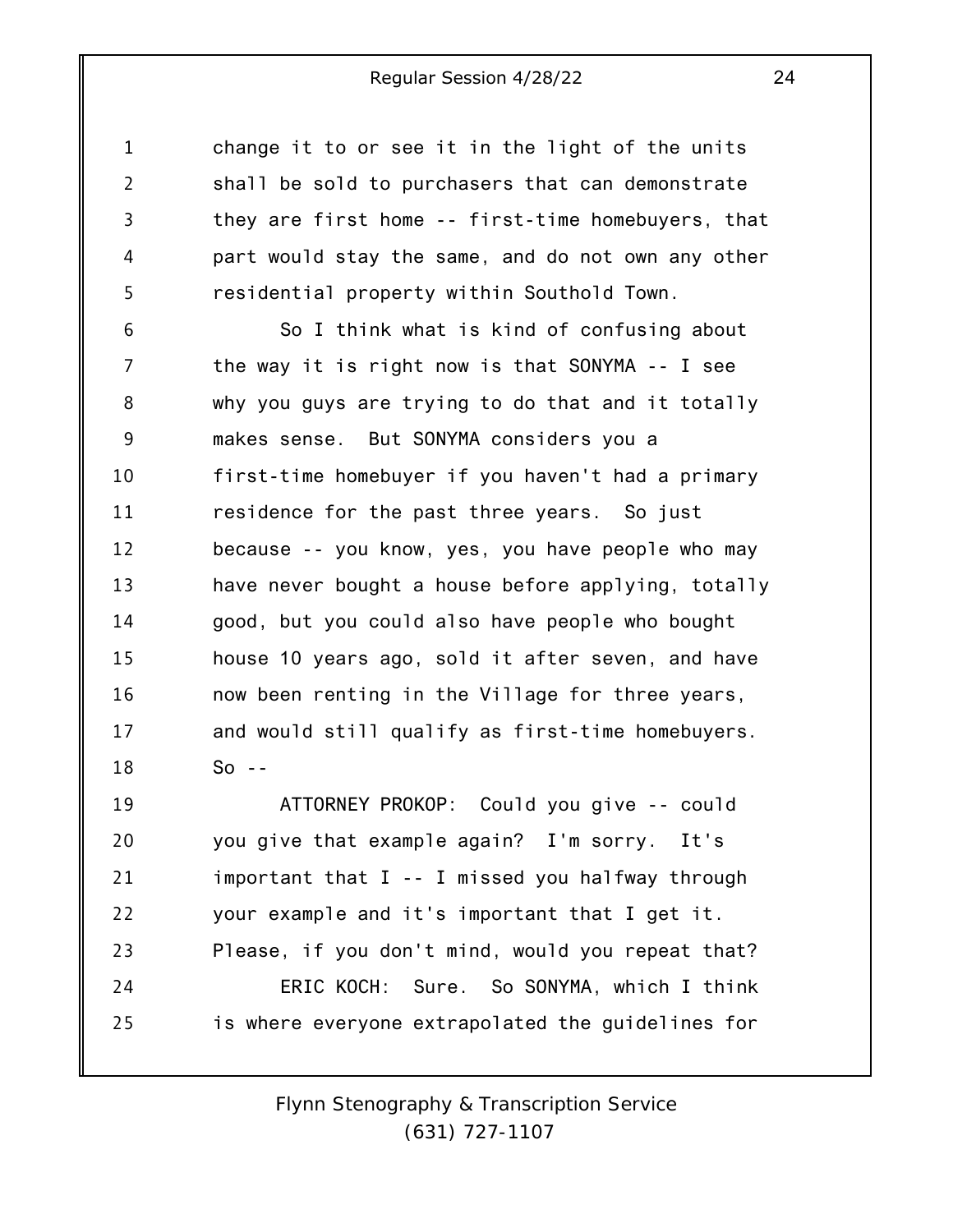1 2 3 4 5 6 7 8 9 10 11 12 13 the affordable housing units, and the pricing and the income, or really the income levels for the applicants, says that you would be considered a first-time homebuyer if you had not had a primary residence for the past three years. So I understand what this clause is trying to do and it totally makes sense, but by honing in on "Does not own any other residential property," it kind of makes it unfair, in my opinion, because it basically says like, okay, you could own commercial property, you could have invested in a bunch of stock over the course of how many years, whatever it is.

14 15 16 17 18 19 20 21 22 23 24 25 In my case, I invested in a piece of residential property like 14 years ago. I am by far like -- I pass with flying colors for every other aspect of this application as far as where my life is, my income levels, what income levels, what I'm -- you know, how I'm trying to establish myself here. Like things are crazy, crazy hard right now, and, you know, I'm trying to get my business going. My business is going good, but I can't figure out how to live here and do it at the same time. I -- basically, the other thing I wanted to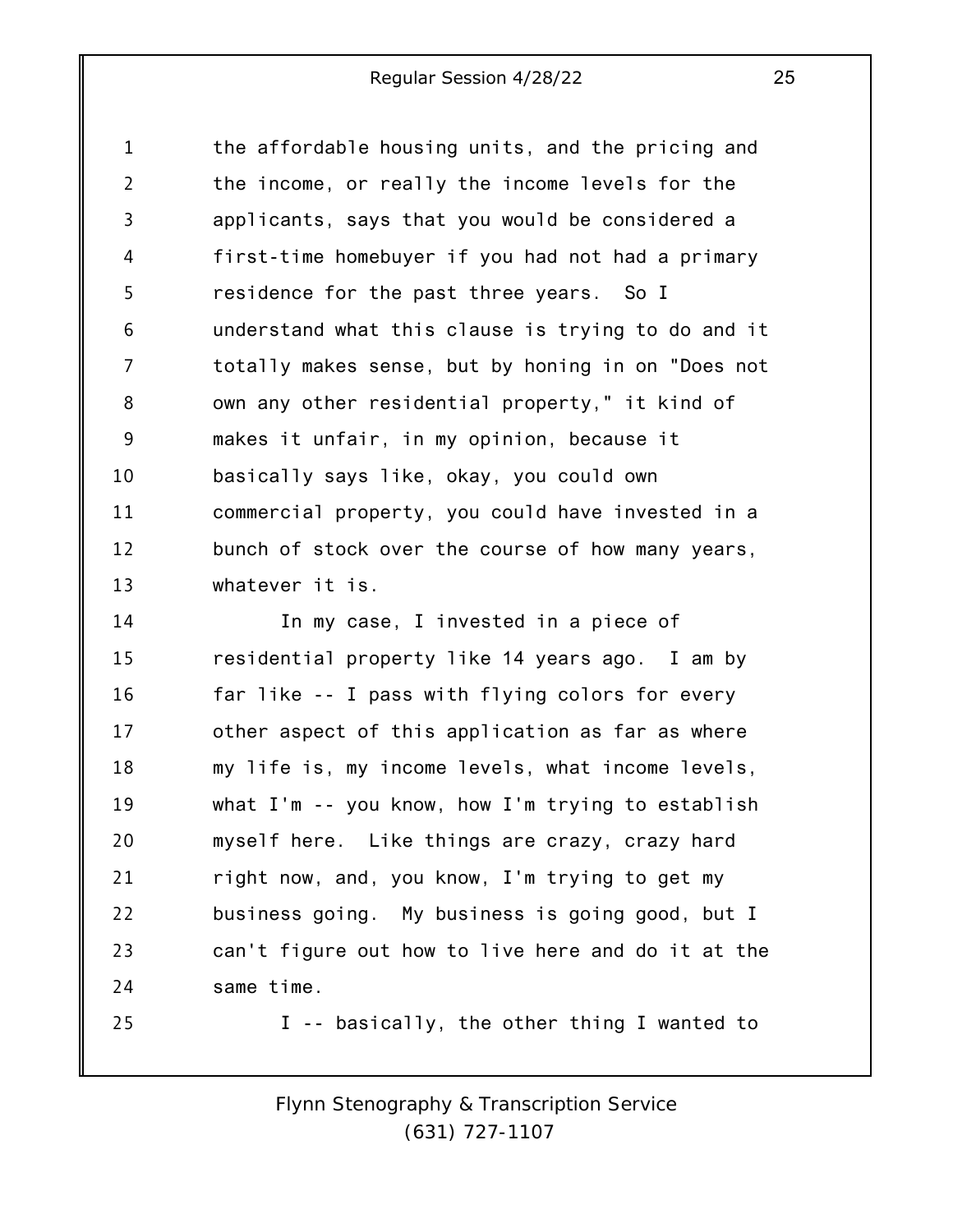1 2 3 4 5 6 7 8 9 10 11 12 13 14 15 16 17 say is I apologize for not tackling this when you guys were talking about it. So what happened there was I was here when Mr. Pawlowski had basically submitted the first plans, and I was aware of that first sheet, first set of stipulations in regards to the property at the time that they set back in 2007. So when Mr. Pawlowski got that all to passed and construction was good to go, I said okay, like those are the rules. And since then, I've gotten out, gotten prequalified for the loan already, like I set up the money, I'm good to go. And then I wasn't aware that you guys were then adding on to those stipulations in, I guess, last year, in the fall, and I also wasn't here. So I apologize for missing that, and I apology for being late to the party.

18 19 20 21 22 23 24 25 From what I understand, those units have - those units haven't sold yet. You may have seen the article in the paper last week about the building in its entirety selling, and him submitting a new offering plan to the State. So I thought that door might be still open, if you would like to make changes, if you guys would consider that.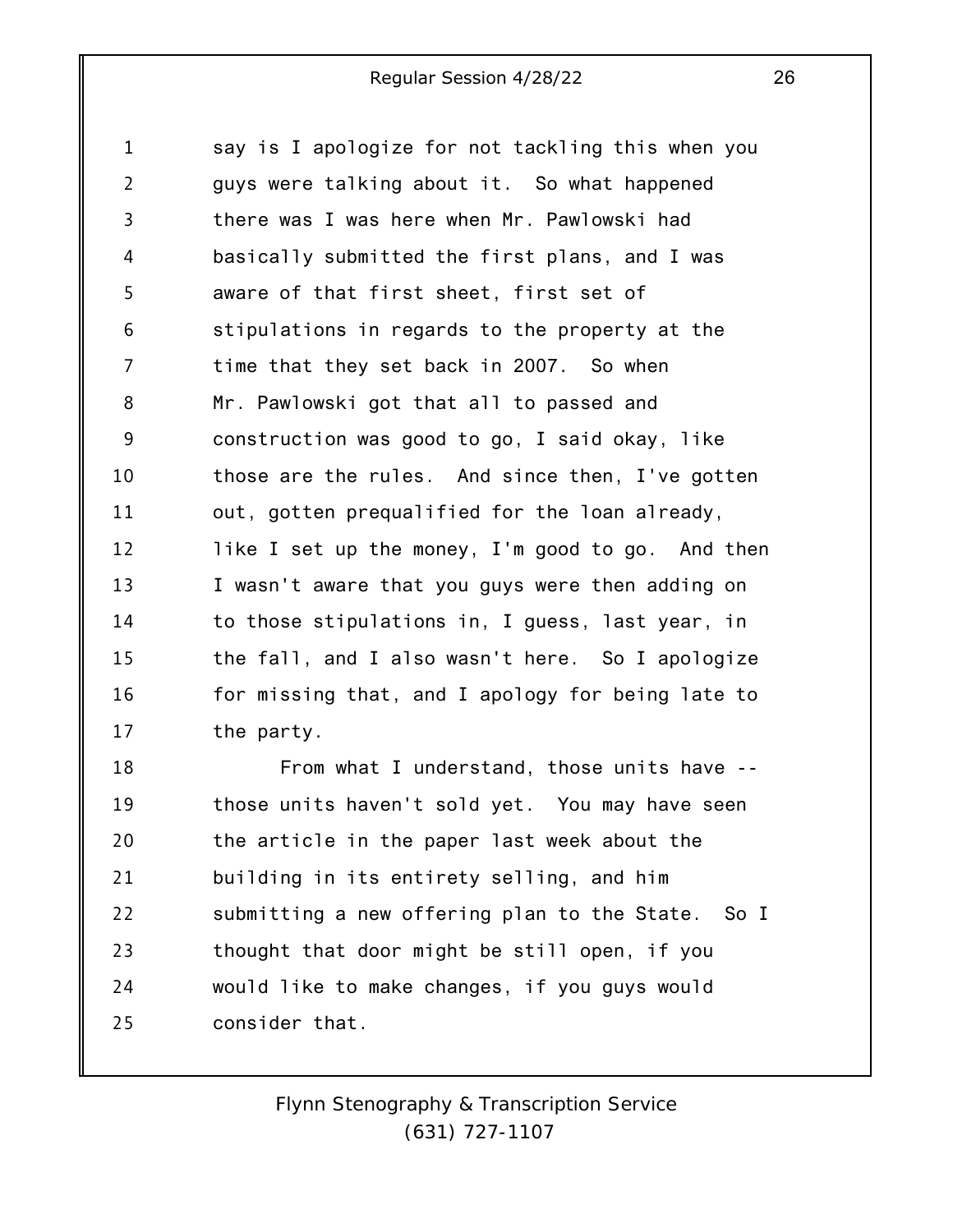1 2 3 4 5 6 7 8 9 10 11 12 13 14 15 16 17 18 19 20 21 22 23 24 Yeah, the example that I gave last week or the other month was that in the way it's written, you know, someone could own property in a completely different market, let's say like Arizona for example, much more cheaper to live, whatever it is, maybe I went to school there, graduated, bought a house, and then moved back. And if you look at every other stipulation, like, clearly, my life is here. I work here, I live here, I've been here for four years now. I'm trying to make a life here and not in Arizona. And I don't have a piece of property in Arizona, I'm just making an example. And under that situation, I wouldn't be eligible for -- to apply for the units. So that's kind of where I was arguing. And, you know, in my case, I chose to invest in an invest -- in a residentially property. Let's say I could have invested in stock, I could have invested in purchasing a property, I could have invested in anything. I shouldn't be punished for having invested in residential property. So the other side of that is I've never had a primary residence, so this would be

25 theoretically my first home.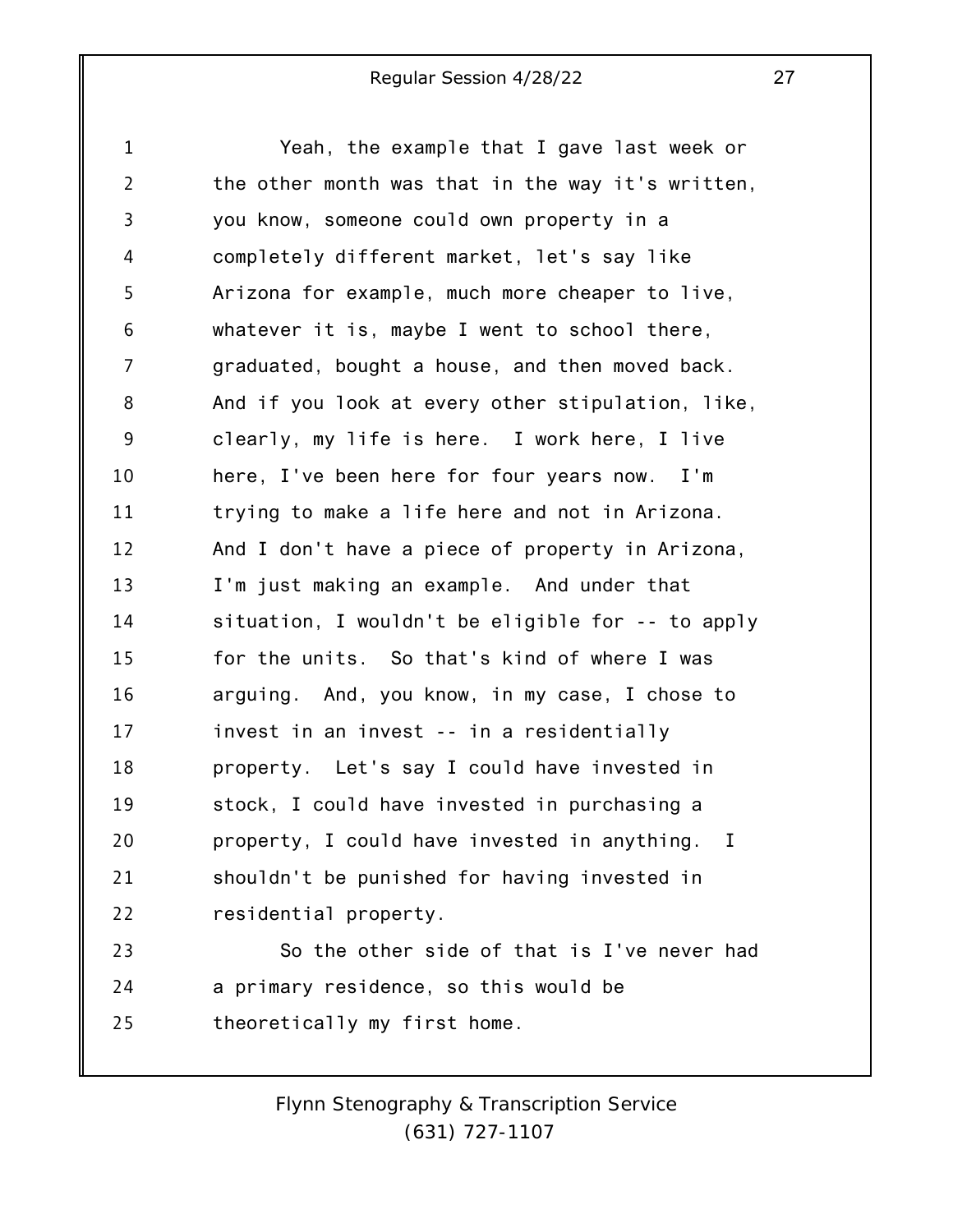1 2 3 4 5 6 7 8 9 10 11 12 13 14 15 16 17 18 19 20 21 22 23 24 25 So I just wanted to check in with you guys and see if that had crossed your table since I was last here. And if not, if you would take some time to consider it. And then as far as me pitching this to you guys, I -- you know, how do I check in to see where your heads are at? And, you know, is it I come every month and ask? Is it - you know, how do I learn the status of my -- my issue, and what you guys, you know, feel, or how you feel about it, and if anything is being done about it, or it's, you know, been side-tabled, whatever it is, basically the status? MAYOR HUBBARD: Okay. I mean, my feelings on it and what the -- consulting the Village Administration and everything else, the stipulation agreement, we had to sign off on that. We talked about it with the whole Board. The whole Board passed a resolution for me to sign the stipulation agreement. That was sent in to Department of State. The new owners of the property are still waiting for that to be approved, and it's not something that's opened to be rediscussed or changed at this point. ERIC KOCH: Even though the units haven't sold and Mr. Farrell has to resubmit a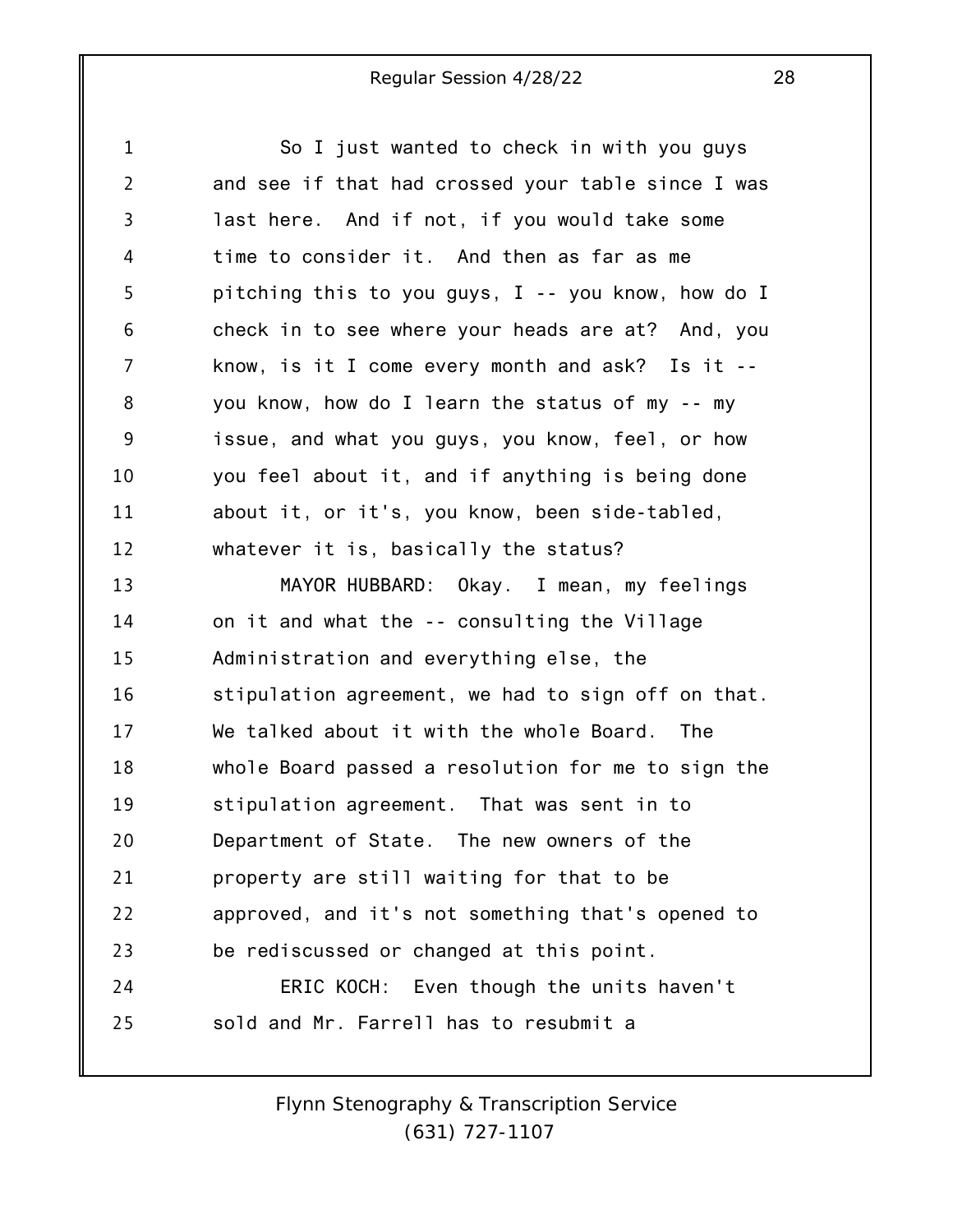1 2 3 4 5 6 7 8 9 10 11 12 13 14 15 16 17 18 19 20 21 22 23 24 25 new offering? MAYOR HUBBARD: Well, they got a C of O with the stipulation agreement in place, and our wording is part of that stipulation agreement. TRUSTEE PHILLIPS: That's part of -- that's part of this. MAYOR HUBBARD: So that's what we did six months ago. That's the only way they could go move it to the Department of State, is we had to rectify what we wanted as the stipulations. That was signed off by us, the Village Attorney, the Attorney and the -- TRUSTEE PHILLIPS: Neighborhood Association. MAYOR HUBBARD: The developer, and that was all sent to New York State. We're just waiting for New York State to give them final approval of that paperwork for them to go move forward to be able to start selling the units. ERIC KOCH: Do you understand what I'm saying, though, is -- did you see my perspective in that it is kind of unfair in the way that it's written concerning -- MAYOR HUBBARD: I mean, I see your perspective, but, I mean, to me, just because SONYMA makes some law that says because you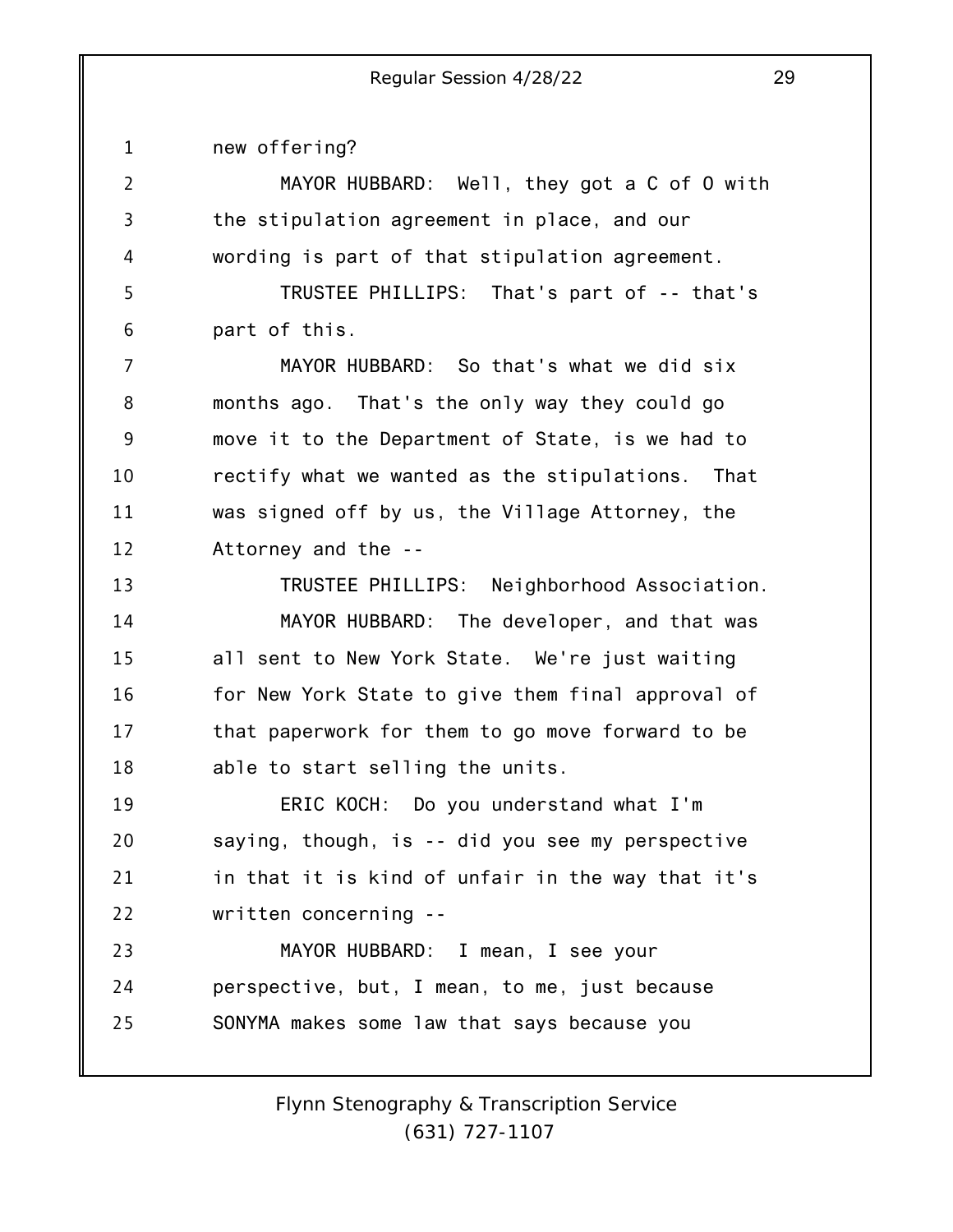1 2 3 4 5 6 7 8 9 10 11 12 13 14 15 16 17 18 19 20 21 22 23 24 25 haven't owned a house in three years, you're a first-time homebuyer -- ERIC KOCH: No, that's -- MAYOR HUBBARD: -- that to me, I don't see that as being a first-time homebuyer, in my own perspective. I'm not speaking legally, just myself. If you've had three or four homes, you sold them all, did whatever, I don't see how you reset the clock to go back as a new first-time homebuyer after three years. ERIC KOCH: So that's also an industry standard as well. So if you look at the lending industry as a whole, three years is the mark, that's -- you know, that's not just SONYMA making it up. So I guess that's the other question, is for these applications, you know, are you guys reviewing each particular one? Is the Board going to pick, you know, based on Mr. Farrell's suggestions? How's that going to go? TRUSTEE PHILLIPS: That goes to our - that's going to our Housing Authority to review the applications to meet the criteria for the Village of Greenport's housing; is that not correct?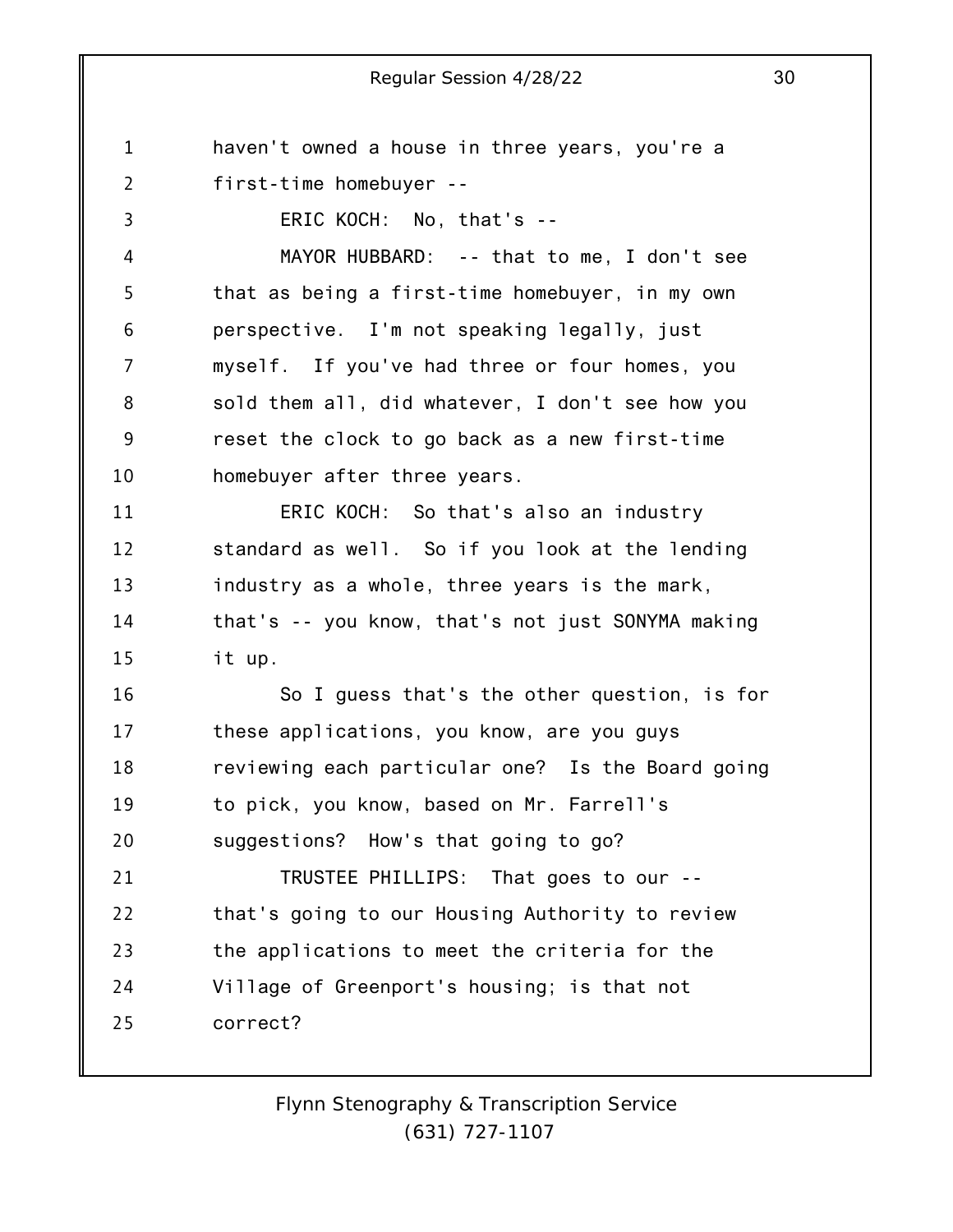1 2 3 4 5 6 7 8 9 10 11 12 13 14 15 16 17 18 19 20 21 22 23 24 25 Regular Session 4/28/22 31 ADMINISTRATOR PALLAS: We have nothing to do with the selection process, if that's what he was asking. TRUSTEE PHILLIPS: Right. We only -- we only review the application. ADMINISTRATOR PALLAS: We will just confirm that they meet the qualifications. TRUSTEE PHILLIPS: Qualifications, that's it, we're not picking them. ADMINISTRATOR PALLAS: We don't -- we're not reviewing them. We're not any part of the selection process. TRUSTEE PHILLIPS: Right, that's what -- ERIC KOCH: So that's why I was tying it back to SONYMA, because I think the guidelines are going to be very strict to SONYMA. So I don't think the Housing Authority is going to go and say, "Oh, Tony Smith bought a house 20 years ago, he's not a first-time homebuyer." They're basically going to say, like, regarding SONYMA's guidelines, do they qualify? If the answer is yes, then they're good to go. TRUSTEE PHILLIPS: They don't follow SONYMA. ERIC KOCH: So -- ATTORNEY PROKOP: Isn't SONYMA that you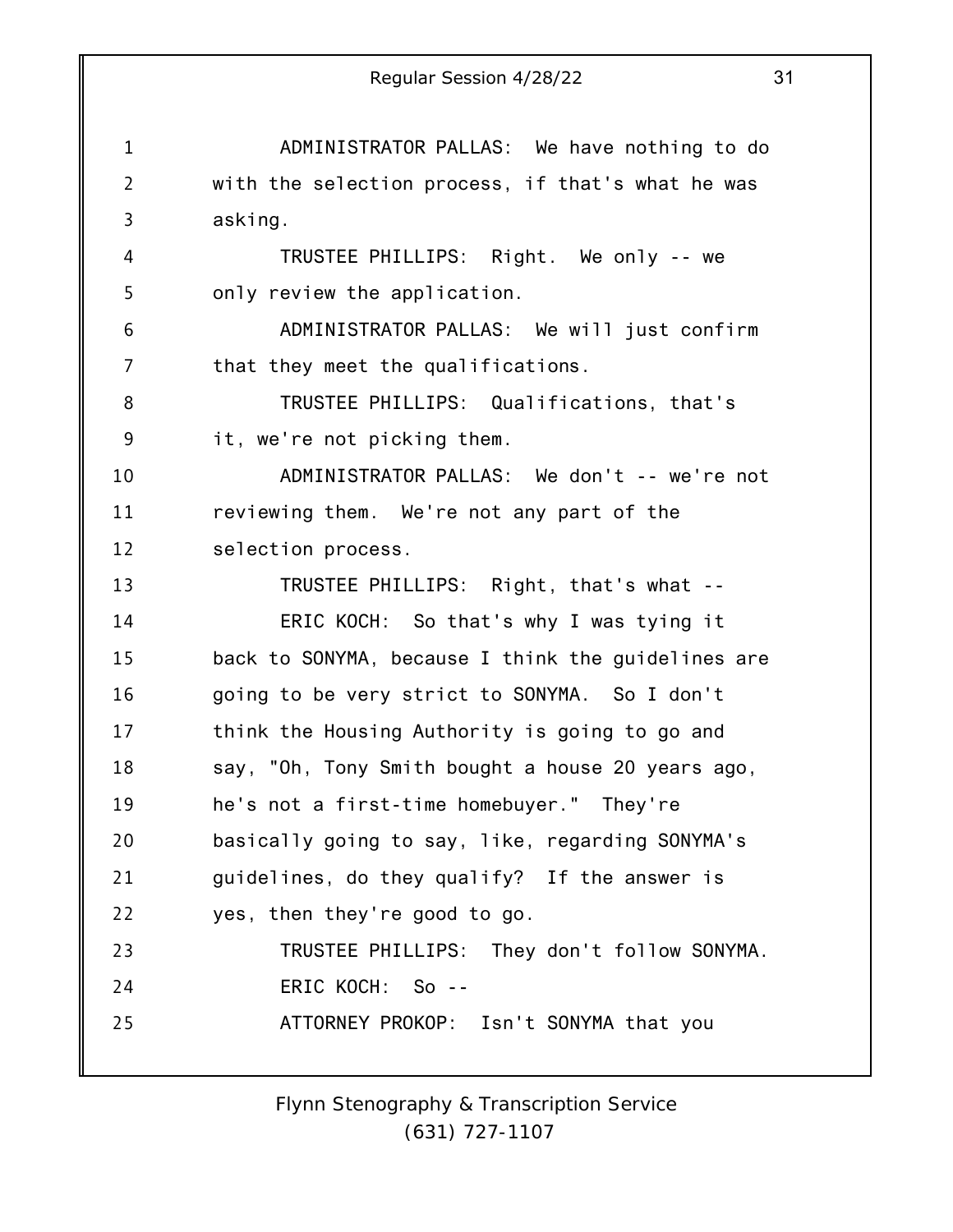1 2 3 4 5 6 7 haven't owned? I don't understand your -- your interpretation of SONYMA I don't think is correct, because you -- you could buy a residence and then decide to -- to rent it out, which is basically what you did. And then you think that if you do that for three years, you qualify again as a first-time homebuyer? I mean --

8 9 10 11 12 13 14 15 16 17 18 ERIC KOCH: It has to be -- so it has to be considered your primary residence. It was never my primary residence, that's what I'm saying. So since I've owned the property, it was never a primary residence. It was actually a land swap within the family. We just continued to rent it out and it's in my name. So it's basically a job opportunity. So if I bought it and lived it in for three years, that's a different sorry, then it was my primary. In this case, it was never my primary, I've never had a primary.

19 20 21 22 23 24 25 Plus, I'm saying this -- all I'm saying here is yes, okay, first-time homebuyer qualification, I think that's totally fair, and then doesn't own any other residential property within Southold Town. So it's universal, it's not like, oh, you're making an exception for one guy. That kind of makes sense, because it's like, okay, clearly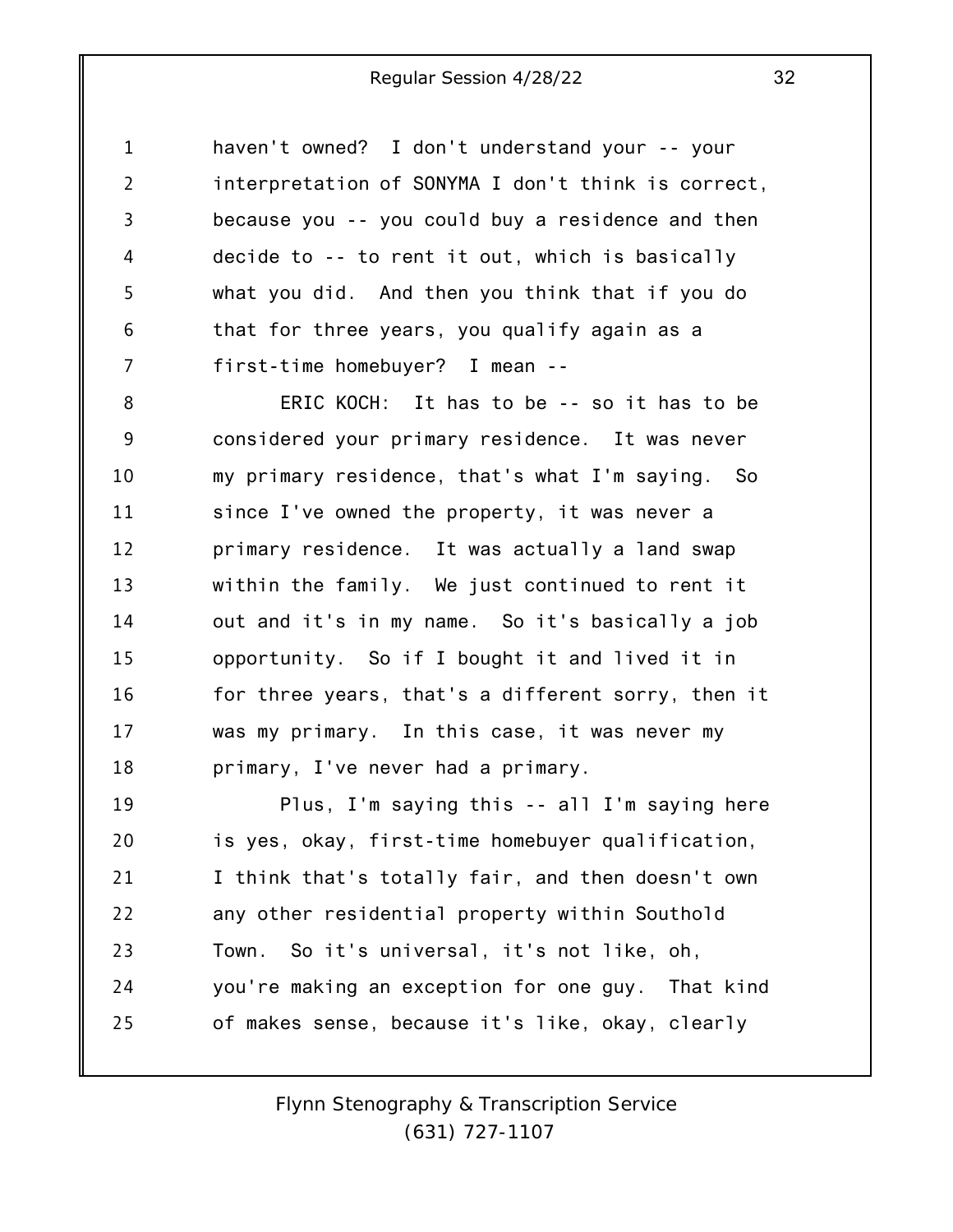1 2 3 4 5 6 7 8 9 10 11 12 13 14 15 16 17 18 19 20 21 22 23 24 25 they're trying to live here, they want to be here. They don't have another place to live within Southold, right? And it's -- you know, there's -- I'm not -- there's no -- there's no cheats there. So that's all I was asking for. The reason I keep referencing SONYMA is because when we look at the -- you know, the 156,000, for example, now that's all coming from SONYMA, that's all. They're the ones writing the rules there, and that's what the -- so -- ATTORNEY PROKOP: I'll have to look at this and advise the Board. I mean, I don't see that. Based on what I've heard so far, I don't see that there would be any change made, but I will take a look at it and advise the Board. ERIC KOCH: What would -- what would lean you towards making it? What would -- and what would you see differently that would make you say okay, actually, there is cause for a change here? ATTORNEY PROKOP: Well, I think that we're in -- we're -- the position that we're in now is fixed, I don't see that we can reopen it. And I'm not sure that what you're -- I'm not sure that your position, your position is what the intention of the project was to begin with. I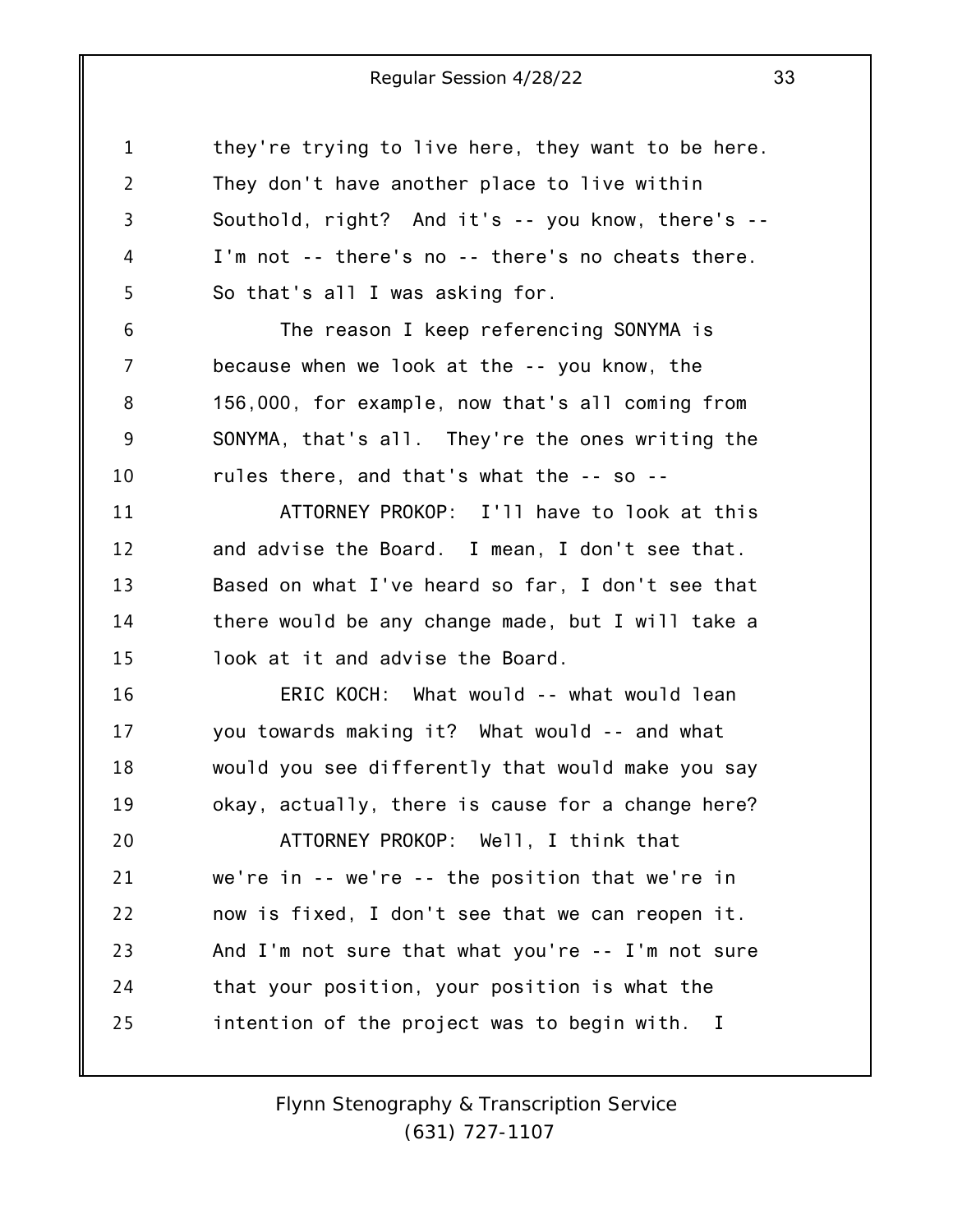1 2 3 4 5 6 think the project or the intention of the project was to give people a chance that don't own -- were looking for their first investment in real estate to be where they lived, their home, to be able to take advantage of that, not -- not the situation that you're proposing.

7 8 9 10 11 12 13 ERIC KOCH: That's exactly my situation, though. This would be my first home, otherwise, I'd own a home by now. And I'm trying to live here, there's just nothing to buy, there's nothing to afford. That other piece of property was a long, long time ago in a completely different place, completely different situation.

14 15 16 17 18 19 20 21 And to what I said earlier, like, okay, instead of buying a property, I could have went out -- it doesn't single out anyone else who invested in stock or commercial property, even. You know, I could -- I could own 10 different commercial properties and still be eligible for this. So the clause in general is just not - it's too broad and it's no good.

22 23 24 25 So thank you for considering that. My last question is how do I keep in touch with where your head's at, and who do I ask to say, "Hey," you know? How does: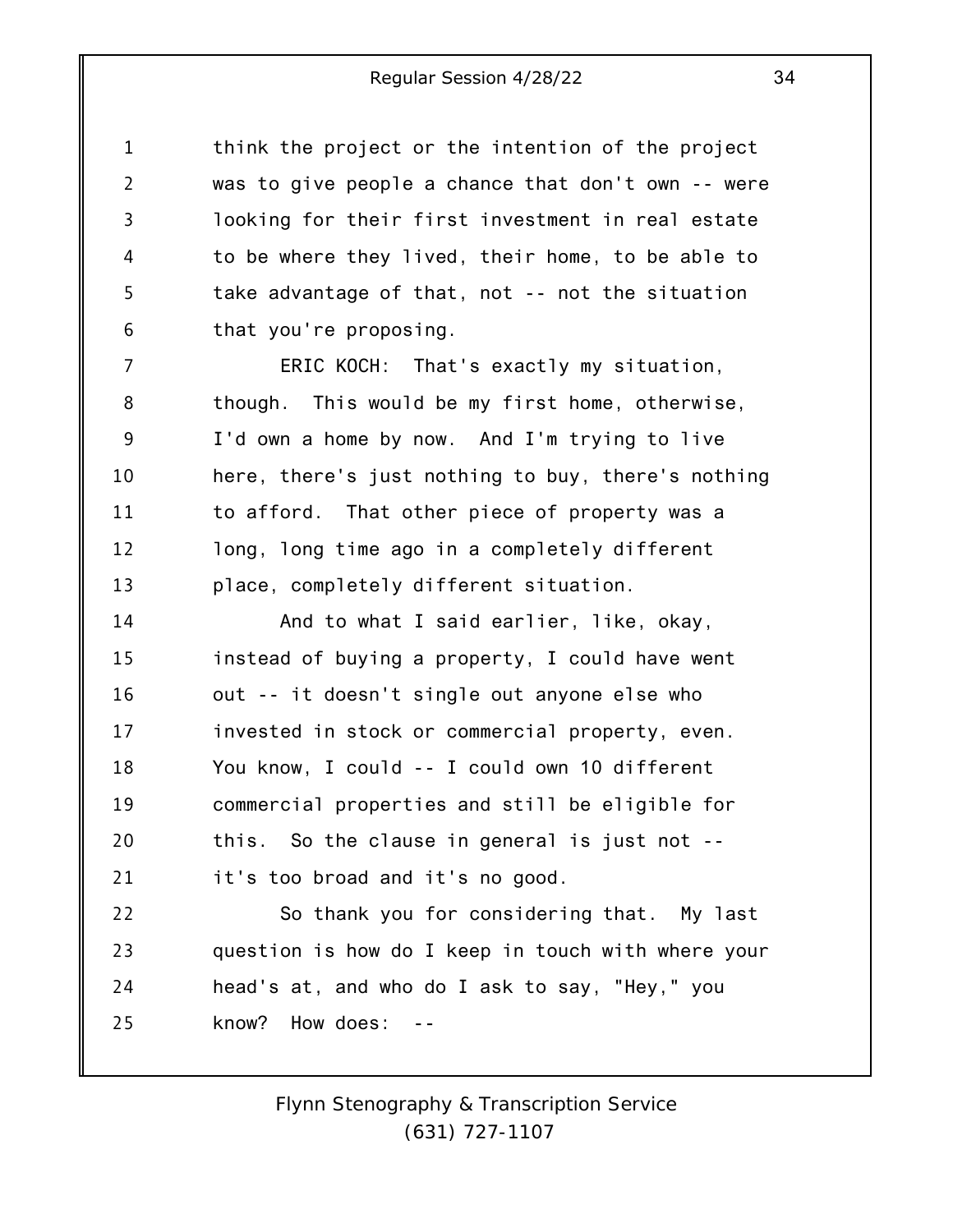1 2 3 4 5 6 7 8 9 10 11 12 13 14 15 16 17 18 19 20 21 22 23 24 25 ATTORNEY PROKOP: Well, the minutes of this Board are -- the minutes of all the Boards in the Village are available online within a very short amount time after a meeting. ERIC KOCH: Okay. So you guys basically discuss it in private and then I could -- ATTORNEY PROKOP: No, we don't discuss it in private, we discuss it publicly, and then -- and then there's a transcript that's published online. So you could attend the meetings, or you could review the transcript, it's up to you. ERIC KOCH: Okay. So there's a meeting after this where you guys -- ATTORNEY PROKOP: There's no meeting after this, this is the meeting. ERIC KOCH: This is it? ATTORNEY PROKOP: Yeah. There's a meeting every -- ERIC KOCH: So that's what I mean. Like you said you'll look, but how do I know? How do I know once you've looked and how you feel after you look? How do I know? TRUSTEE PHILLIPS: Because, if you look at the web -- the Village website, you'll see the agenda for the work session. You'll also see the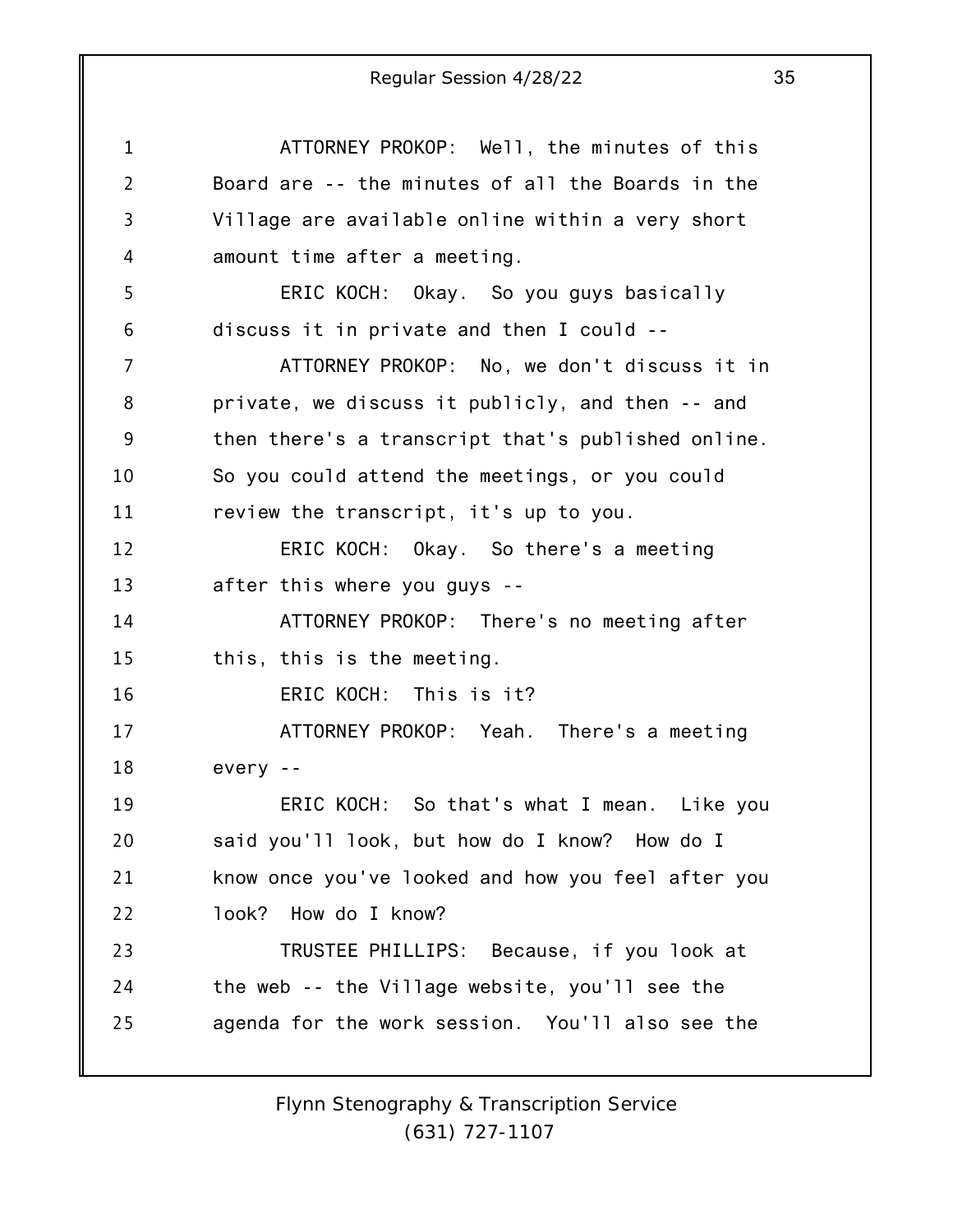1 2 3 4 5 agenda for this meeting posted ahead of time that has all the information as to, number one, what we're going to discuss, and on the regular meeting here is the actual resolutions as to what we're going to discuss and vote on.

6 7 8 9 10 11 So we make the Village over the last - since 2009, since I've been here, we have been pushing out as much information to the public to be as transparent as possible, to make the community, the Village community know the workings of our Board.

12 13 14 15 16 17 ERIC KOCH: I understand, so yeah. So I read the agenda for this one, for example, didn't see it said. So if I read the agenda for the next one, that's where I'll see it. Like if it's on there, then you guys are talking about it. If not, then it's --

18 19 20 21 22 23 TRUSTEE PHILLIPS: Best thing to do is to check the work session, check the work session agenda, because that's where we actually discuss. Okay? That creates the agenda for this meeting. ERIC KOCH: Gotcha. MAYOR HUBBARD: All right. I believe the

24 25 main part of your question is, the only thing that you're going to get an interpretation from the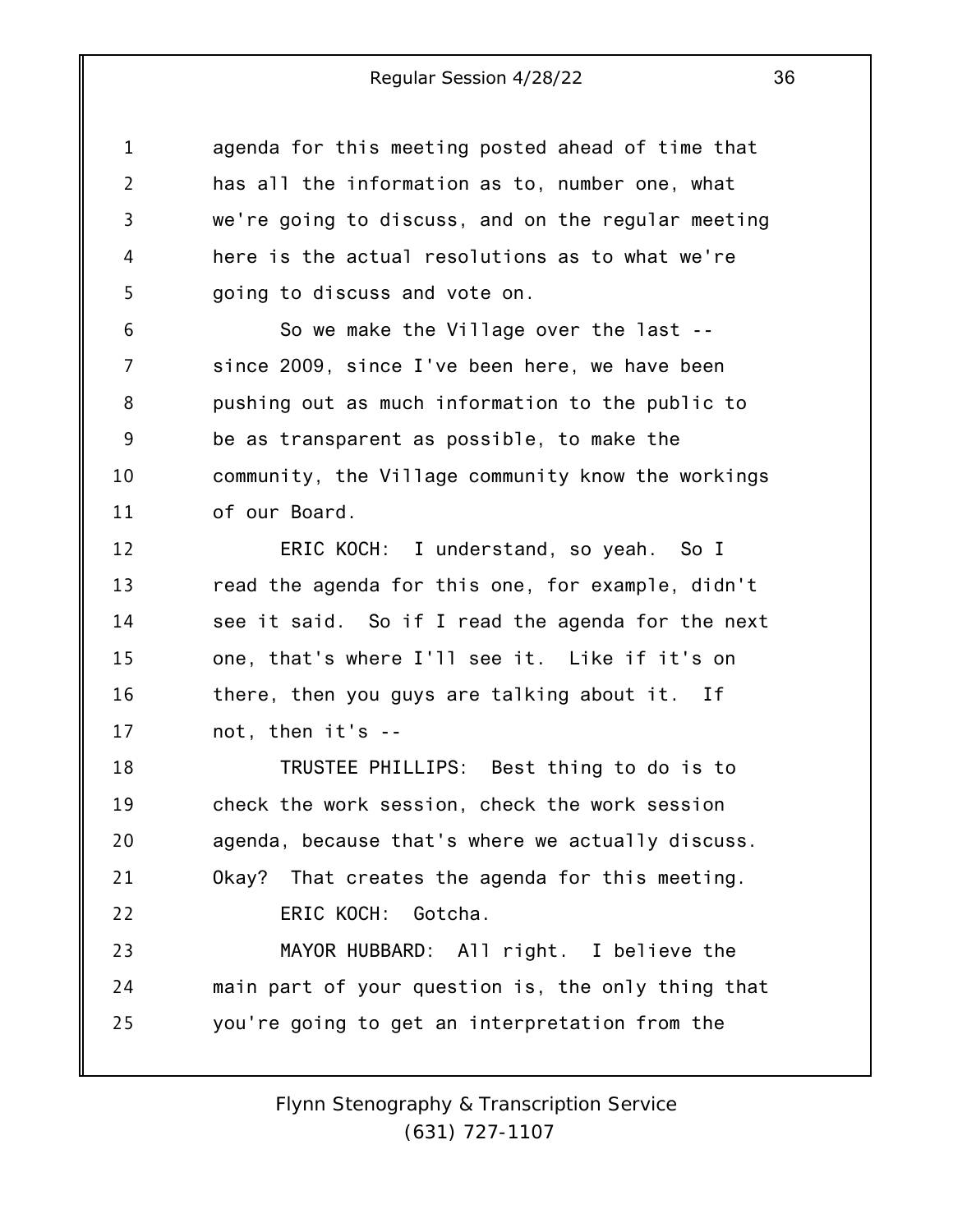| Village Attorney is can this be changed at this    |
|----------------------------------------------------|
| point, when everything has been submitted already  |
| to the Department of State. It's there, it was     |
| signed off by everybody. We're going to confirm    |
| that that's a done deal, basically, is what the    |
| Village Attorney is going to look at and reveal.   |
| ATTORNEY PROKOP: Yes.                              |
| TRUSTEE CLARKE: Yes.                               |
| MAYOR HUBBARD: If it's a done deal, it's           |
| just a done deal and it's not going to be changed. |
| TRUSTEE CLARKE: I don't mean to --                 |
| MAYOR HUBBARD:<br>No.                              |
| TRUSTEE CLARKE: -- make the waters anymore         |
| murky, but I -- from my perspective of what we've  |
| gone through to produce that document and to get   |
| it this far, I would say there's very, very little |
| chance that that would be amended on -- based on   |
| the difficulty in getting all the parties that     |
| were involved in agreement. It needed to be        |
| agreed upon by multiple parties and signed upon in |
| order to be moved forward. To undue that, I        |
| think, would require to go through all the same    |
| process again. So where I may be sympathetic to    |
| some of the things you might be saying, I don't    |
| believe that anyone here has any power bestowed on |
|                                                    |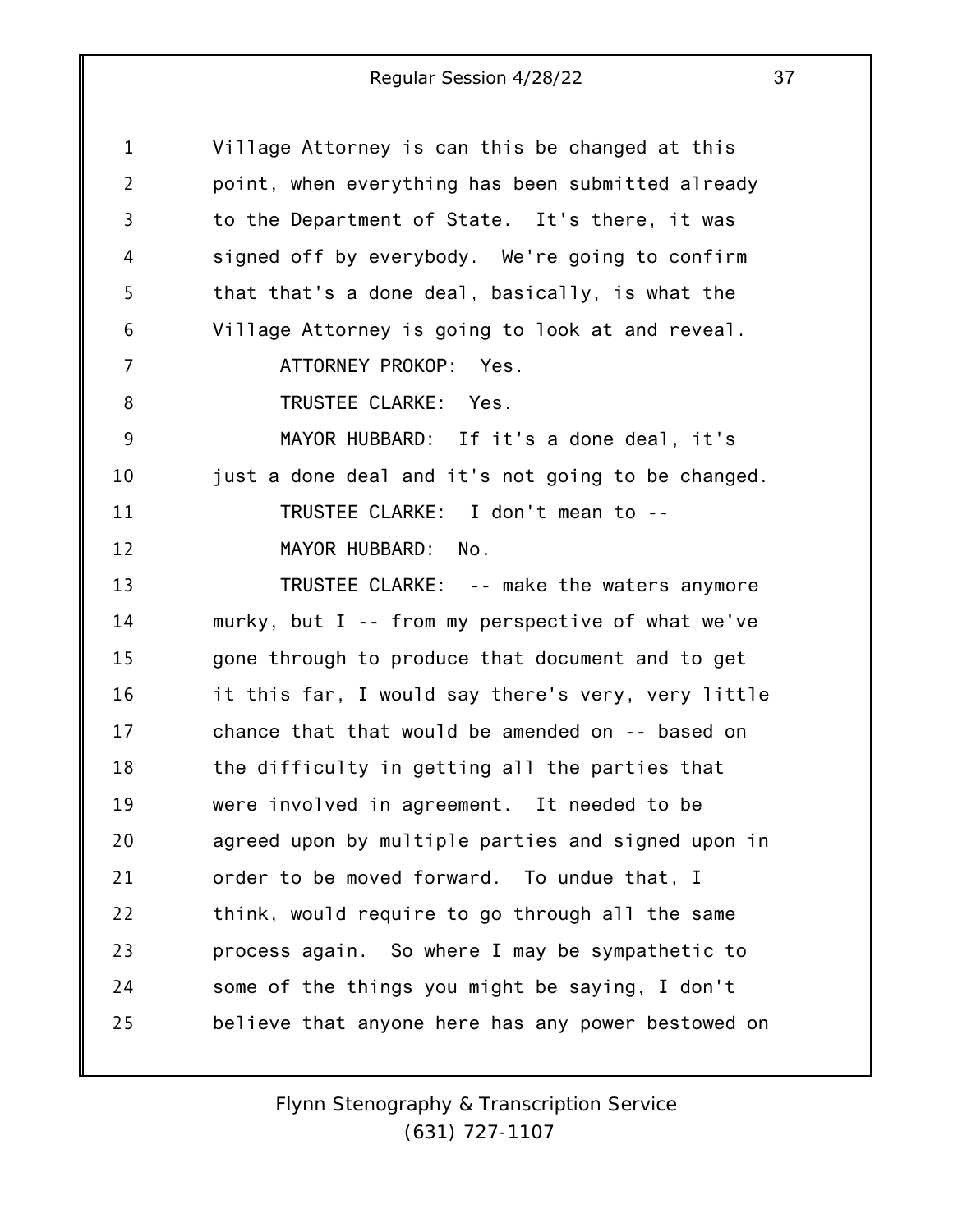1 2 3 4 5 6 7 8 9 10 11 12 13 14 15 16 17 18 19 20 21 22 23 24 25 Regular Session 4/28/22 38 them to make your -- any of your desires come true. That is my opinion. ERIC KOCH: Gotcha. TRUSTEE CLARKE: Just to be very straightforward. ERIC KOCH: Yeah, I -- TRUSTEE CLARKE: The chance of this being changed I think is very slim. ERIC KOCH: I understand, Yeah. I was basically reaching out to see if there was any way the Board can make like a light exception to what  $-$ TRUSTEE CLARKE: I mean, I wish we could, because I'm sure we're all sympathetic to your plight and how you see things. But, at the same time, I don't see that as being possible, from what I've experienced in the past three years working on that. ATTORNEY PROKOP: So one of the things that Trustee Clarke is mentioning is that the -- first off, the agreement was really -- the agreement wasn't six months ago, the agreement was really 15 years ago that you're talking about. And it wasn't just these five people, it was actually three other -- two other Boards, and a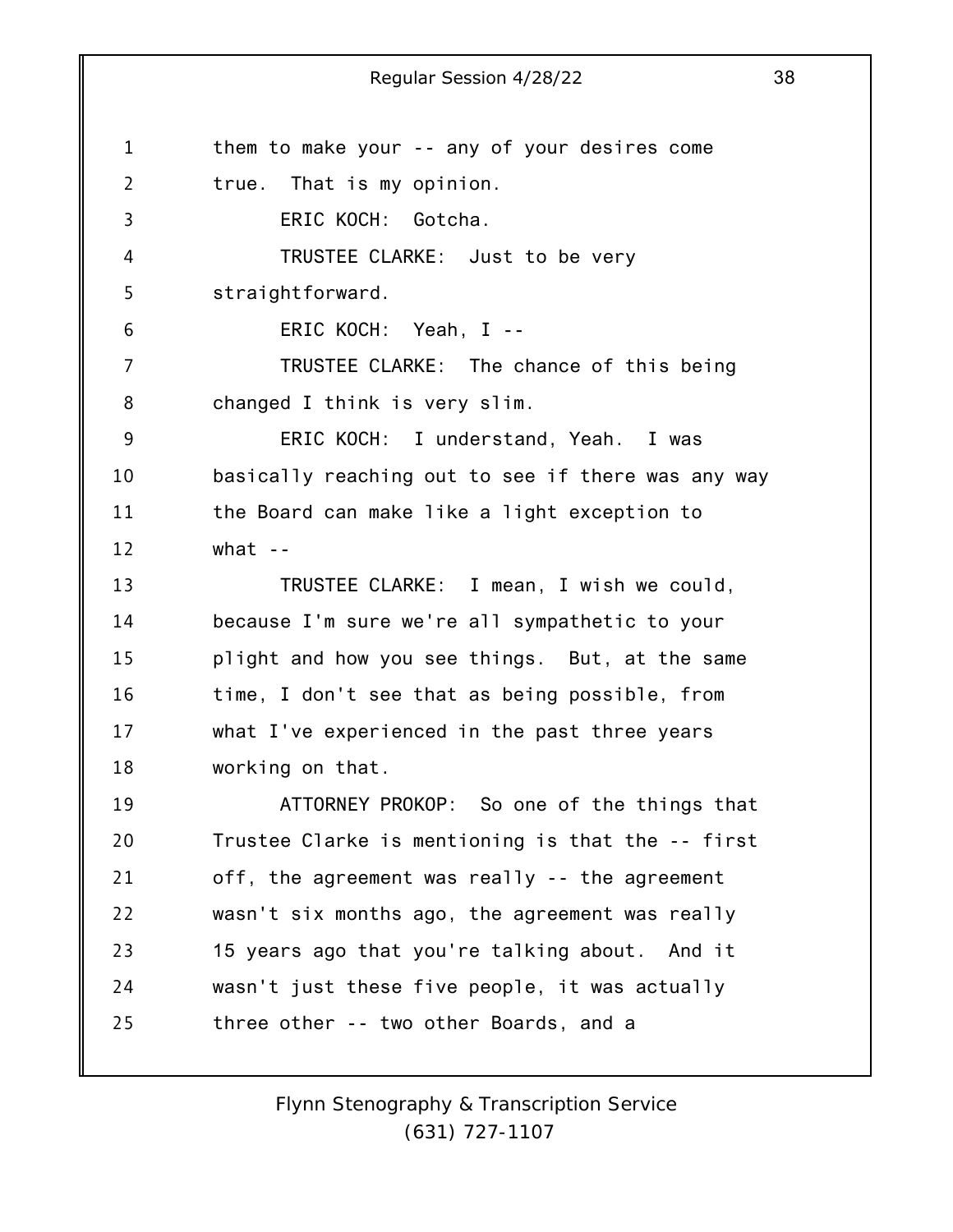| $\mathbf 1$    | neighborhood association and some individuals, and   |
|----------------|------------------------------------------------------|
| $\overline{2}$ | all of them litigated for many years against each    |
| 3              | other, and then came to a stipulation that became    |
| 4              | a court order. And to -- and that's where the --     |
| 5              | that's where these -- these conditions flow from.    |
| 6              | So to $-$ so it's not $-$ even convincing these five |
| 7              | people, if you were able to do that, that would      |
| 8              | only be step one in a really long process that --    |
| 9              | ERIC KOCH: Right.                                    |
| 10             | ATTORNEY PROKOP: Mr. Pawlowski tried to              |
| 11             | make changes in the -- the stipulation many times    |
| 12             | and it just was impossible to do.                    |
| 13             | ERIC KOCH: Right, yeah. Keep in mind that            |
| 14             | I don't believe that this clause was in the          |
| 15             | original stipulation. I certainly did not read       |
| 16             | that. That bit about the residential property was    |
| 17             | not in the original stipulation.                     |
| 18             | TRUSTEE PHILLIPS: Yes, it was.                       |
| 19             | ERIC KOCH: That was --                               |
| 20             | TRUSTEE PHILLIPS: Yes, it was. It was part           |
| 21             | of the -- five units were set aside as to be a set   |
| 22             | fee of 175,000, I believe.                           |
| 23             | ERIC KOCH: Yes. If you -- if you read that           |
| 24             | original document, it's --                           |
| 25             | TRUSTEE PHILLIPS: I was involved in the              |
|                |                                                      |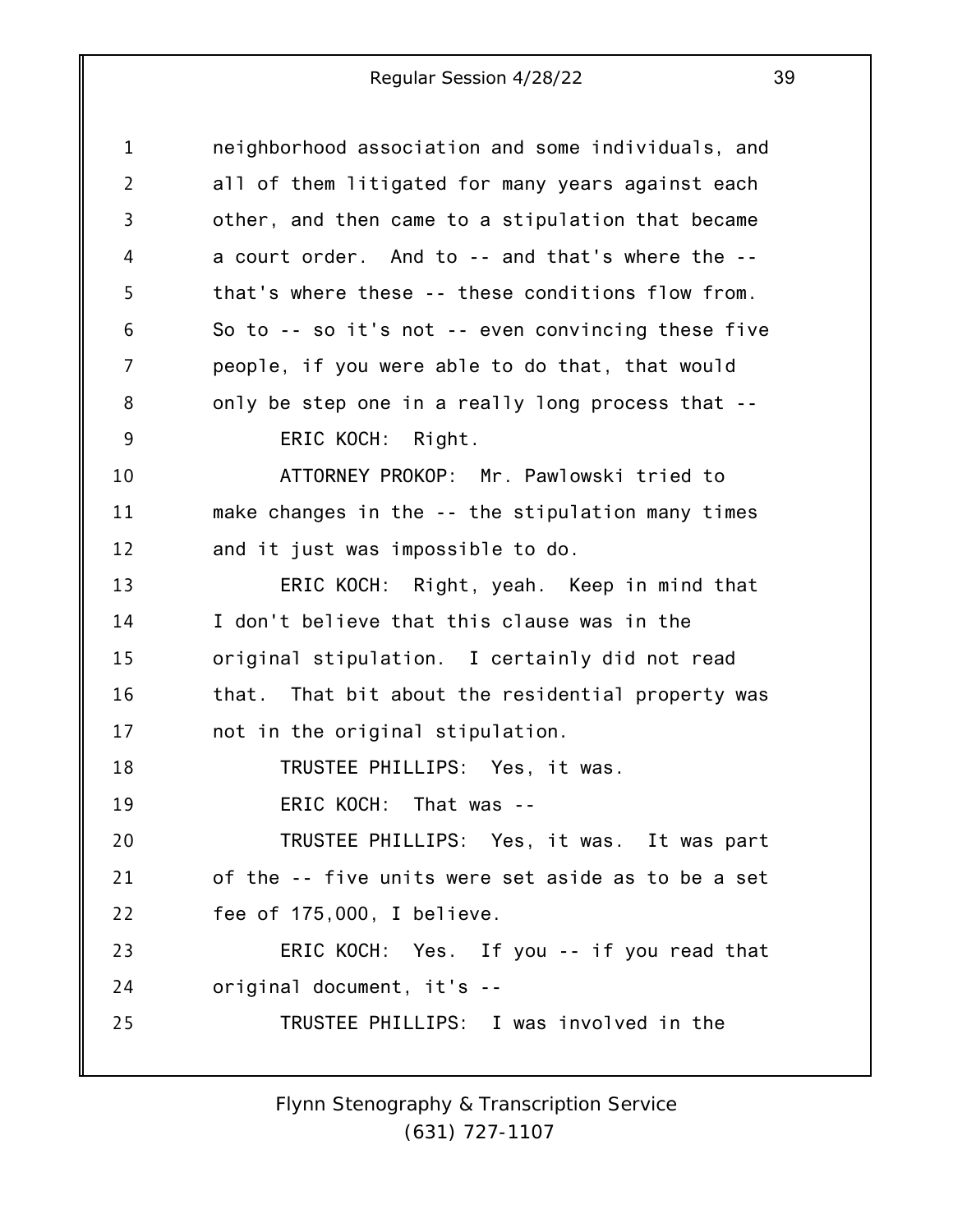1 2 3 4 5 6 7 8 9 10 11 12 13 14 15 16 17 18 19 20 21 22 23 24 25 original document, I'm very much aware of it, thank you. That was part of -- the final agreement was the -- that was the intent of it, and this Board followed the intent of what that agreement was. ERIC KOCH: Right, but in writing, this clause was added in the fall, it was not on that original document. There may have been intent there, but this clause was added in writing in the fall. TRUSTEE PHILLIPS: Which was in the original agreement, that it was -- that the Board at the time was to make the final -- final terms. That says it in the agreement that that has to be discussed by the Village Board. ERIC KOCH: Agreed. Yeah, that's why I was asking earlier if you guys were part of the review process, because in that document it says the builder and the Board are going to get together and basically sort out who's going to qualify. TRUSTEE PHILLIPS: Not who's going to get the units. MAYOR HUBBARD: I could just say we had another gentleman here when we were going through the whole discussion on it. He's worked in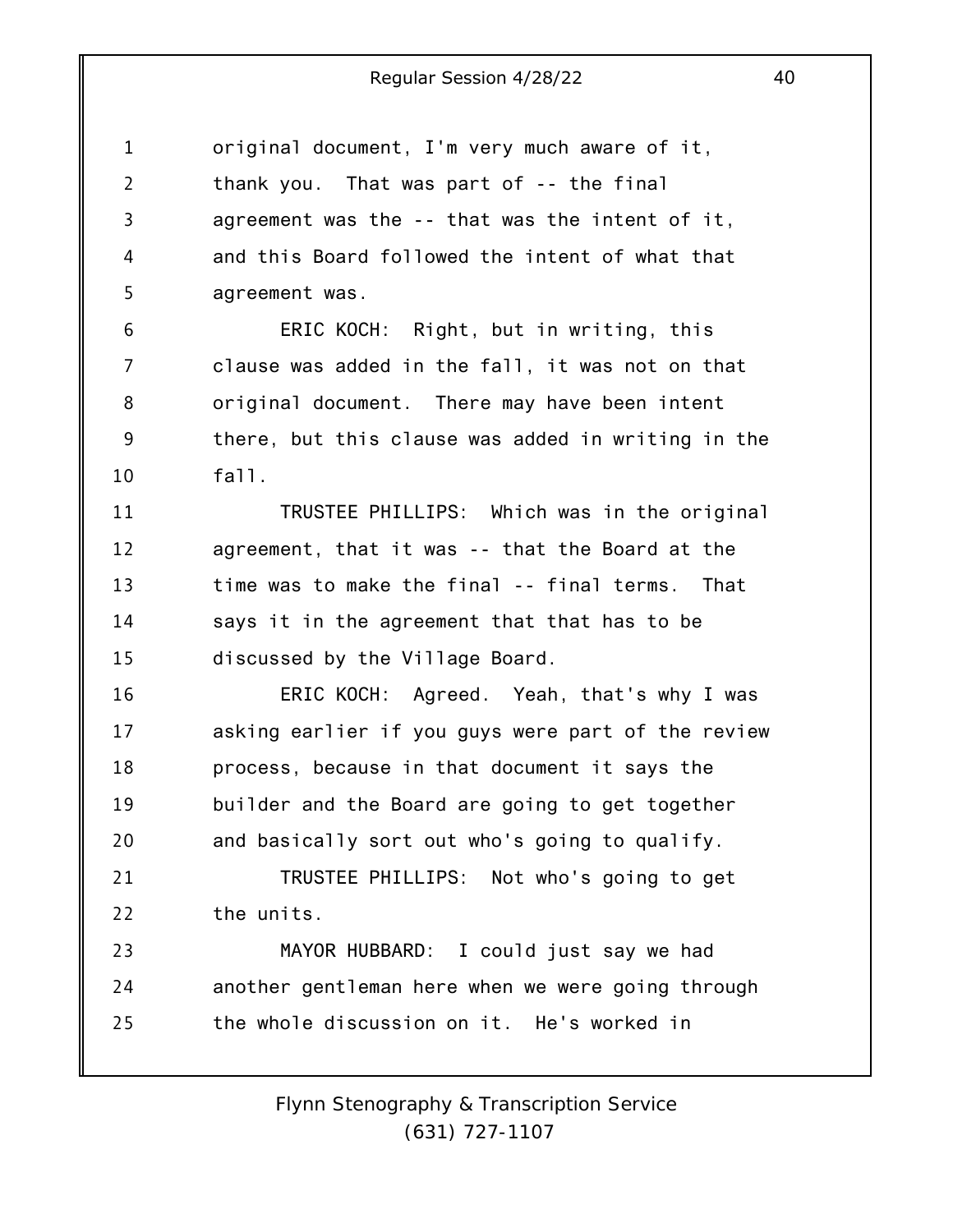1 2 3 4 5 6 7 8 9 10 11 12 13 14 15 16 17 18 19 20 21 22 23 24 25 Greenport for the past 15 years. He can't afford to rent in Greenport, so he rents in Riverhead. And he wanted us to change the guideline, because he says, "I work in Greenport, I want to move to Greenport, I want one of these units. He was prequalified and everything else, went through the whole steps, but the agreement said it's for Greenport residents, and that's what the consensus was of the Board to go and do that. He no longer speaks to me because of that, but that's -- ERIC KOCH: I thought the way the clause -- MAYOR HUBBARD: -- besides the point, that that just it was -- you know, he had to work, be out here living and working in Greenport, and he lives in Riverhead, because that's where he could afford to rent a place. ERIC KOCH: I think it reads live or work in Greenport for at least two years, not live and work in Greenport. This says -- MAYOR HUBBARD: The place that he's working at is based -- it's a ferry company, they're based out of Shelter Island, not Greenport. ERIC KOCH: That's -- MAYOR HUBBARD: They travel every 10 minutes to Greenport, but the base of that company is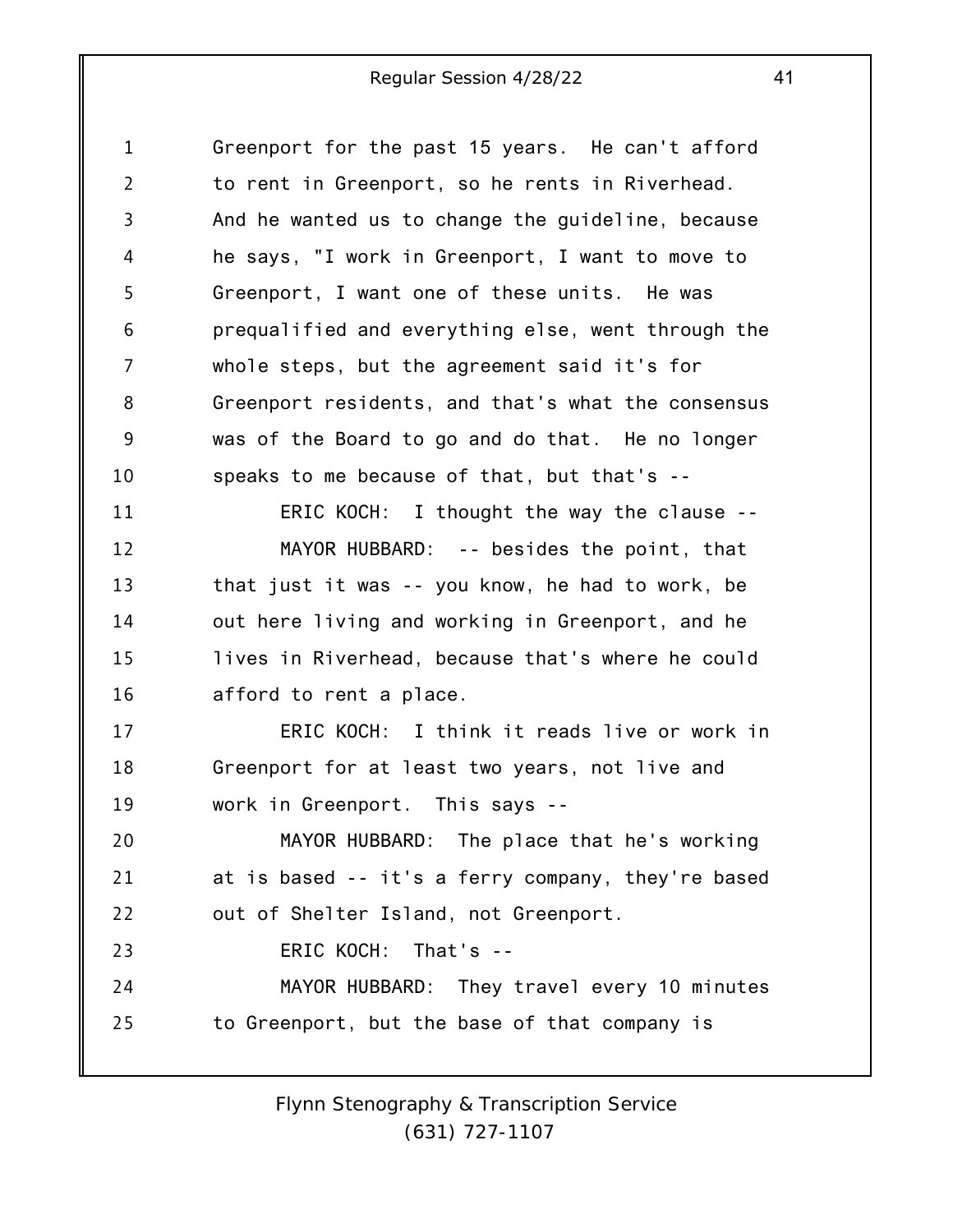1 Shelter Island.

| $\overline{2}$ | ERIC KOCH: Yeah, so that's, you know --            |
|----------------|----------------------------------------------------|
| 3              | MAYOR HUBBARD: So, because it's Shelter            |
| 4              | Island Ferry, it's the North Ferry --              |
| 5              | ERIC KOCH: That's legit, he works --               |
| 6              | MAYOR HUBBARD: -- based on Shelter Island.         |
| 7              | ERIC KOCH: He works in Shelter Island.             |
| 8              | MAYOR HUBBARD: But he wanted us to change          |
| 9              | the guidelines for him. And I know the gentleman,  |
| 10             | he went through a divorce, he's got his kids,      |
| 11             | everything else. He's a hard worker and            |
| 12             | everything else. He wanted us to bend the          |
| 13             | guidelines to make it so -- just because the base  |
| 14             | of his company is on Shelter Island, not in        |
| 15             | Greenport, half a mile away, to change the         |
| 16             | guidelines so that he could get one of these       |
| 17             | units.                                             |
| 18             | ERIC KOCH: Yeah.                                   |
| 19             | MAYOR HUBBARD: And the Board, at that time,        |
| 20             | when he spoke at the public hearing, we said no,   |
| 21             | we're going for Greenport residents, which was the |
| 22             | intent of the whole stipulation agreement 15 years |
| 23             | ago.                                               |
| 24             | ERIC KOCH: And I totally agree with that.          |
| 25             | MAYOR HUBBARD:<br>- So --                          |
|                |                                                    |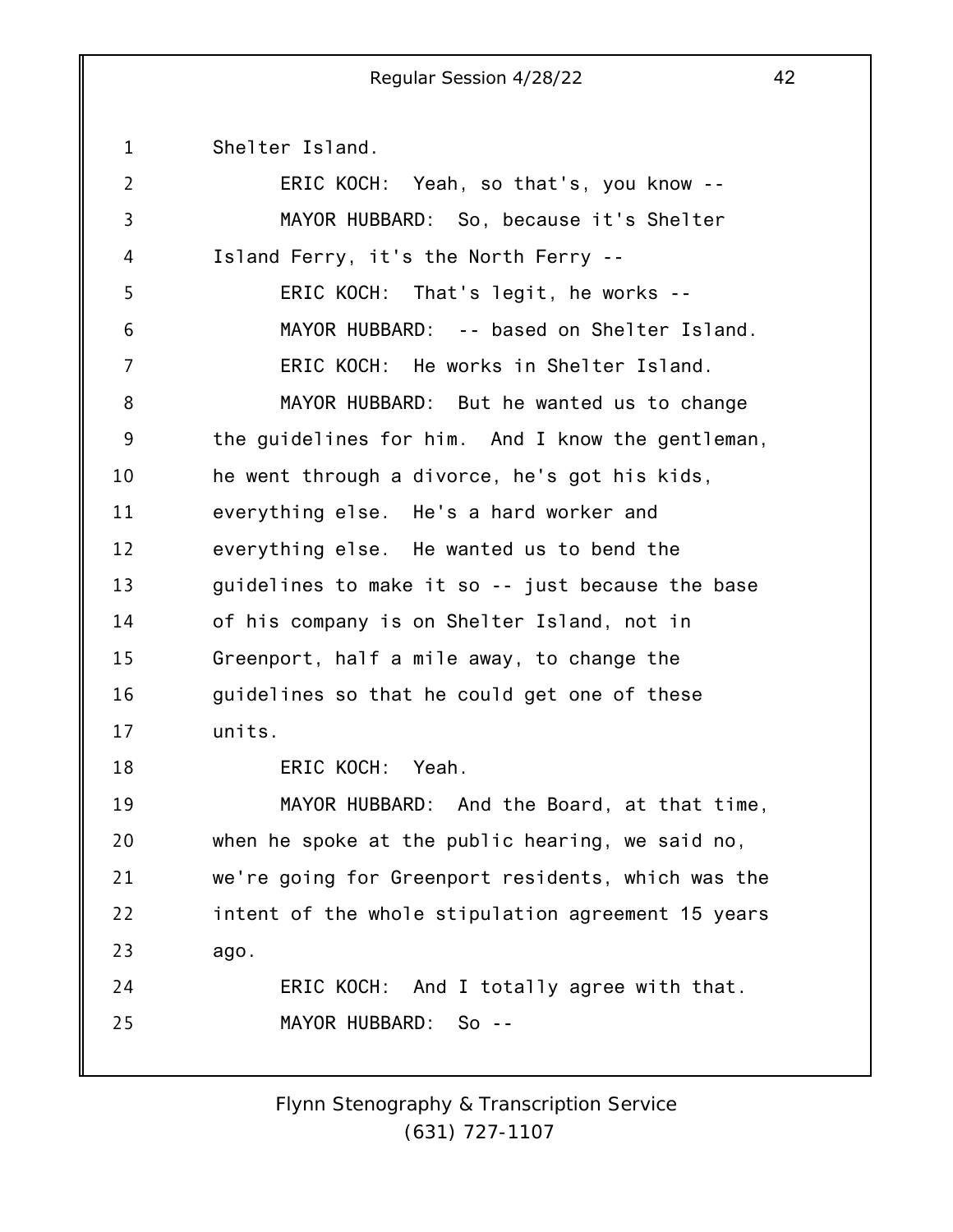1 2 3 4 5 6 7 8 9 10 11 12 13 14 15 16 17 18 19 20 21 22 23 24 25 Regular Session 4/28/22 43 ERIC KOCH: I've been living around the corner for four years. MAYOR HUBBARD: Yeah, I know. ERIC KOCH: That's what I mean, you're making -- that's -- he's asking for a special case there. I'm not asking for a special case, I'm just arguing that the clause is too broad and unfair. I'm not asking to make an exception for this guy. MAYOR HUBBARD: Uh-huh. ERIC KOCH: I'm just arguing that the clause should be reconsidered. MAYOR HUBBARD: Okay. ERIC KOCH: Thank you, everybody. MAYOR HUBBARD: All right. Thank you. TRUSTEE CLARKE: Thank you. MAYOR HUBBARD: Anybody else wish to address the Board? (No Response) MAYOR HUBBARD: Okay. We'll move on to our regular agenda. Offer *RESOLUTION #04-2022-1, RESOLUTION adopting the April, 2020 (sic) (2022) agenda as printed.* So moved. TRUSTEE MARTILOTTA: Second.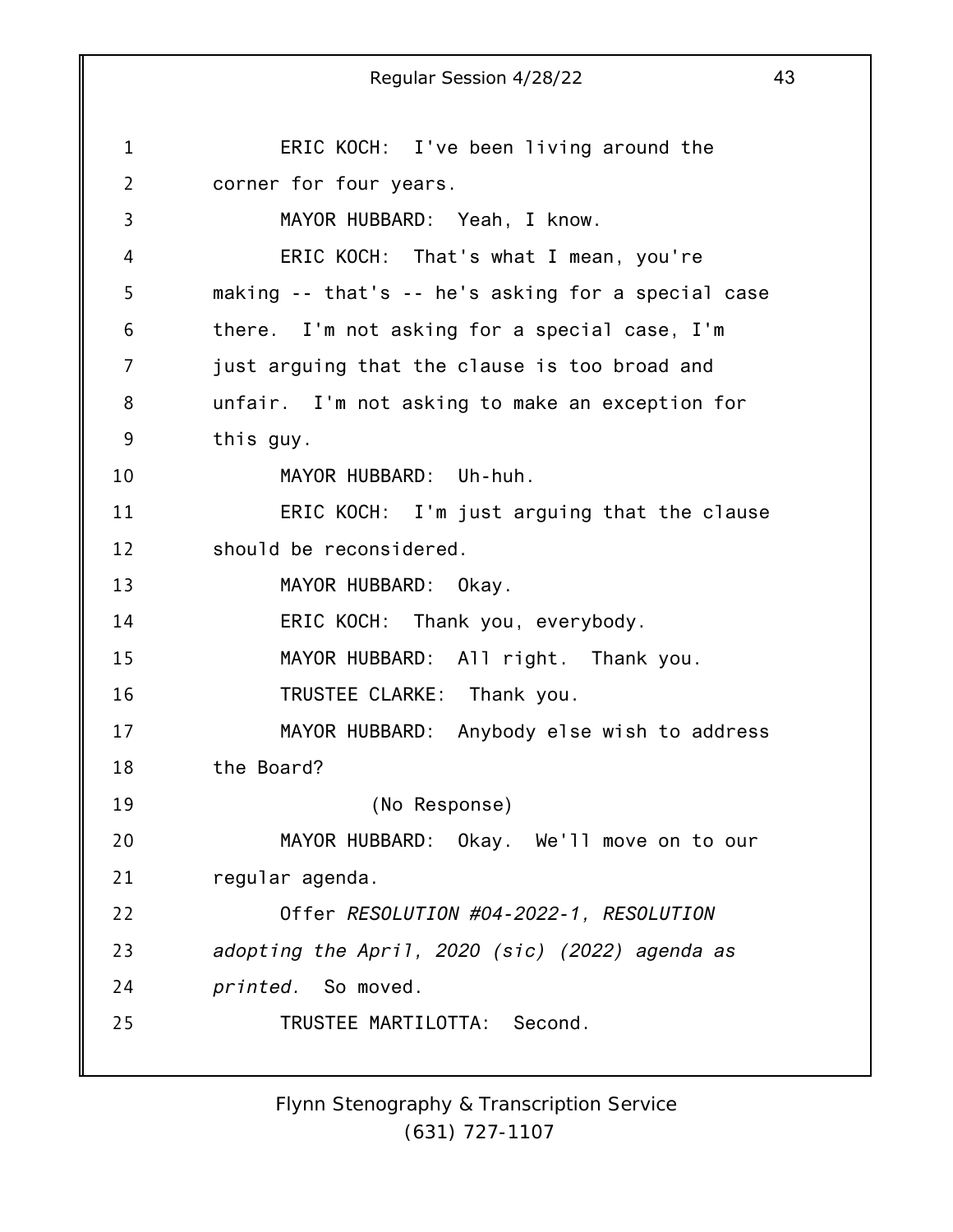1 2 3 4 5 6 7 8 9 10 11 12 13 14 15 16 17 18 19 20 21 22 23 24 25 Regular Session 4/28/22 44 MAYOR HUBBARD: All in favor? TRUSTEE CLARKE: Aye. TRUSTEE MARTILOTTA: Aye. TRUSTEE PHILLIPS: Aye. MAYOR HUBBARD: Aye. Opposed? (No Response) MAYOR HUBBARD: Motion carried. Trustee Clarke. TRUSTEE CLARKE: *RESOLUTION #4-2022-2, Accepting the monthly reports of the Greenport Fire Department, Village Administrator, Village Treasurer, Village Clerk, Village Attorney, Mayor and Board of Trustees.* So moved. TRUSTEE MARTILOTTA: Second. MAYOR HUBBARD: All in favor? TRUSTEE CLARKE: Aye. TRUSTEE MARTILOTTA: Aye. TRUSTEE PHILLIPS: Aye. MAYOR HUBBARD: Aye. Opposed? (No Response) MAYOR HUBBARD: Motion carried. TRUSTEE MARTILOTTA: *RESOLUTION #04-2022-3, RESOLUTION authorizing the attendance of Village*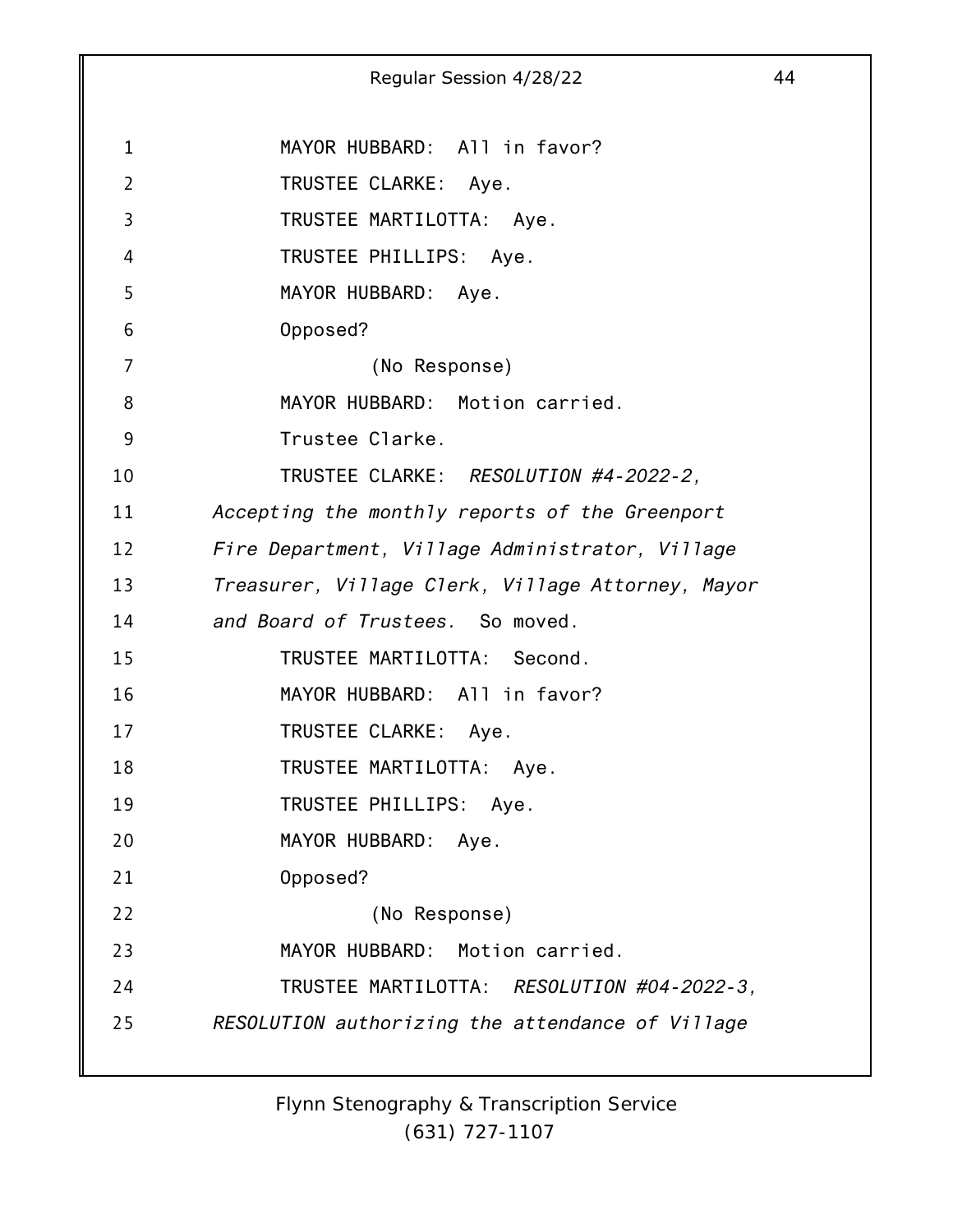| $\mathbf 1$    | Administrator Pallas at the APPA National          |
|----------------|----------------------------------------------------|
| $\overline{2}$ | Conference in Nashville, Tennessee from June 12th, |
| 3              | 2021 (sic) through June 15th, 2021 (sic); at a     |
| 4              | conference cost of \$975.00 and a lodging cost of  |
| 5              | \$209.00 per night plus all applicable meals and   |
| 6              | travel expenses to be reimbursed in accordance     |
| 7              | with the Village of Greenport Travel Policy, to be |
| 8              | expensed from account E.0782.000 (Management       |
| 9              | Services). So moved.                               |
| 10             | TRUSTEE PHILLIPS: I'm seconding it, but I          |
| 11             | believe Trustee Martilotta meant 2022.             |
| 12             | TRUSTEE MARTILOTTA: I said something else?         |
| 13             | TRUSTEE PHILLIPS: You said 2021.                   |
| 14             | TRUSTEE MARTILOTTA: Sorry, I'm getting old.        |
| 15             | TRUSTEE PHILLIPS: Second                           |
| 16             | MAYOR HUBBARD: Okay. All in favor?                 |
| 17             | TRUSTEE CLARKE: Aye.                               |
| 18             | TRUSTEE MARTILOTTA: Aye.                           |
| 19             | TRUSTEE PHILLIPS: Aye.                             |
| 20             | MAYOR HUBBARD:<br>Aye.                             |
| 21             | Opposed?                                           |
| 22             | (No Response)                                      |
| 23             | MAYOR HUBBARD: Motion carried.                     |
| 24             | TRUSTEE MARTILOTTA:<br>Thank you.                  |
| 25             | TRUSTEE PHILLIPS: You're welcome.                  |
|                |                                                    |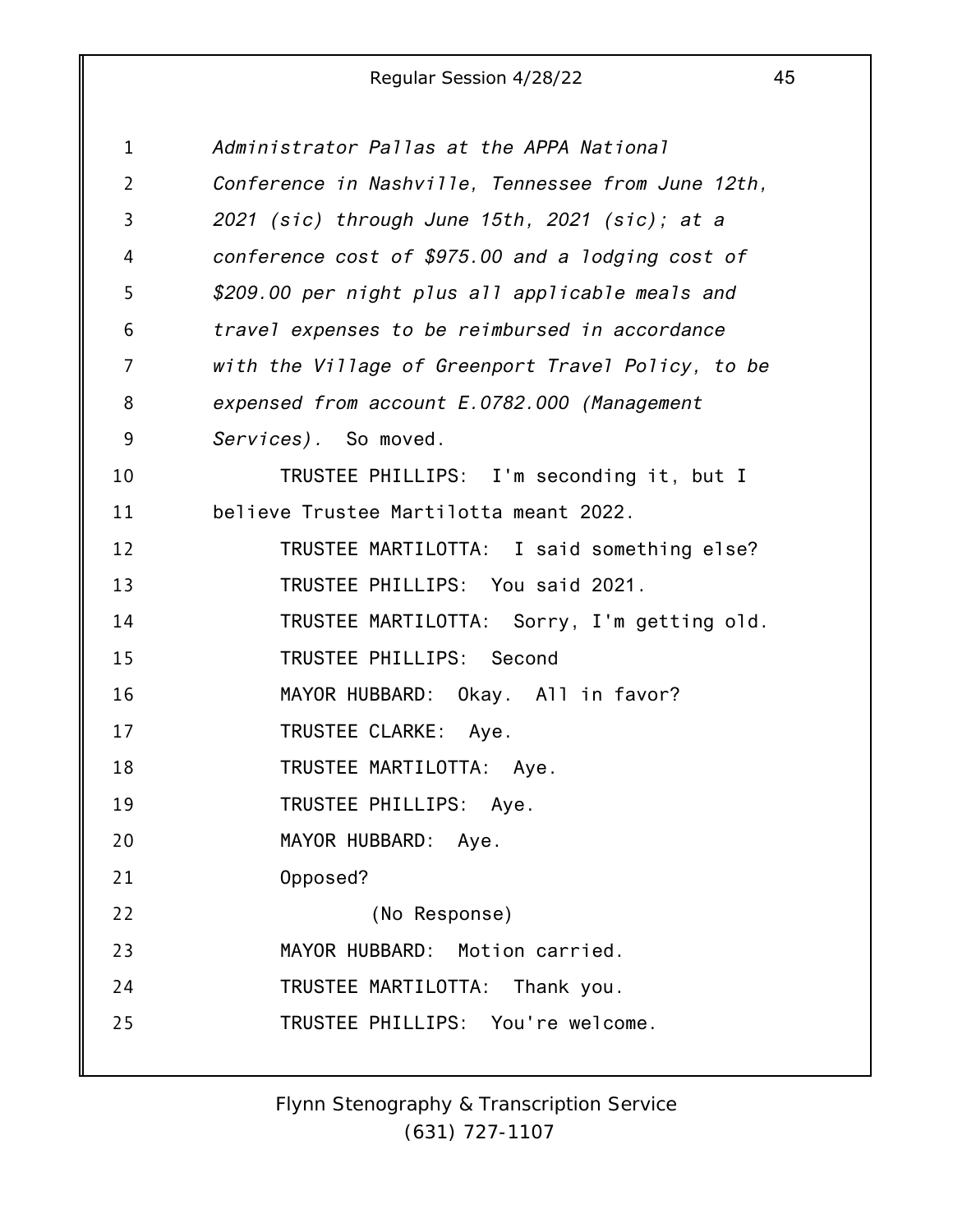1 2 3 4 5 6 7 8 9 10 11 12 13 14 15 16 17 18 19 20 21 22 23 24 25 *RESOLUTION #04-2022-4, RESOLUTION approving a Change Order to the contract between The Village of Greenport and DeAl Concrete Corp. in the amount of \$24,642.10 for the additional curb and sidewalk work on Fourth Street that was not included in the original scope of work.* So moved. TRUSTEE CLARKE: Second. MAYOR HUBBARD: All in favor? TRUSTEE CLARKE: Aye. TRUSTEE MARTILOTTA: Aye. TRUSTEE PHILLIPS: Aye. MAYOR HUBBARD: Aye. Opposed? (No Response) MAYOR HUBBARD: Motion carried. TRUSTEE PHILLIPS: Mayor, I would like to say that DeAl Corp., the Concrete Corp. has done a beautiful job -- TRUSTEE MARTILOTTA: It looks great. TRUSTEE PHILLIPS: -- wherever they've done in the Village of Greenport. TRUSTEE MARTILOTTA: Looks great. MAYOR HUBBARD: Yeah, they're doing a great job, and they're going to get done fast, so they're trying to finish the paving project. It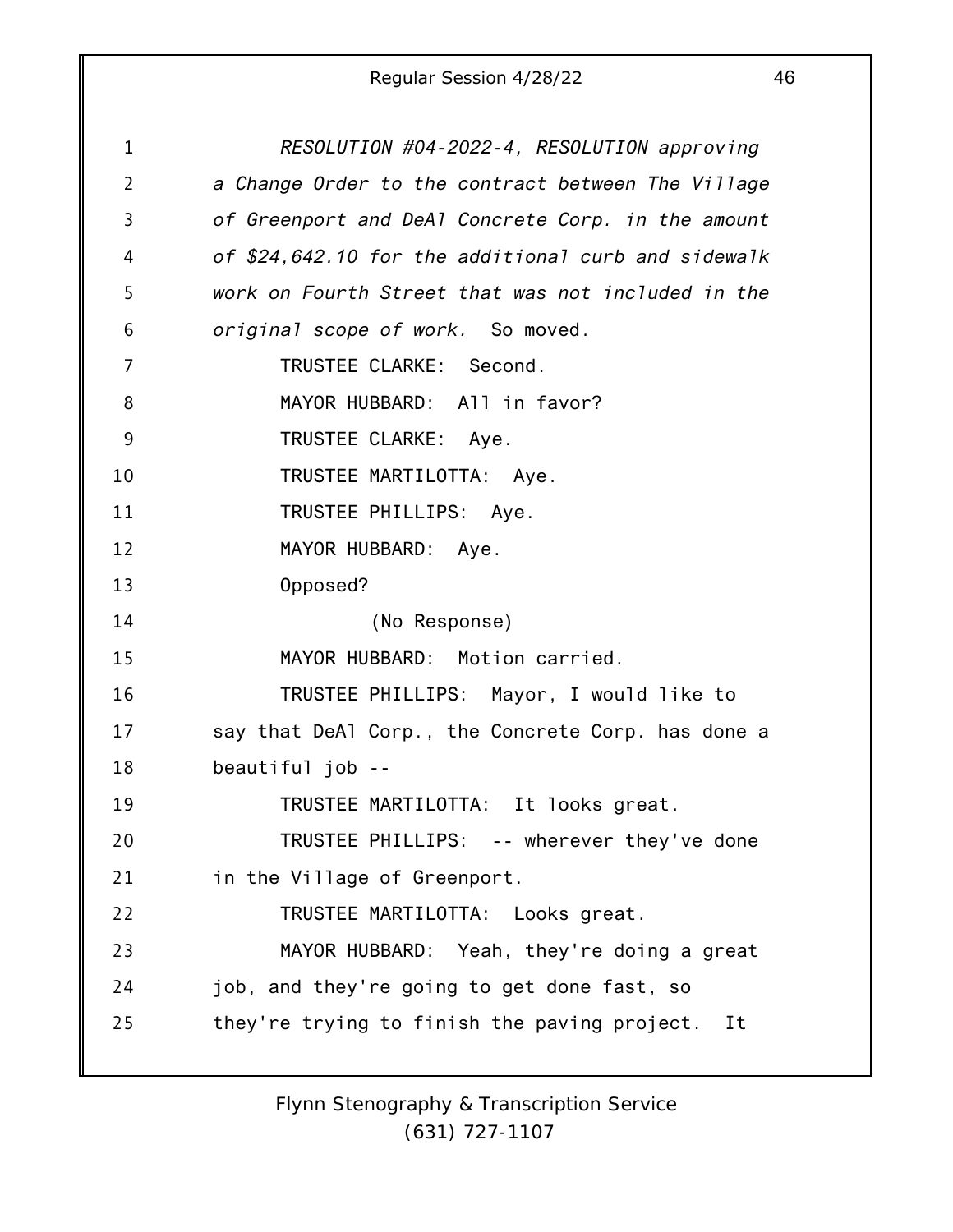1 2 3 4 5 6 7 8 9 10 11 12 13 14 15 16 17 18 19 20 21 22 23 24 25 has been a nightmare the past several days trying to get -- TRUSTEE PHILLIPS: Yeah. MAYOR HUBBARD: -- to the ferry to work, and people getting out of their driveways. It's been challenging, to say the least. TRUSTEE PHILLIPS: Yeah. MAYOR HUBBARD: But -- TRUSTEE PHILLIPS: And some to get to work for their mother. (Laughter) MAYOR HUBBARD: Yeah. But, no, they are doing a good job, and they're in -- they're in and out quick. So, hopefully, we can wrap that up the middle of next week and be done with the overall project, and thank you. TRUSTEE CLARKE: *RESOLUTION #04-2022-5, Approving a Change Order in the amount of \$19,111.50 to the contract between The Village of Greenport and Corazzini Asphalt, Inc. to account for an increase in the cost of asphalt associated with the Town of Southold paving contract, upon which the contract between The Village of Greenport and Corazzini Asphalt, Inc. was based.* So moved.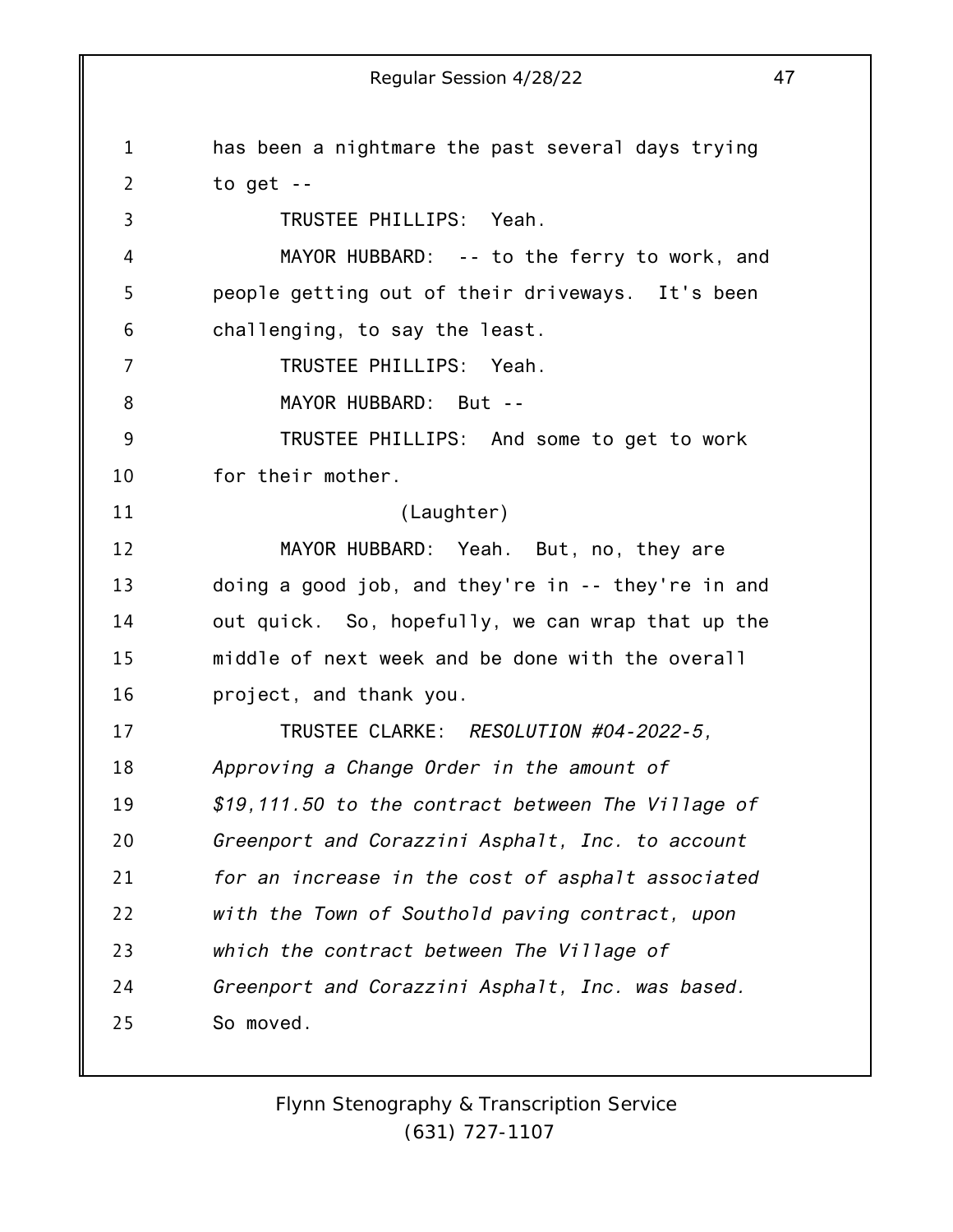1 2 3 4 5 6 7 8 9 10 11 12 13 14 15 16 17 18 19 20 21 22 23 24 25 TRUSTEE MARTILOTTA: Second. MAYOR HUBBARD: And, also, I want to say just Corazzini is doing a great job, if you've been down Kaplan Avenue, in that area around there, Sixth Avenue and all. Between what DeAl did last fall and with the paving that's done now, it's really spruced up the whole neighborhood and the area around there, it looks really nice, it's a lot safer. And, you know, it was long overdue for those back roads that haven't been done in quite a while. So I just want to thank Corazzini, also. Any other discussion? (No Response) MAYOR HUBBARD: All in favor? TRUSTEE CLARKE: Aye. TRUSTEE MARTILOTTA: Aye. TRUSTEE PHILLIPS: Aye. MAYOR HUBBARD: Aye. Opposed? (No Response) MAYOR HUBBARD: Motion carried. TRUSTEE MARTILOTTA: That's me. *RESOLUTION #04-2022-6, RESOLUTION approving an increase in the hourly wage rate for Michael Flora, from \$34.30 per hour to \$38.00 per hour,*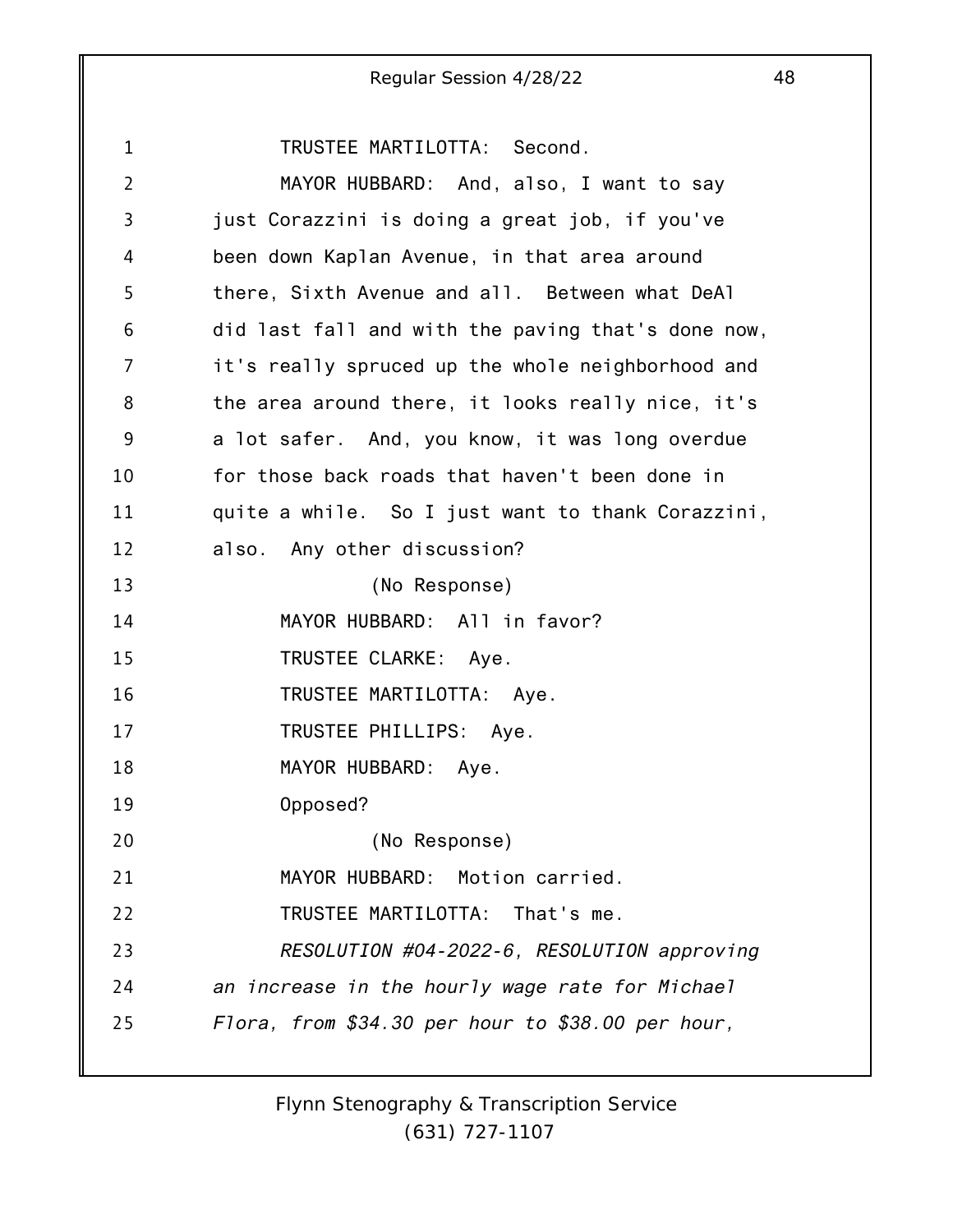| 1              | effective May 4th, 2022 owing to the acquisition    |
|----------------|-----------------------------------------------------|
| $\overline{2}$ | of substantial expertise in his area of work        |
| 3              | (experience), per Article VII (Salaries and         |
| 4              | Compensation), Section $9$ (b) - Merit Clause - of  |
| 5              | the collective bargaining agreement currently in    |
| 6              | force between the Village of Greenport and CSEA     |
| $\overline{7}$ | Local 1000. So moved.                               |
| 8              | TRUSTEE PHILLIPS: Second.                           |
| 9              | MAYOR HUBBARD: All in favor?                        |
| 10             | TRUSTEE CLARKE: Aye.                                |
| 11             | TRUSTEE MARTILOTTA: Aye.                            |
| 12             | TRUSTEE PHILLIPS: Aye.                              |
| 13             | MAYOR HUBBARD: Aye.                                 |
| 14             | Opposed?                                            |
| 15             | (No Response)                                       |
| 16             | MAYOR HUBBARD: Motion carried.                      |
| 17             | TRUSTEE PHILLIPS: RESOLUTION #04-2022-7,            |
| 18             | RESOLUTION approving an increase in the hourly      |
| 19             | wage rate for William Schulz, from \$22.35 per hour |
| 20             | to \$25.00 per hour, effective May 4th, 2022 owing  |
| 21             | to the assumption of additional duties and          |
| 22             | responsibilities, per Article VII (Salaries and     |
| 23             | Compensation), Section $9$ (a) - Merit Clause - of  |
| 24             | the collective bargaining agreement currently in    |
| 25             | force between the Village of Greenport and CSEA     |
|                |                                                     |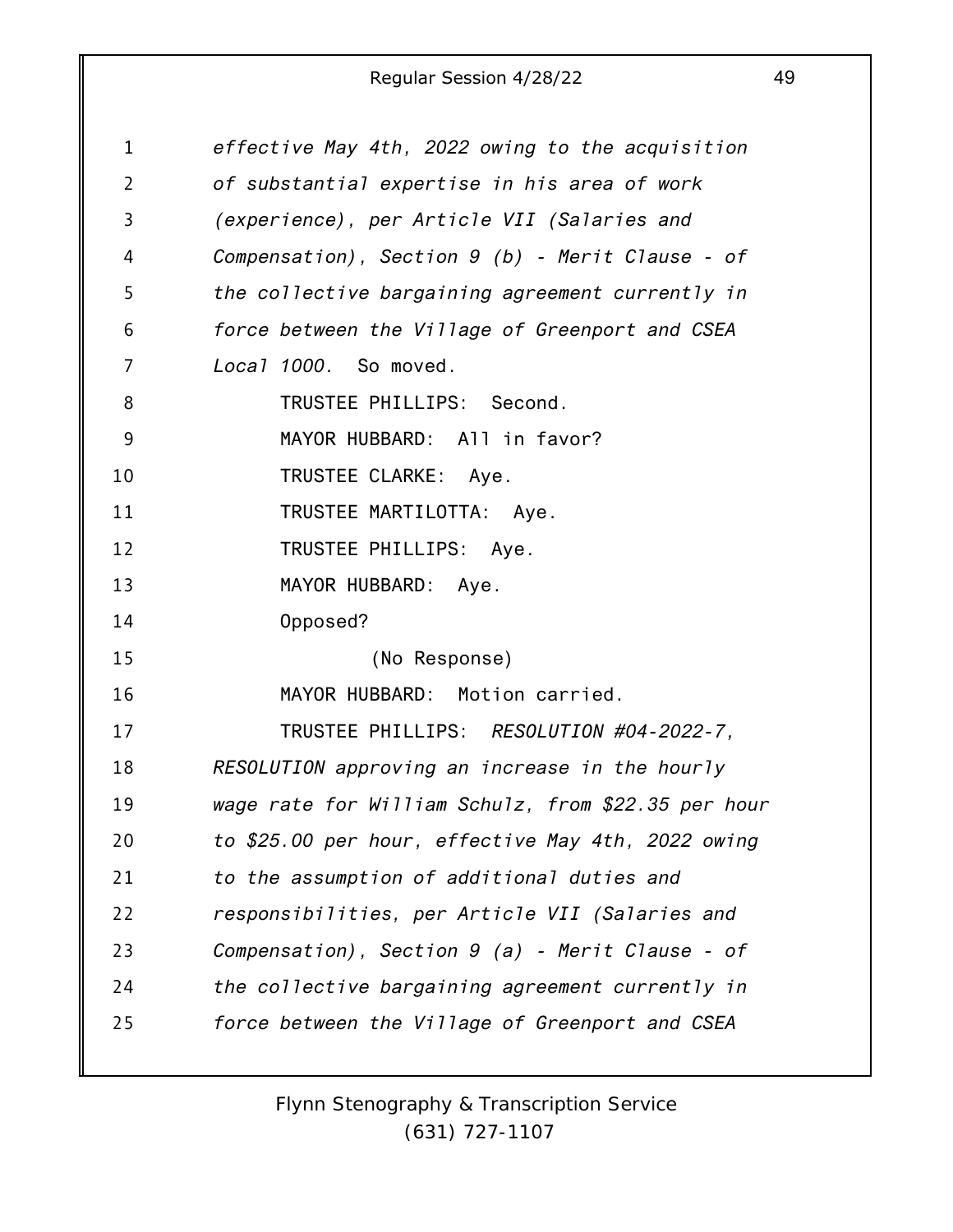1 2 3 4 5 6 7 8 9 10 11 12 13 14 15 16 17 18 19 20 21 22 23 24 25 *Local 1000.* So moved TRUSTEE CLARKE: Second. MAYOR HUBBARD: All in favor? TRUSTEE CLARKE: Aye. TRUSTEE MARTILOTTA: Aye. TRUSTEE PHILLIPS: Aye. MAYOR HUBBARD: Aye. Opposed? (No Response) MAYOR HUBBARD: Motion carried. TRUSTEE CLARKE: *RESOLUTION #04-2022-8, Authorizing Treasurer Brandt to perform attached Budget Transfer #4966 to transfer appropriations to fund the purchase of eight (8) sets of turnout gear for the Village of Greenport Fire Department, and directing that Budget Transfer #4966 be included as part of the formal meeting minutes of the April 28th, 2022 Regular Meeting of the Board of Trustees.* So moved. TRUSTEE MARTILOTTA: Second. MAYOR HUBBARD: All in favor? TRUSTEE CLARKE: Aye. TRUSTEE MARTILOTTA: Aye. TRUSTEE PHILLIPS: Aye. MAYOR HUBBARD: Aye.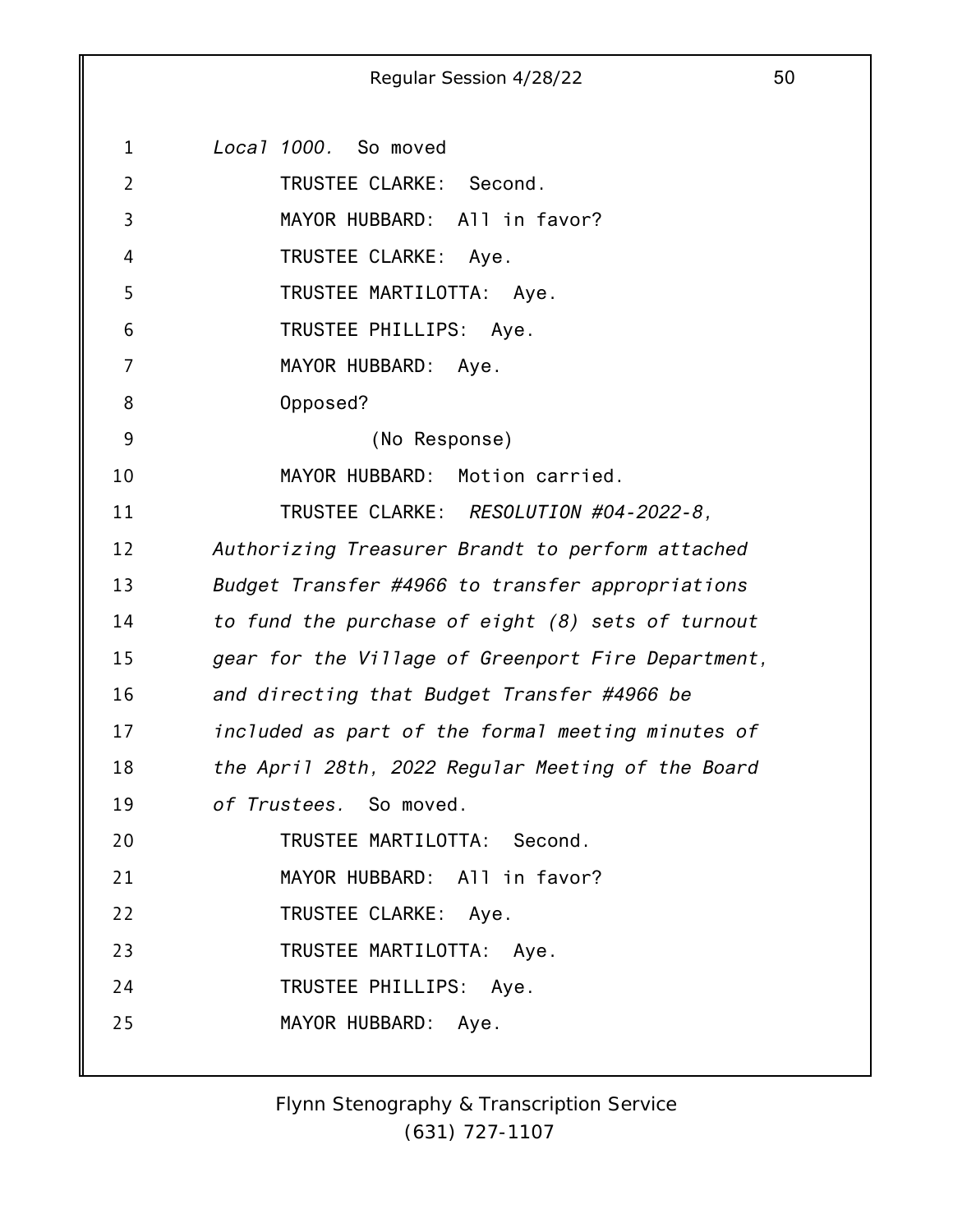1 2 3 4 5 6 7 8 9 10 11 12 13 14 15 16 17 18 19 20 21 22 23 24 25 Regular Session 4/28/22 51 Opposed? (No Response) MAYOR HUBBARD: Motion carried. TRUSTEE MARTILOTTA: *RESOLUTION #04-2022-9, RESOLUTION authorizing Treasurer Brandt to perform the attached Budget Amendment #4968 to fund the purchase of ten (10) steel trash receptacles, and directing that Budget Amendment #4968 be included as part of the formal meeting minutes of the April 28th, 2022 Regular Meeting of the Board of Trustees.* So moved. TRUSTEE PHILLIPS: Second. MAYOR HUBBARD: All in favor? TRUSTEE CLARKE: Aye. TRUSTEE MARTILOTTA: Aye. TRUSTEE PHILLIPS: Aye. MAYOR HUBBARD: Aye. Opposed? (No Response) MAYOR HUBBARD: Motion carried. TRUSTEE PHILLIPS: *RESOLUTION #04-2022-10, RESOLUTION authorizing Treasurer Brandt to perform attached Budget Amendment #4969 for the disposal and transport of street sweepings, and directing that Budget Amendment #4969 be included as part of*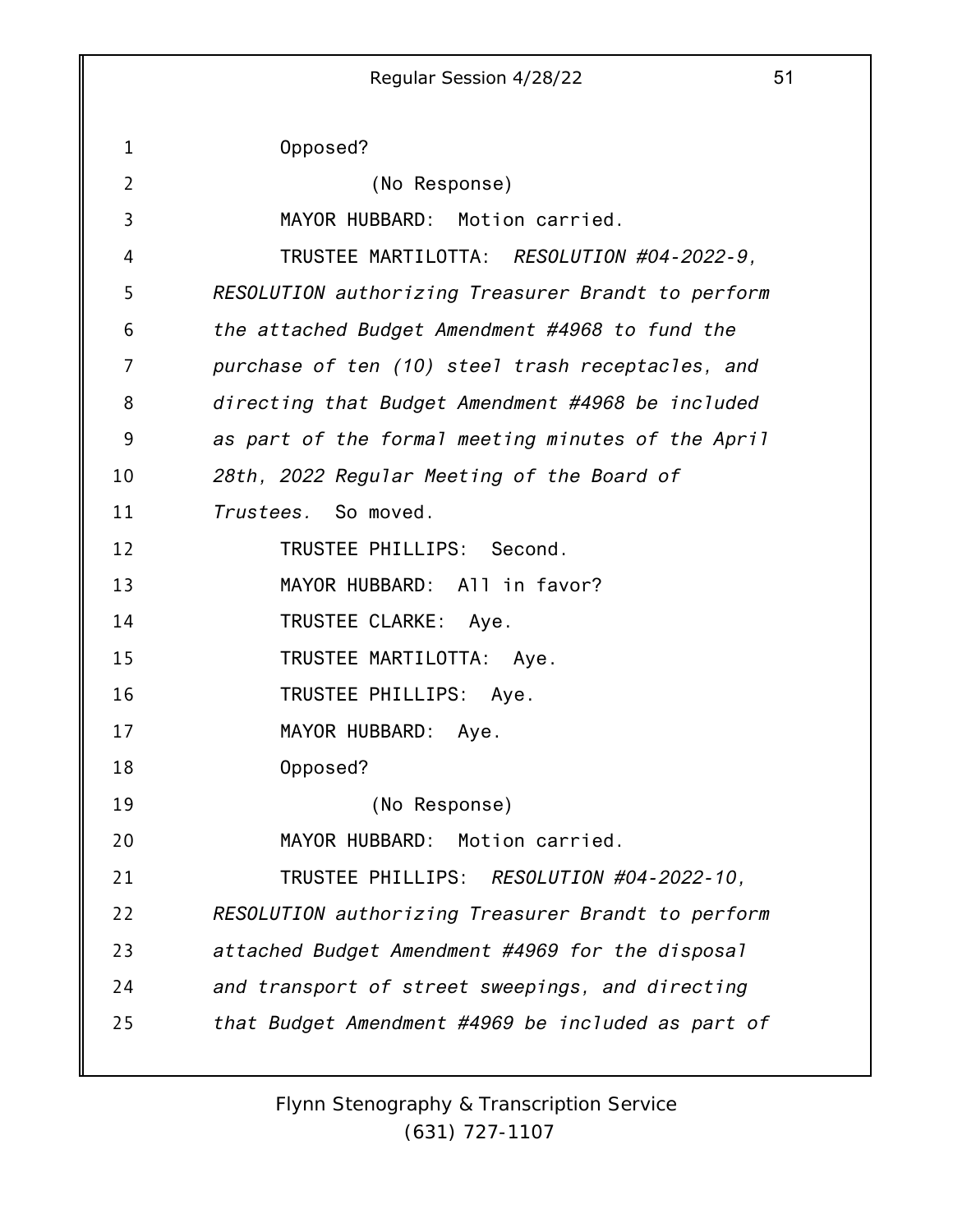1 2 3 4 5 6 7 8 9 10 11 12 13 14 15 16 17 18 19 20 21 22 23 24 25 *the formal meeting minutes of April 28th, 2022 Regular Meeting of the Board of Trustees.* So moved. TRUSTEE CLARKE: Second. MAYOR HUBBARD: All in favor? TRUSTEE CLARKE: Aye. TRUSTEE MARTILOTTA: Aye. TRUSTEE PHILLIPS: Aye. MAYOR HUBBARD: Aye. Opposed? (No Response) MAYOR HUBBARD: Motion carried. TRUSTEE CLARKE: *RESOLUTION #04-2022-11, Authorizing Treasurer Brandt to perform attached Budget Amendment #4970 to fund pump station pump repairs, and directing that Budget Amendment #4970 be included as part of the formal meeting minutes of the April 28th, 2022 Regular Meeting of the Board of Trustees.* So moved. TRUSTEE MARTILOTTA: Second. MAYOR HUBBARD: All in favor? TRUSTEE CLARKE: Aye. TRUSTEE MARTILOTTA: Aye. TRUSTEE PHILLIPS: Aye. MAYOR HUBBARD: Aye. Opposed?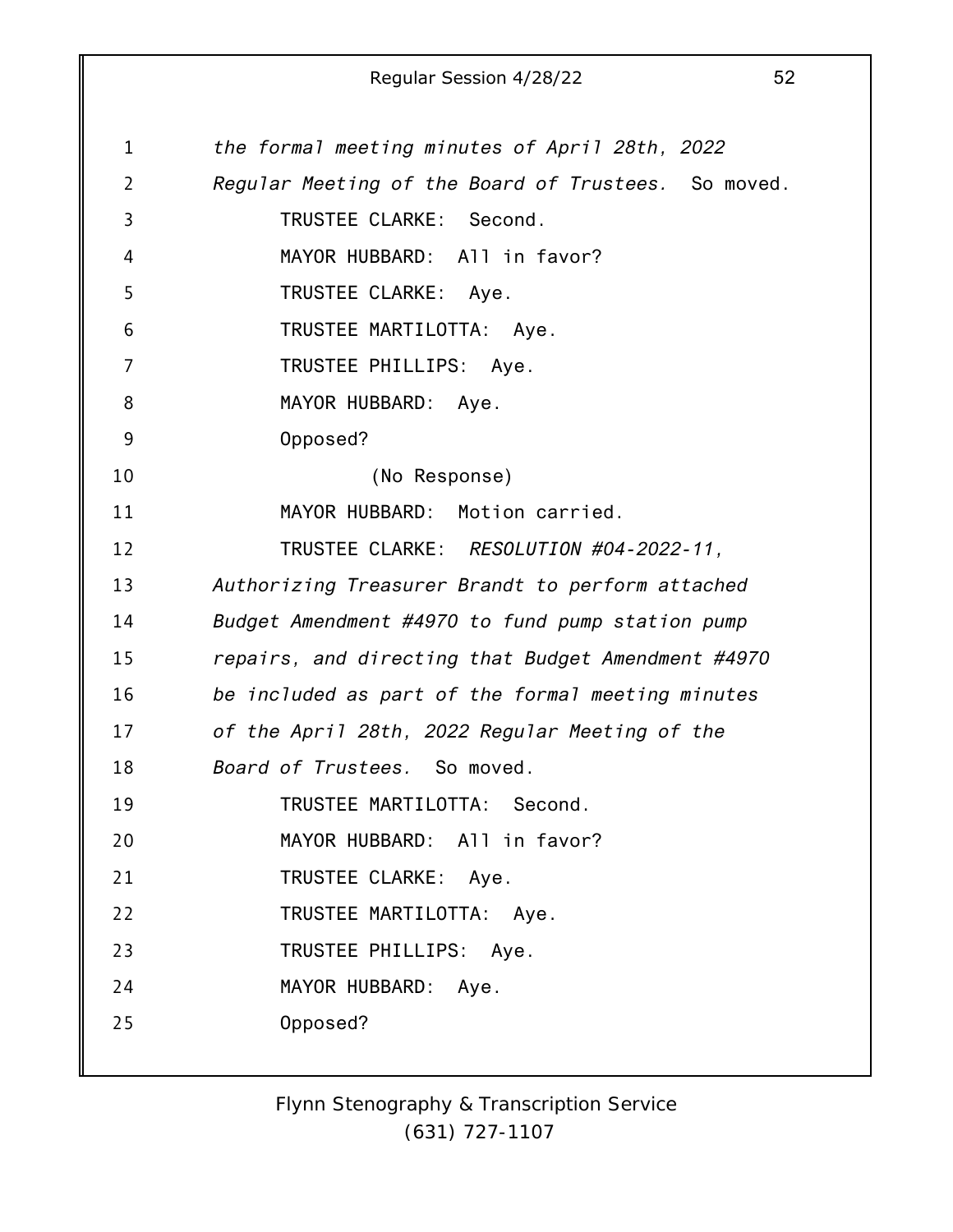1 2 3 4 5 6 7 8 9 10 11 12 13 14 15 16 17 18 19 20 21 22 23 24 25 (No Response) MAYOR HUBBARD: Motion carried. TRUSTEE MARTILOTTA: *RESOLUTION #04-2022-12, RESOLUTION authorizing Treasurer Brandt to perform attached Budget Amendment #4971 to fund the repair of the Mitchell Park misting system, and directing that Budget Amendment #4971 be included as part of the formal meeting minutes of the April 28th, 2022 Regular Meeting of the Board of Trustees.* So moved. TRUSTEE PHILLIPS: Second. MAYOR HUBBARD: All in favor? TRUSTEE CLARKE: Aye. TRUSTEE MARTILOTTA: Aye. TRUSTEE PHILLIPS: Aye. MAYOR HUBBARD: Aye. Opposed? (No Response) MAYOR HUBBARD: Motion carried. TRUSTEE PHILLIPS: (*RESOLUTION #04-2022-13) RESOLUTION adopting the Fiscal Year 2022/2023 Tentative Budget as proposed, with the following amendments: An increase of \$2,500.00 to Account A.1002.000 (Business Improvement District) and An increase of \$2,500.00 to Account*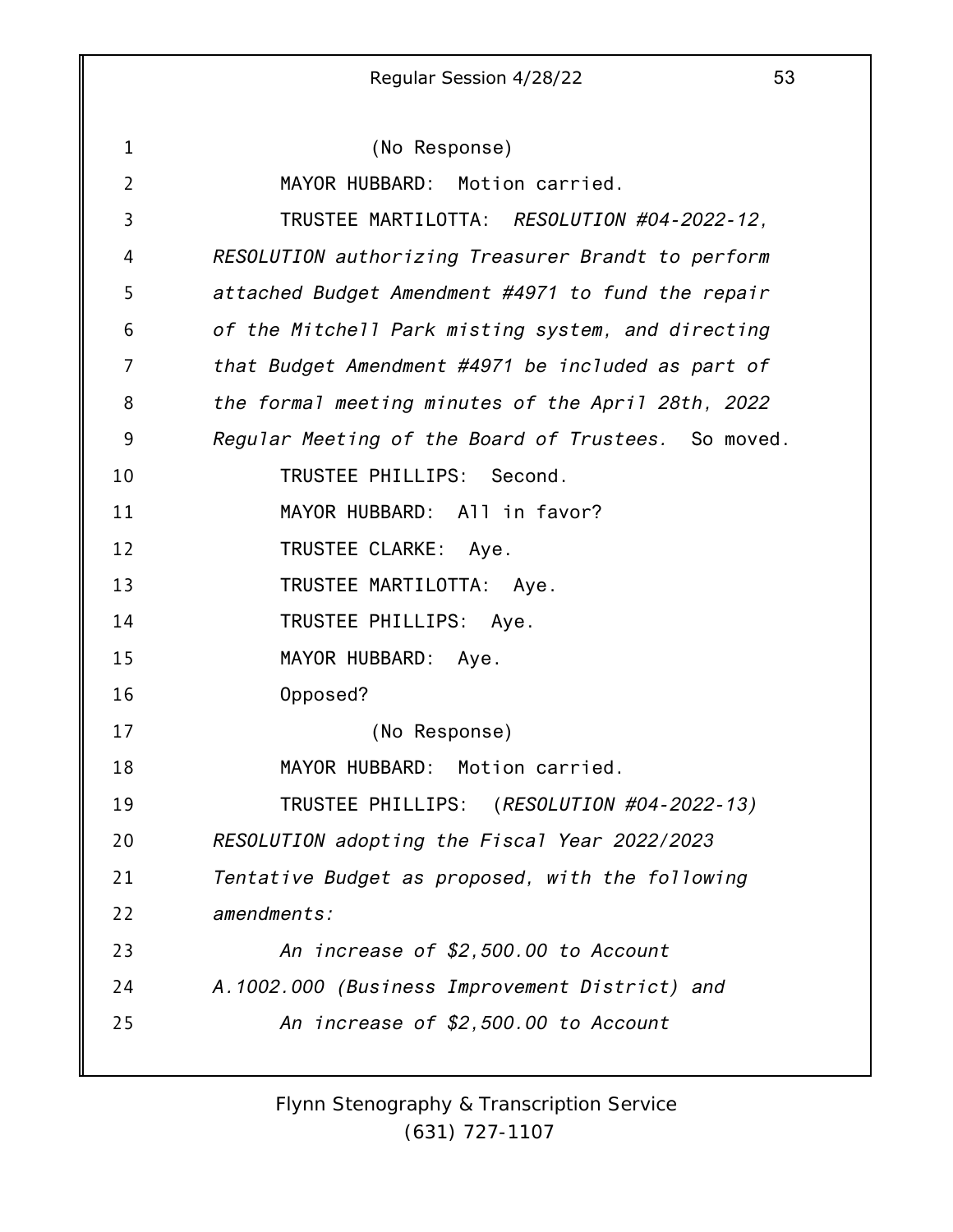|                | 54<br>Regular Session 4/28/22                      |
|----------------|----------------------------------------------------|
|                |                                                    |
| $\mathbf{1}$   | A.1210.900 (Mayor Disbursement to BID).            |
| $\overline{2}$ | So moved.                                          |
| 3              | TRUSTEE CLARKE: Second.                            |
| 4              | MAYOR HUBBARD: All in favor?                       |
| 5              | TRUSTEE CLARKE: Aye.                               |
| 6              | TRUSTEE MARTILOTTA: Aye.                           |
| 7              | TRUSTEE PHILLIPS: Aye.                             |
| 8              | MAYOR HUBBARD: Aye.                                |
| 9              | Opposed?                                           |
| 10             | (No Response)                                      |
| 11             | MAYOR HUBBARD: Motion carried.                     |
| 12             | TRUSTEE CLARKE: RESOLUTION #04-2022-14,            |
| 13             | Authorizing the attendance of any interested Board |
| 14             | Member or Management Staff Member at the SCVOA     |
| 15             | Municipal Training session from 5:30 p.m. through  |
| 16             | 9:30 p.m. on May 17th, 2022 at the Hilton Long     |
| 17             | Island Huntington in Melville, New York at a cost  |
| 18             | of \$65.00 per person for the session and dinner,  |
| 19             | and with mileage and travel expenses to be         |
| 20             | reimbursed in accordance with the Village Travel   |
| 21             | Reimbursement Policy; and expensed from the        |
| 22             | $corresponding account(s)$ . So moved.             |
| 23             | TRUSTEE MARTILOTTA: Second.                        |
| 24             | MAYOR HUBBARD: All in favor?                       |
| 25             | TRUSTEE CLARKE: Aye.                               |
|                |                                                    |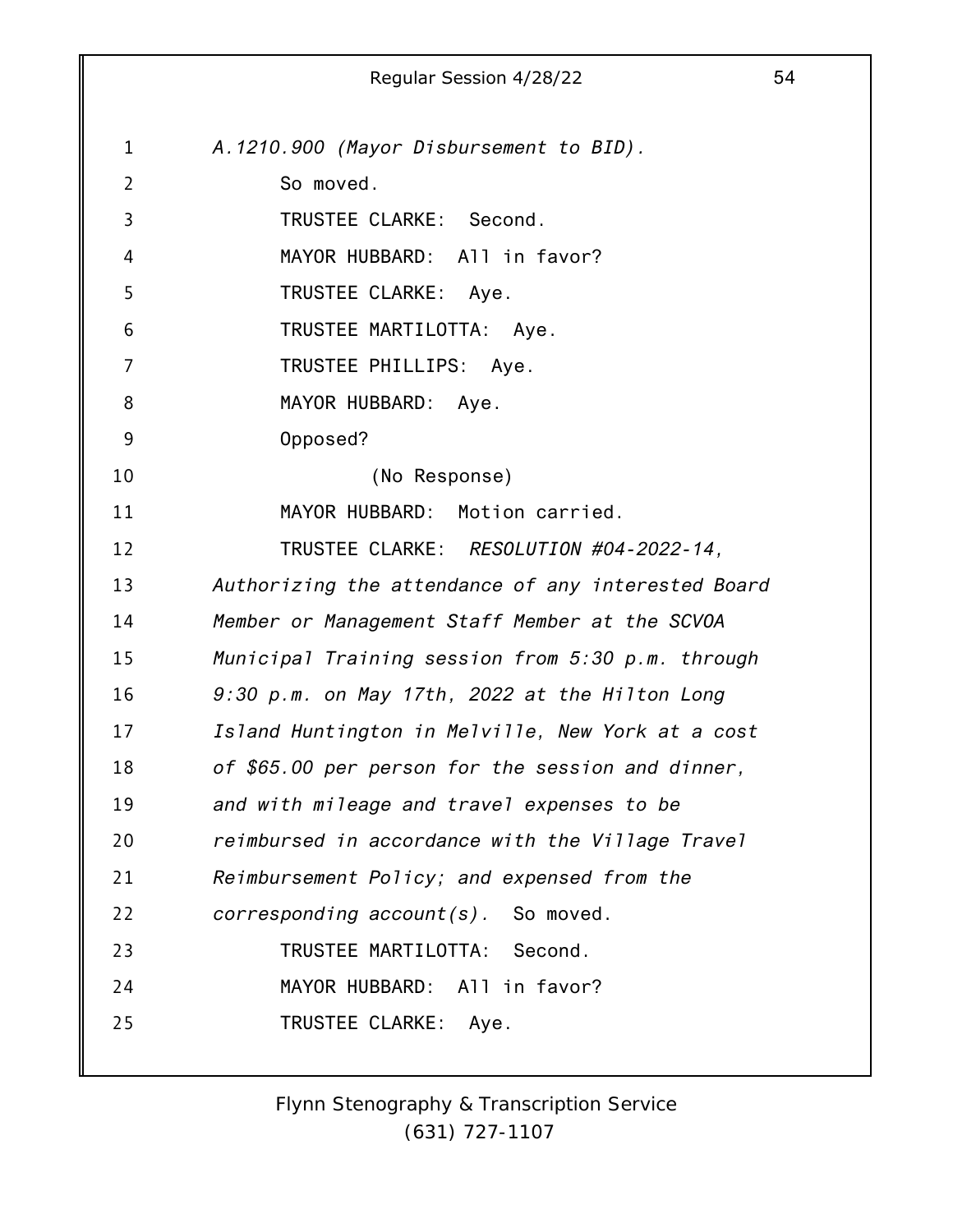1 2 3 4 5 6 7 8 9 10 11 12 13 14 15 16 17 18 19 20 21 22 23 24 25 Regular Session 4/28/22 55 TRUSTEE MARTILOTTA: Aye. TRUSTEE PHILLIPS: Aye. MAYOR HUBBARD: Aye. Opposed? (No Response) MAYOR HUBBARD: Motion carried. TRUSTEE MARTILOTTA: *RESOLUTION #04-2022-15, RESOLUTION approving the attached contract between the Village of Greenport and Christina Sun for the provision of swimming lessons at Fifth Street Beach at no cost to the public, at an hourly rate of \$32.50 per hour beginning on July 4th, 2022 and ending on August 31st, 2022, authorizing Mayor Hubbard to sign the attached contract between the Village of Greenport and Christina Sun, and further amending attached Resolution #06-2019-22 to replace "BuoyantSea" with "Christina Sun".* So moved. TRUSTEE PHILLIPS: Second. MAYOR HUBBARD: All in favor? TRUSTEE CLARKE: Aye. TRUSTEE MARTILOTTA: Aye. TRUSTEE PHILLIPS: Aye. MAYOR HUBBARD: Aye. Opposed?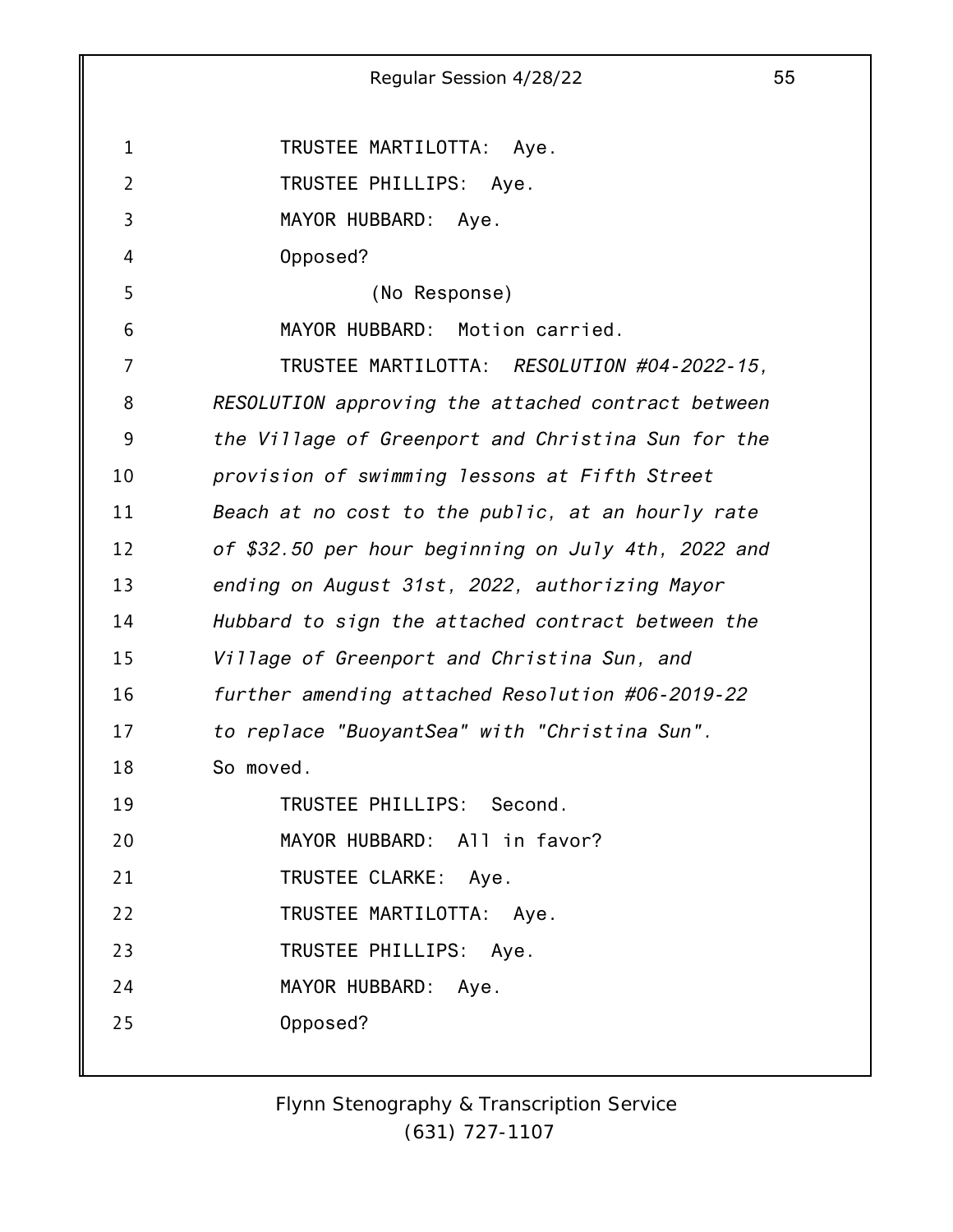1 2 3 4 5 6 7 8 9 10 11 12 13 14 15 16 17 18 19 20 21 22 23 24 25 (No Response) MAYOR HUBBARD: Motion carried. TRUSTEE PHILLIPS: *RESOLUTION #04-2022-16, RESOLUTION ratifying the approval of the Film Permit Application submitted by Kristin Dombrowski and Grace Doherty on behalf of Possible Productions, Inc. for filming on, and the use of, specific Village streets and specified Village-owned properties from April 11th, 2022 through April 15th, 2022.* So moved. TRUSTEE CLARKE: Second. MAYOR HUBBARD: All in favor? TRUSTEE CLARKE: Aye. TRUSTEE MARTILOTTA: Aye. TRUSTEE PHILLIPS: Aye. MAYOR HUBBARD: Aye. Opposed? (No Response) MAYOR HUBBARD: Motion carried. TRUSTEE CLARKE: *RESOLUTION #04-2022-17, Approving the Public Assembly Permit Application submitted by Lauren Kollen on behalf of Greenport High School Class of 2022 for the use of specified Village streets from 8:30 a.m. through 11:30 a.m. on June 26, 2022 for the High School graduation*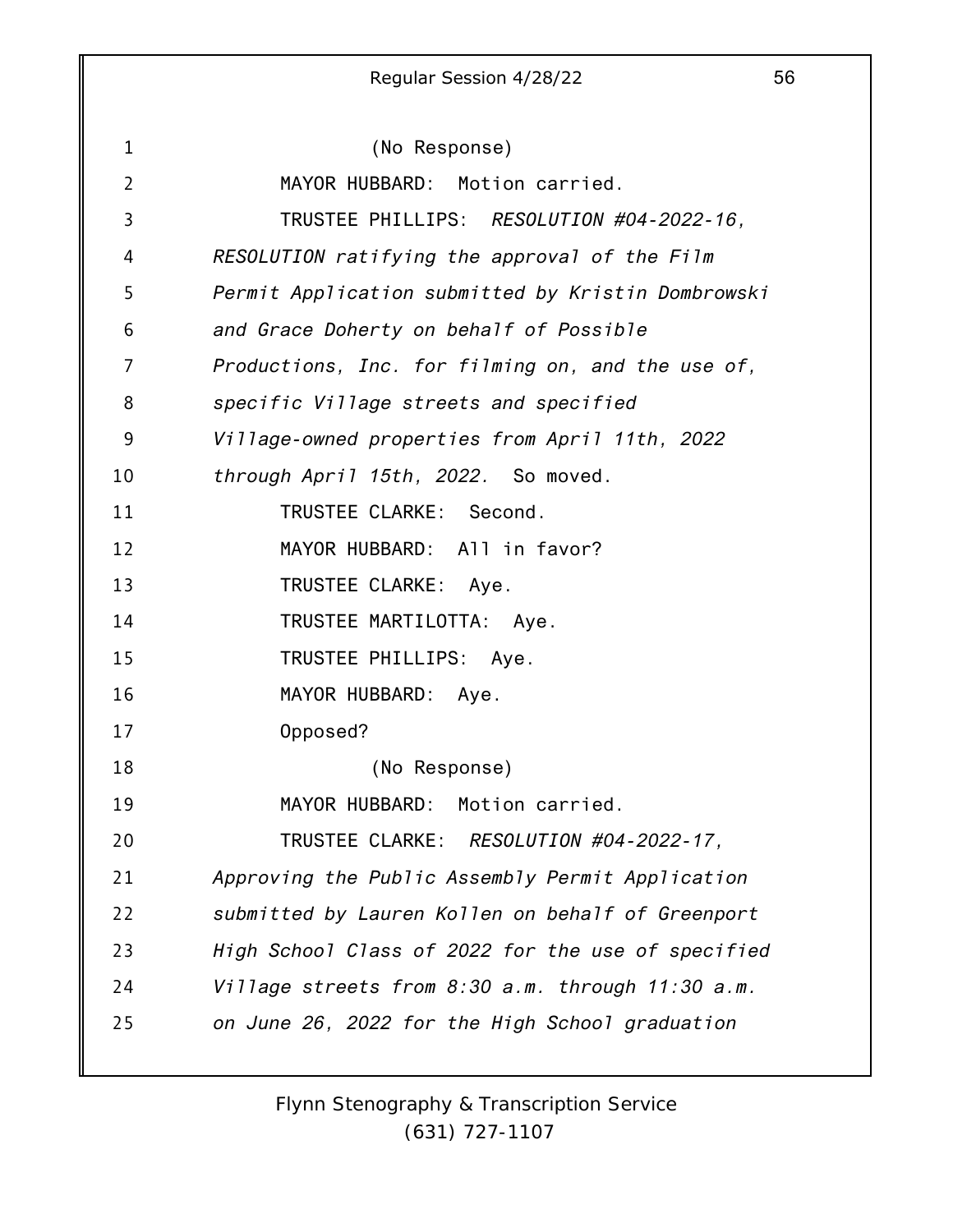| $\mathbf 1$ | parade, and further waiving the requisite \$50.00 |
|-------------|---------------------------------------------------|
| 2           | Public Assembly Permit Application fee. So moved  |
| 3           | TRUSTEE MARTILOTTA: Second                        |
| 4           | MAYOR HUBBARD: All in favor?                      |
| 5           | TRUSTEE CLARKE: Aye.                              |
| 6           | TRUSTEE MARTILOTTA: Aye.                          |
| 7           | TRUSTEE PHILLIPS: Aye.                            |
| 8           | MAYOR HUBBARD: Aye.                               |
| 9           | Opposed?                                          |
| 10          | (No Response)                                     |
| 11          | MAYOR HUBBARD: Motion carried.                    |
| 12          | TRUSTEE MARTILOTTA: RESOLUTION #04-2022-18,       |
| 13          | RESOLUTION approving the Public Assembly Permit   |
| 14          | Application submitted by Candace Hall and Destiny |
| 15          | Salter for the use of the Third Street Basketball |
| 16          | Court from 11 a.m. through 7 p.m. on July 23rd,   |
| 17          | 2022 for a Youth Basketball Tournament. So moved. |
| 18          | TRUSTEE PHILLIPS: Second.                         |
| 19          | MAYOR HUBBARD: All in favor?                      |
| 20          | TRUSTEE CLARKE: Aye.                              |
| 21          | TRUSTEE MARTILOTTA: Aye.                          |
| 22          | TRUSTEE PHILLIPS:<br>Aye.                         |
| 23          | MAYOR HUBBARD:<br>Aye.                            |
| 24          | Opposed?                                          |
| 25          | (No Response)                                     |
|             |                                                   |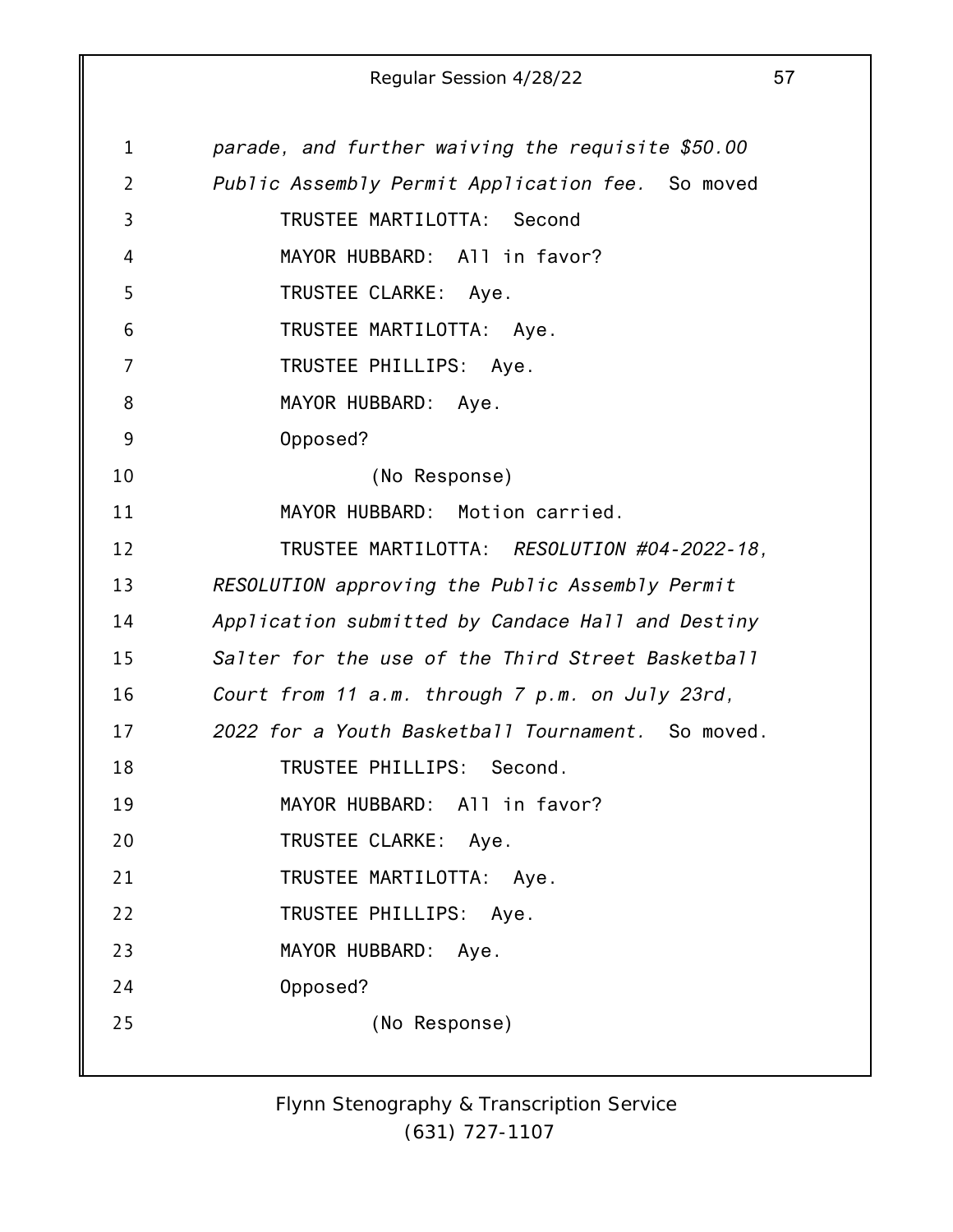|                | 58<br>Regular Session 4/28/22                         |
|----------------|-------------------------------------------------------|
|                |                                                       |
| $\mathbf{1}$   | MAYOR HUBBARD: Motion carried.                        |
| $\overline{2}$ | TRUSTEE PHILLIPS: RESOLUTION #04-2022-19,             |
| 3              | RESOLUTION approving the Public Assembly Permit       |
| 4              | Application submitted by Pamela Pfeil on behalf of    |
| 5              | the 42nd Infantry Division Band for the use of the    |
| 6              | Polo Grounds at Moore's Lane from 7 p.m. to 8:30 p.m. |
| 7              | on August 5th, 2022 for a military band concert,      |
| 8              | at no charge to the public, and further waiving       |
| 9              | the requisite \$50.00 Public Assembly Permit          |
| 10             | Application fee. So moved.                            |
| 11             | TRUSTEE CLARKE: Second.                               |
| 12             | MAYOR HUBBARD: All in favor?                          |
| 13             | TRUSTEE CLARKE: Aye.                                  |
| 14             | TRUSTEE MARTILOTTA: Aye.                              |
| 15             | TRUSTEE PHILLIPS:<br>Aye.                             |
| 16             | MAYOR HUBBARD: Aye.                                   |
| 17             | Opposed?                                              |
| 18             | (No Response)                                         |
| 19             | MAYOR HUBBARD: Motion carried.                        |
| 20             | TRUSTEE CLARKE: RESOLUTION #04-2022-20,               |
| 21             | Approving the following musical performance           |
| 22             | schedule and a payment of \$1200.00 per each          |
| 23             | performance for the 2022 Dances in the Park           |
| 24             | program, to be expensed from Account A.7312.400       |
| 25             | (Arts and Culture Exhibitions):                       |
|                |                                                       |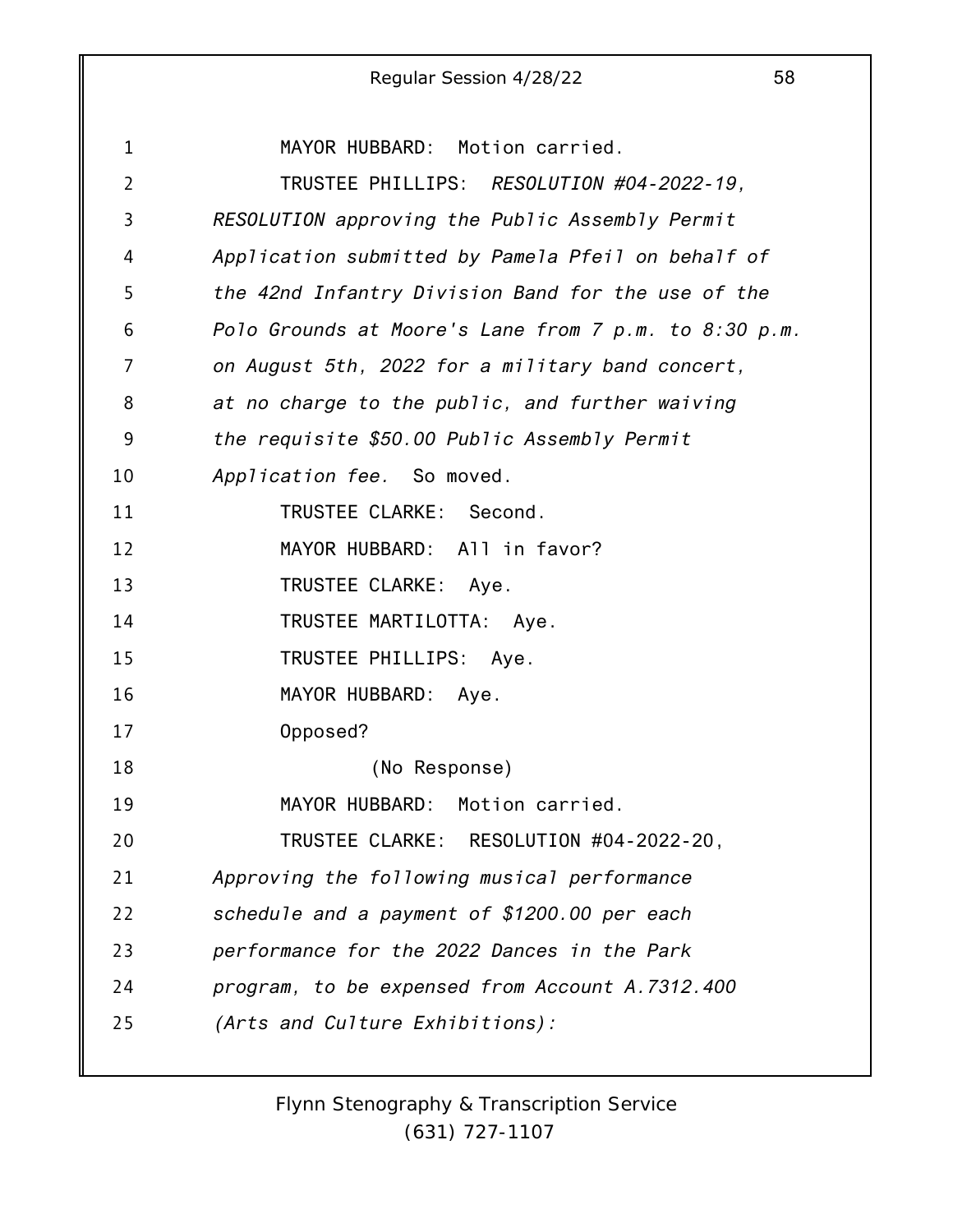1 2 3 4 5 6 7 8 9 10 11 12 13 14 15 16 17 18 19 20 21 22 23 24 25 Regular Session 4/28/22 59 *July 4, 2022 - The Remedy July 11 - Gene Casey and the Lonesharks July 18 - The No Request Band July 25 - The Vendettas August 1 - Milagro August 8 - The Pump August 15 - Southbound August 22 - The Cravin Band, and August 29 - Winston Irie.* All dates are 2000 -- 2022. So moved. TRUSTEE MARTILOTTA: Second. MAYOR HUBBARD: All in favor? TRUSTEE CLARKE: Aye. TRUSTEE MARTILOTTA: Aye. TRUSTEE PHILLIPS: Aye. MAYOR HUBBARD: Aye. Opposed? (No Response) MAYOR HUBBARD: Motion carried. TRUSTEE MARTILOTTA: Awesome. All right. *RESOLUTION #04-2022-21 (sic) (22) RESOLUTION approving the attached contract between the Village of Greenport and James Schott for the provision of technical sound services at all nine (9) of the 2022 Dances in the Park performances,*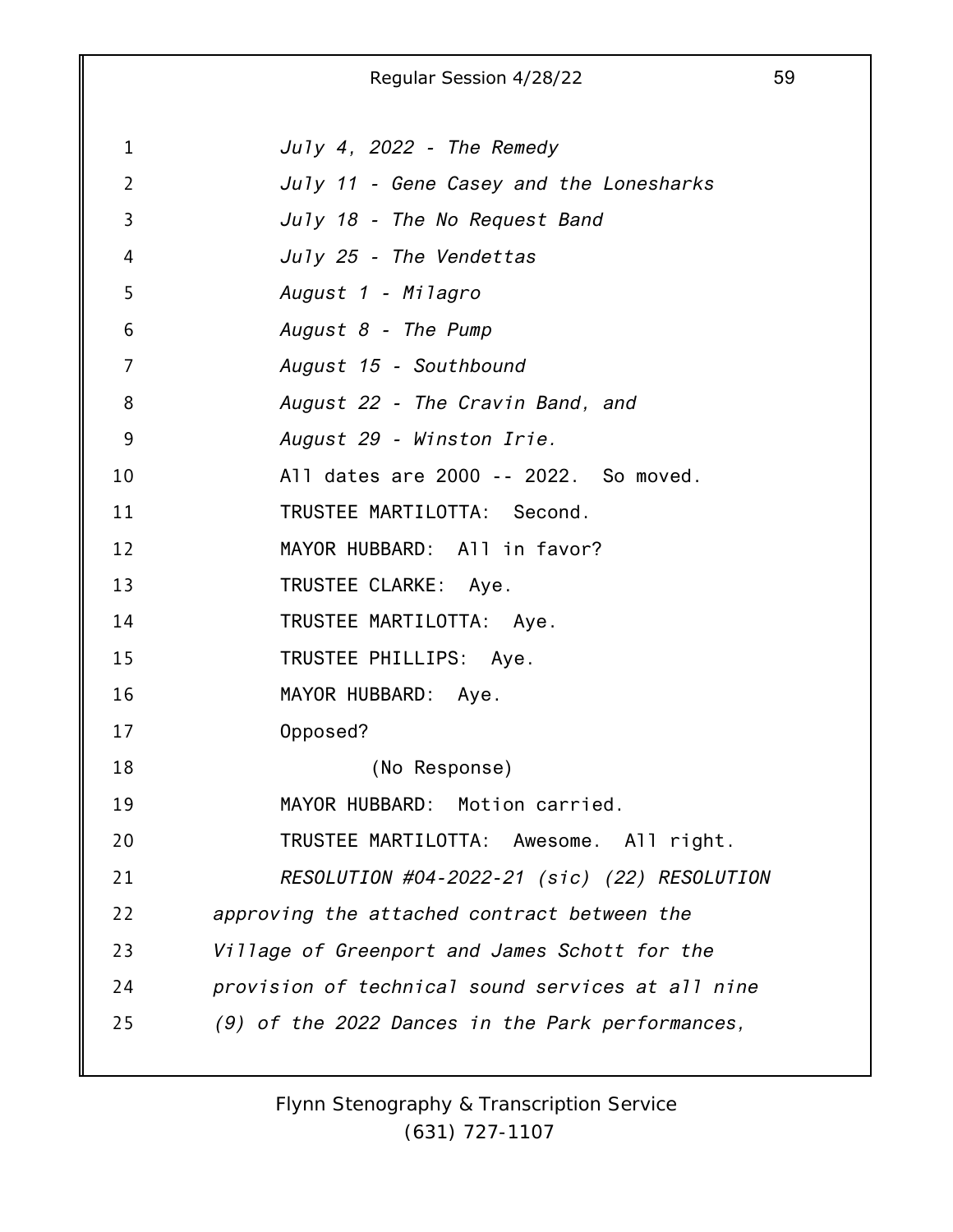| $\mathbf 1$    | at a rate of \$400 per performance; and authorizing |
|----------------|-----------------------------------------------------|
| $\overline{2}$ | Mayor Hubbard to sign the contract between the      |
| 3              | Village of Greenport and James Schott. So moved.    |
| 4              | TRUSTEE PHILLIPS: Second                            |
| 5              | MAYOR HUBBARD: All in favor?                        |
| 6              | TRUSTEE CLARKE: Aye.                                |
| 7              | TRUSTEE MARTILOTTA: Aye.                            |
| 8              | TRUSTEE PHILLIPS: Aye.                              |
| 9              | MAYOR HUBBARD: Aye.                                 |
| 10             | Opposed?                                            |
| 11             | (No Response)                                       |
| 12             | MAYOR HUBBARD: Motion carried.                      |
| 13             | TRUSTEE PHILLIPS: RESOLUTION #04-2022-22,           |
| 14             | RESOLUTION approving the request made by The        |
| 15             | Friends of Mitchell Park via liaison Trustee        |
| 16             | Clarke to install a "Story Walk" in Mitchell Park   |
| 17             | for the month of July 2022, with the specific       |
| 18             | start date and exact locations for the individual   |
| 19             | installations to be determined by the Village of    |
| 20             | Greenport. So moved.                                |
| 21             | TRUSTEE CLARKE: Second.                             |
| 22             | MAYOR HUBBARD: All in favor?                        |
| 23             | TRUSTEE CLARKE: Aye.                                |
| 24             | TRUSTEE MARTILOTTA: Aye.                            |
| 25             | TRUSTEE PHILLIPS: Aye.                              |
|                |                                                     |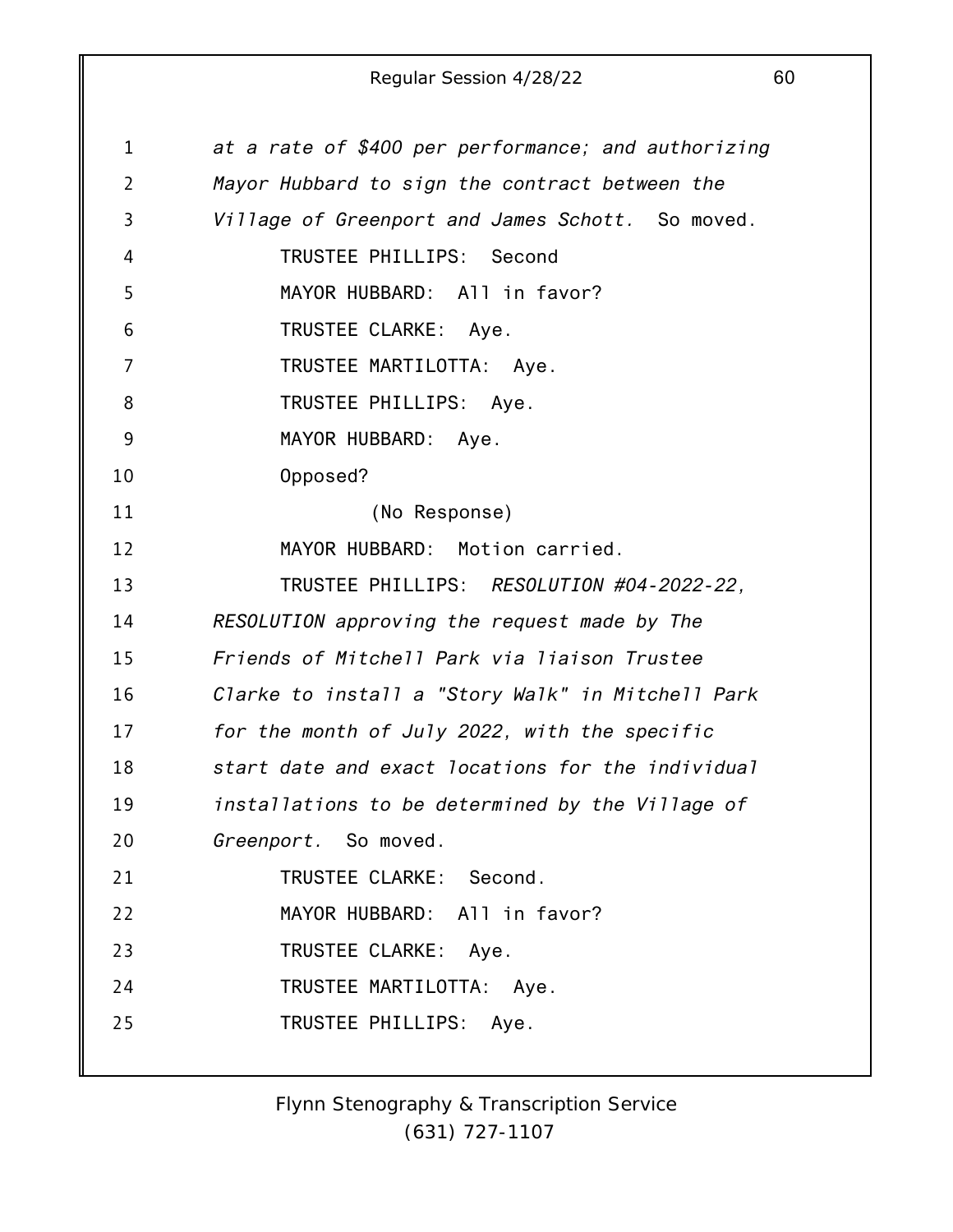|                | 61<br>Regular Session 4/28/22                      |
|----------------|----------------------------------------------------|
|                |                                                    |
| $\mathbf{1}$   | MAYOR HUBBARD: Aye.                                |
| $\overline{2}$ | Opposed?                                           |
| 3              | (No Response)                                      |
| 4              | MAYOR HUBBARD: Motion carried.                     |
| 5              | TRUSTEE CLARKE: RESOLUTION #04-2022-23,            |
| 6              | Authorizing the issuance of a check made payable   |
| $\overline{7}$ | to Paul Pallas as Village Administrator in the     |
| 8              | amount of $$1,112.50$ to be used to set up the     |
| 9              | required cash drawer/banks for the Village of      |
| 10             | Greenport Mitchell Park Marina. So moved.          |
| 11             | TRUSTEE MARTILOTTA: Second.                        |
| 12             | MAYOR HUBBARD: All in favor?                       |
| 13             | TRUSTEE CLARKE: Aye.                               |
| 14             | TRUSTEE MARTILOTTA: Aye.                           |
| 15             | TRUSTEE PHILLIPS: Aye.                             |
| 16             | MAYOR HUBBARD: Aye.                                |
| 17             | Opposed?                                           |
| 18             | (No Response)                                      |
| 19             | MAYOR HUBBARD: Motion carried.                     |
| 20             | TRUSTEE MARTILOTTA: RESOLUTION #04-2022-24,        |
| 21             | RESOLUTION accepting the attached proposal as      |
| 22             | submitted by J.R. Holzmacher P.E., LLC dated       |
| 23             | March 16, 2022 to prepare the required Annual MS-4 |
| 24             | Report to submit the Annual -- and to submit the   |
| 25             | Annual MS-4 Report to the New York State           |
|                |                                                    |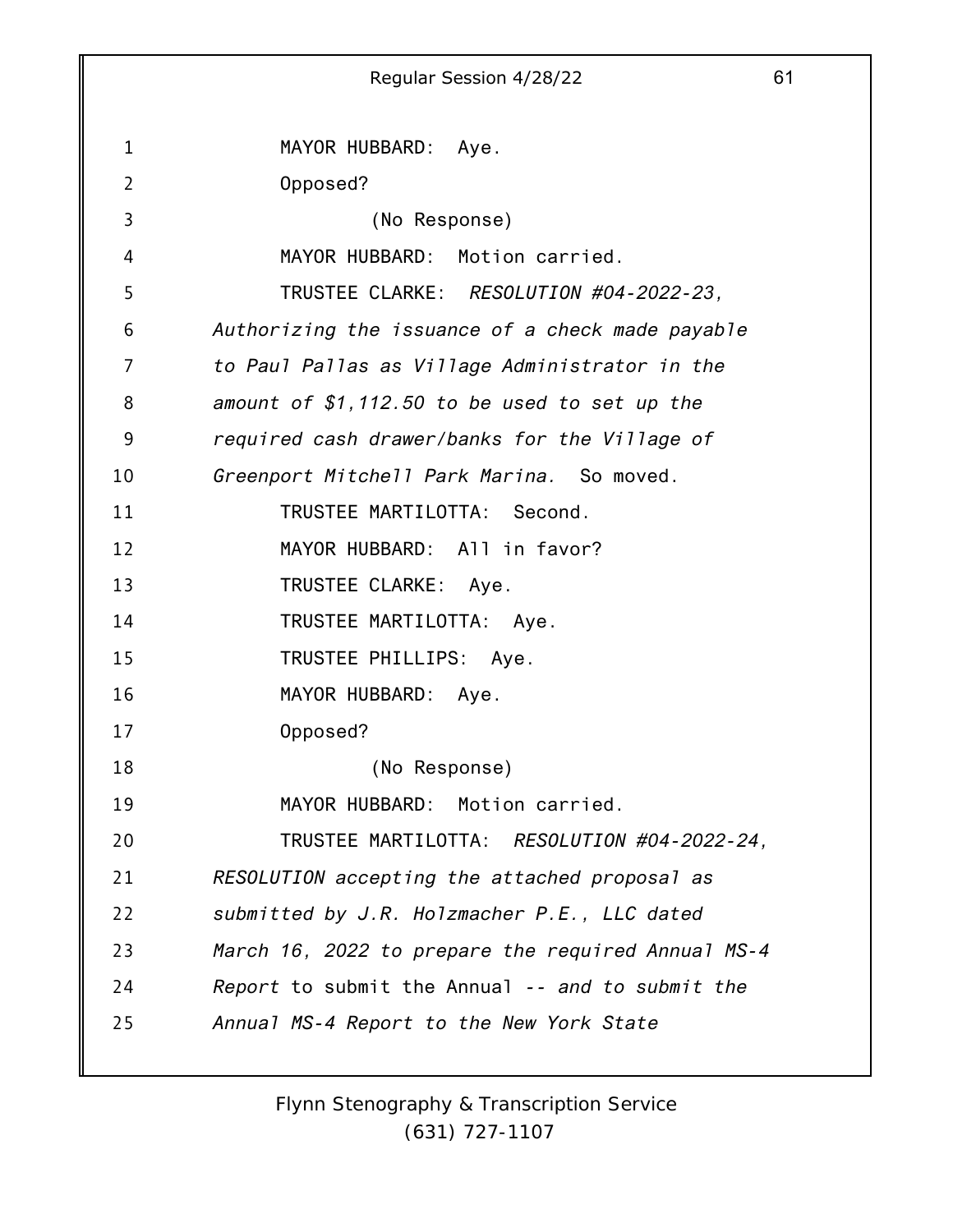| $\mathbf{1}$   | Department of Environmental Conservation, at a      |
|----------------|-----------------------------------------------------|
| $\overline{2}$ | (total) cost of \$1,600 to be expensed from Account |
| 3              | A5110.450 (Miscellaneous Expense); and authorizing  |
| 4              | Mayor Hubbard to sign the Proposal submitted by     |
| 5              | J.R. Holzmacher P.E., LLC. on behalf of the         |
| 6              | Village of Greenport. So moved.                     |
| 7              | TRUSTEE PHILLIPS: Second.                           |
| 8              | MAYOR HUBBARD: All in favor?                        |
| 9              | TRUSTEE CLARKE: Aye.                                |
| 10             | TRUSTEE MARTILOTTA: Aye.                            |
| 11             | TRUSTEE PHILLIPS: Aye.                              |
| 12             | MAYOR HUBBARD: Aye.                                 |
| 13             | Opposed?                                            |
| 14             | (No Response)                                       |
| 15             | MAYOR HUBBARD: Motion carried.                      |
| 16             | TRUSTEE PHILLIPS: RESOLUTION #04-2022-25,           |
| 17             | RESOLUTION hiring Ford Bennet O'Neill Generosa as   |
| 18             | a part-time, seasonal Deckhand at the Village of    |
| 19             | Greenport Mitchell Park Marina at an hourly         |
| 20             | rage -- hourly wage rate of 15.00 per hour,         |
| 21             | effective May 1st, 2022. So moved.                  |
| 22             | TRUSTEE CLARKE: Second.                             |
| 23             | MAYOR HUBBARD: All in favor?                        |
| 24             | TRUSTEE CLARKE: Aye.                                |
| 25             | TRUSTEE MARTILOTTA: Aye.                            |
|                |                                                     |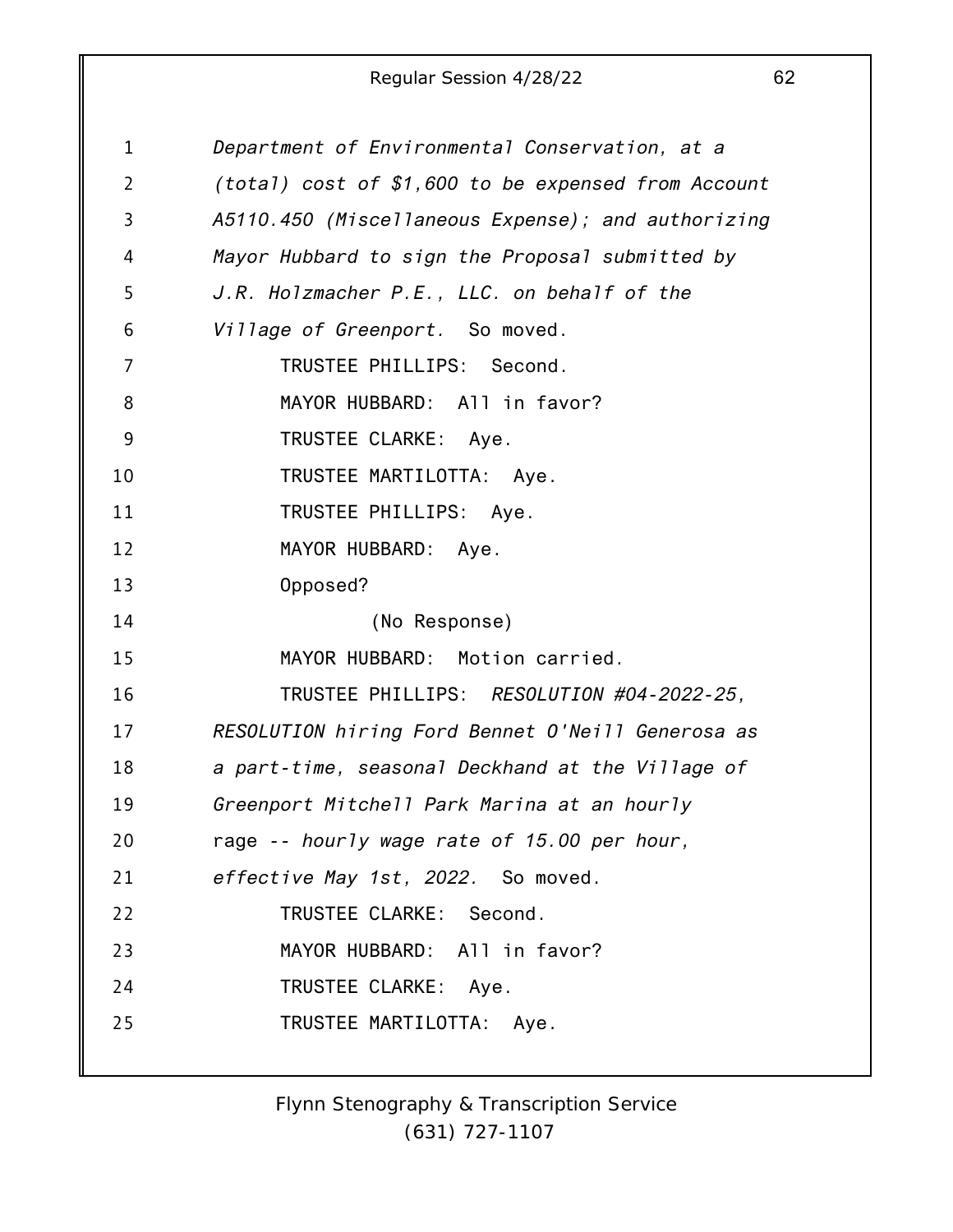1 2 3 4 5 6 7 8 9 10 11 12 13 14 15 16 17 18 19 20 21 22 23 24 25 Regular Session 4/28/22 63 TRUSTEE PHILLIPS: Aye. MAYOR HUBBARD: Aye. Opposed? (No Response) MAYOR HUBBARD: Motion carried. TRUSTEE CLARKE: *RESOLUTION #04-2022-26, RESOLUTION hiring Nikita Palicnok as a part-time, seasonal Deckhand at the Village of Greenport Mitchell Park Marina at an hourly wage rate of \$15.00 per hour, effective May 1, 2022.* So moved. TRUSTEE MARTILOTTA: Second. MAYOR HUBBARD: All in favor? TRUSTEE CLARKE: Aye. TRUSTEE MARTILOTTA: Aye. TRUSTEE PHILLIPS: Aye. MAYOR HUBBARD: Aye. Opposed? (No Response) MAYOR HUBBARD: Motion carried. TRUSTEE MARTILOTTA: All right. *RESOLUTION #04-2022-27, RESOLUTION hiring Milana Isabel Albanese as a part-time, seasonal Summer Camp Counselor, at a (hourly) wage rate of \$15.00 per hour, effective May 15th, 2022.* So moved. TRUSTEE PHILLIPS: Second.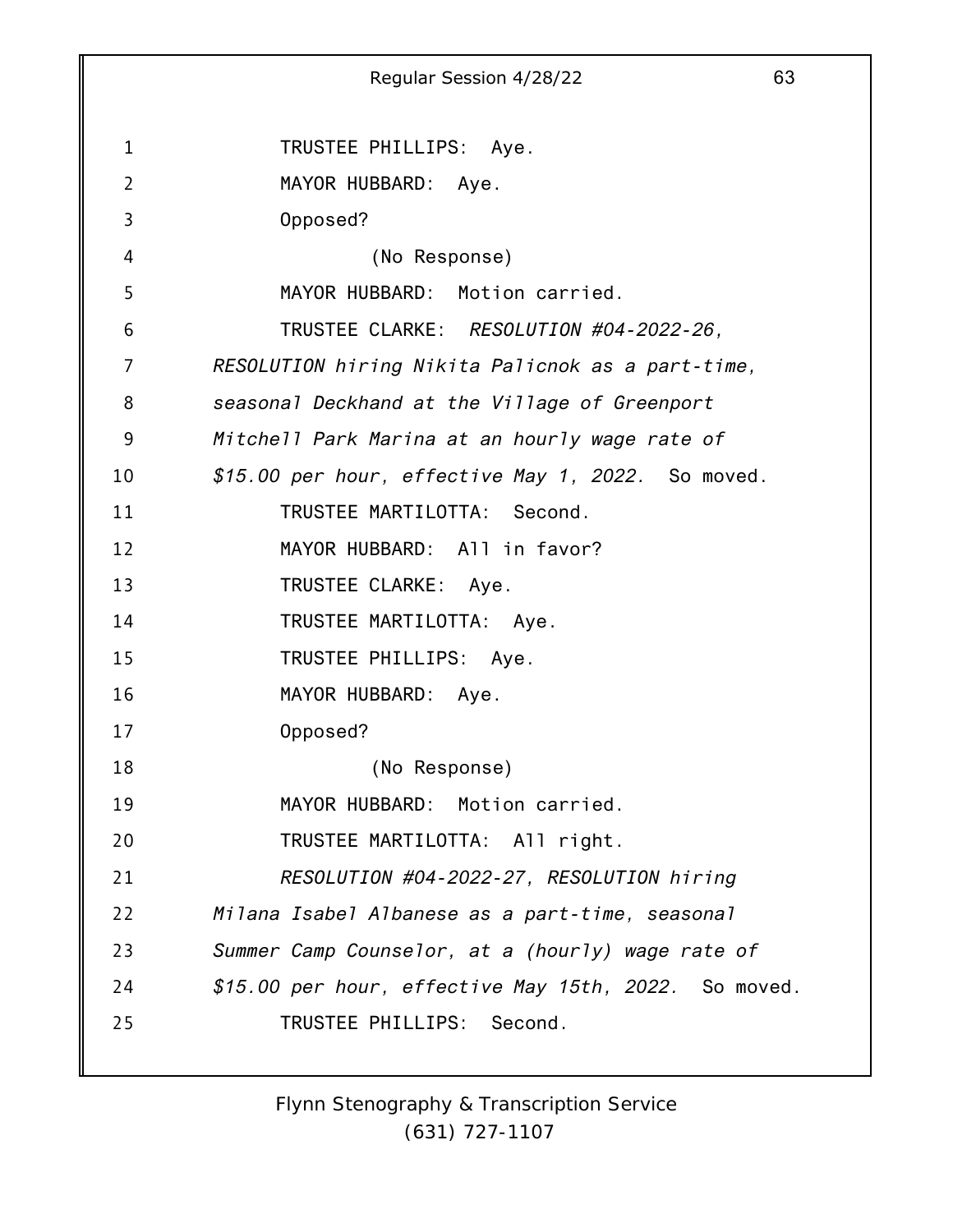1 2 3 4 5 6 7 8 9 10 11 12 13 14 15 16 17 18 19 20 21 22 23 24 25 Regular Session 4/28/22 64 MAYOR HUBBARD: All in favor? TRUSTEE CLARKE: Aye. TRUSTEE MARTILOTTA: Aye. TRUSTEE PHILLIPS: Aye. MAYOR HUBBARD: Aye. Opposed? (No Response) MAYOR HUBBARD: Motion carried. TRUSTEE PHILLIPS: *RESOLUTION #04-2022-28, RESOLUTION hiring Cory McKnight as a full-time Laborer for the Village of Greenport Road Department, at a wage rate of \$16.00 per hour, effective May 4th, 2022. All health insurance and other full-time employment benefit provisions specified in the current contract between the Village of Greenport and* CSA *-- CSEA Local 1000 apply to this hiring, as does the standard twenty-six week Suffolk County Civil Service probationary period.* So moved. TRUSTEE CLARKE: Second. MAYOR HUBBARD: All in favor? TRUSTEE CLARKE: Aye. TRUSTEE MARTILOTTA: Aye. TRUSTEE PHILLIPS: Aye. MAYOR HUBBARD: Aye.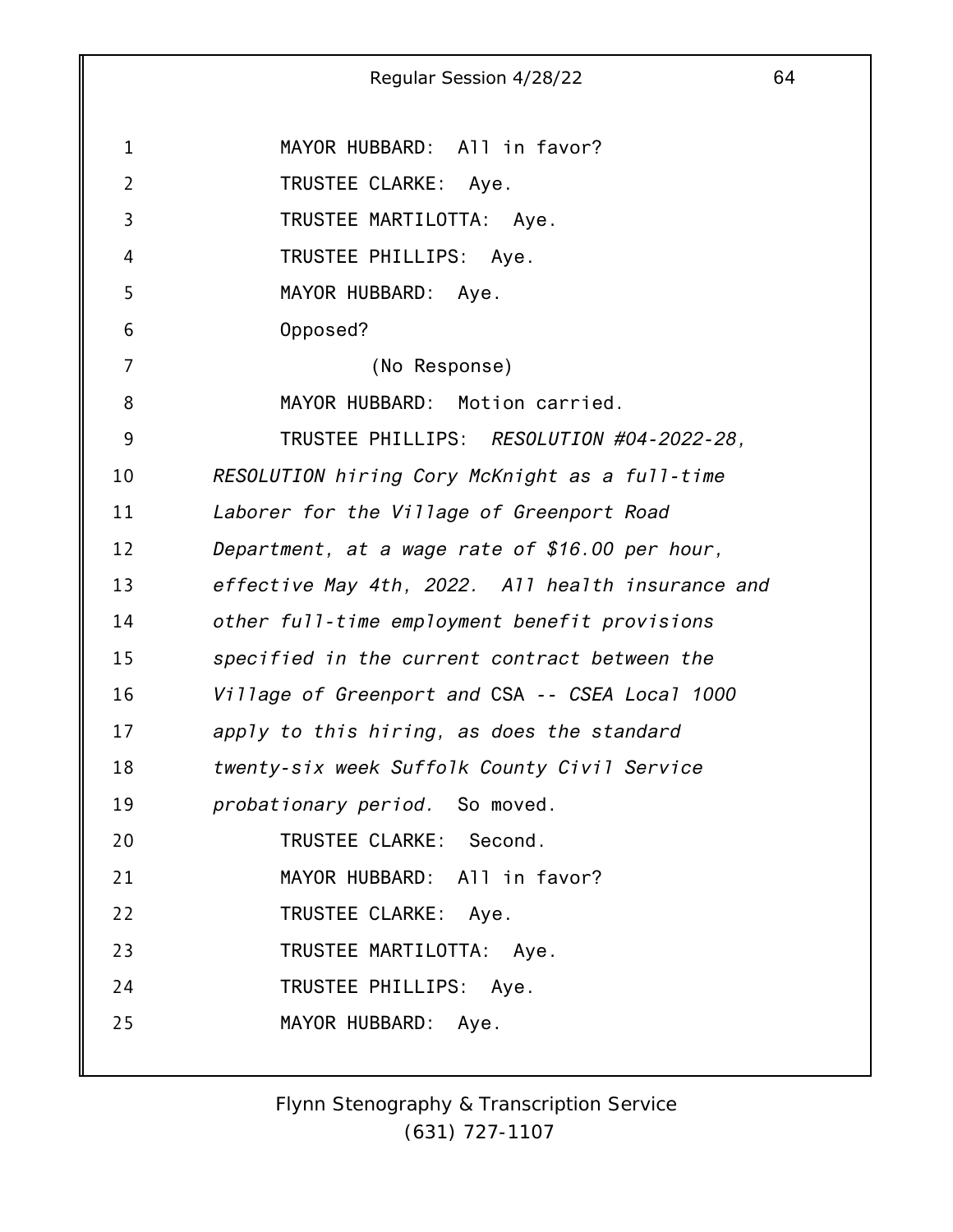Regular Session 4/28/22 65 Opposed? (No Response) MAYOR HUBBARD: Motion carried. TRUSTEE CLARKE: *RESOLUTION #04-2022-29, hiring Parker Bakowski as a full-time Laborer in the Village of Greenport Marina/Recreation Department, at a wage rate of \$16.00 per hour, effective May 4, 2022. All health insurance and other full-time employment benefit provisions specified in the current contract between the Village of Greenport and CSEA Local 1000 apply to this hiring, as does the standard twenty-six week Suffolk County Civil Service probationary period.* So moved. TRUSTEE MARTILOTTA: Second. MAYOR HUBBARD: All in favor? TRUSTEE CLARKE: Aye. TRUSTEE MARTILOTTA: Aye. TRUSTEE PHILLIPS: Aye.

20 MAYOR HUBBARD: Aye.

21 Opposed?

1

2

3

4

5

6

7

8

9

10

11

12

13

14

15

16

17

18

19

22 (No Response)

23 MAYOR HUBBARD: Motion carried.

24 TRUSTEE MARTILOTTA: *RESOLUTION #04-2022-30,*

25 *RESOLUTION approving the attached SEQRA resolution*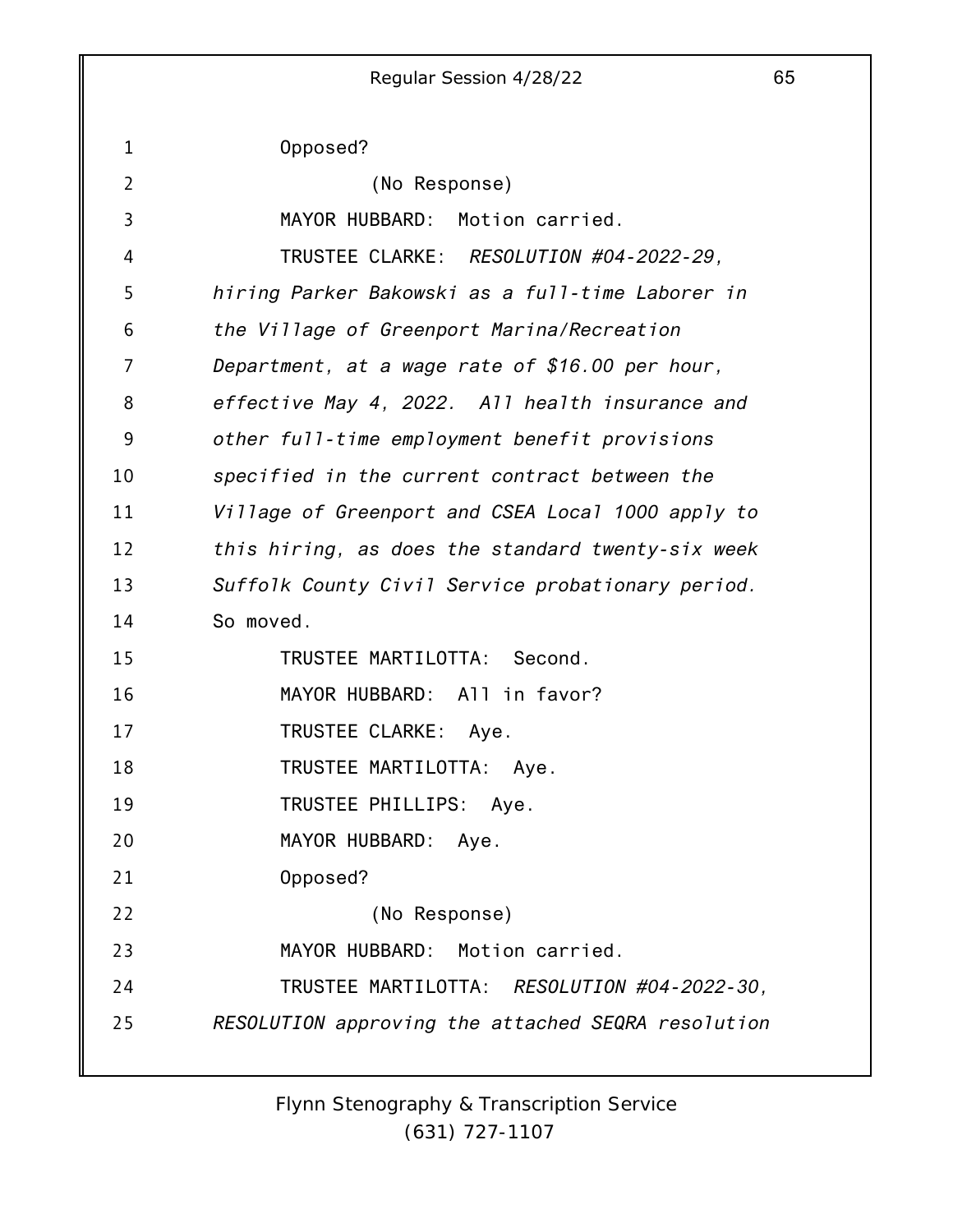| $\mathbf 1$    | regarding the Wetlands Permit Application          |
|----------------|----------------------------------------------------|
| $\overline{2}$ | submitted by Costello Marine Contracting Corp. on  |
| 3              | behalf of Nathaniel and Emily Ewing per the public |
| 4              | hearing held on March 24th, 2022 to remove and     |
| 5              | dispose of 62 feet of existing concrete bulkhead   |
| 6              | return, and to construct a new 62-foot bulkhead    |
| 7              | return in-kind, in place for the property located  |
| 8              | at 230 Fourth Street, Greenport, New York, 11944;  |
| 9              | adopting lead agency status, determining that the  |
| 10             | approval of the Wetlands Permit Application is an  |
| 11             | Unlisted Action for purposes of SEQRA that will    |
| 12             | not have a significant negative impact on one or   |
| 13             | more aspects of the environment, and adopting a    |
| 14             | negative declaration for the purposes of SEQRA.    |
| 15             | So moved.                                          |
| 16             | TRUSTEE PHILLIPS: Second.                          |
| 17             | MAYOR HUBBARD: All in favor?                       |
| 18             | TRUSTEE CLARKE: Aye.                               |
| 19             | TRUSTEE MARTILOTTA: Aye.                           |
| 20             | TRUSTEE PHILLIPS: Aye.                             |
| 21             | MAYOR HUBBARD: Aye.                                |
| 22             | Opposed?                                           |
| 23             | (No Response)                                      |
| 24             | MAYOR HUBBARD: Motion carried.                     |
| 25             | TRUSTEE PHILLIPS: RESOLUTION #04-2022-31,          |
|                |                                                    |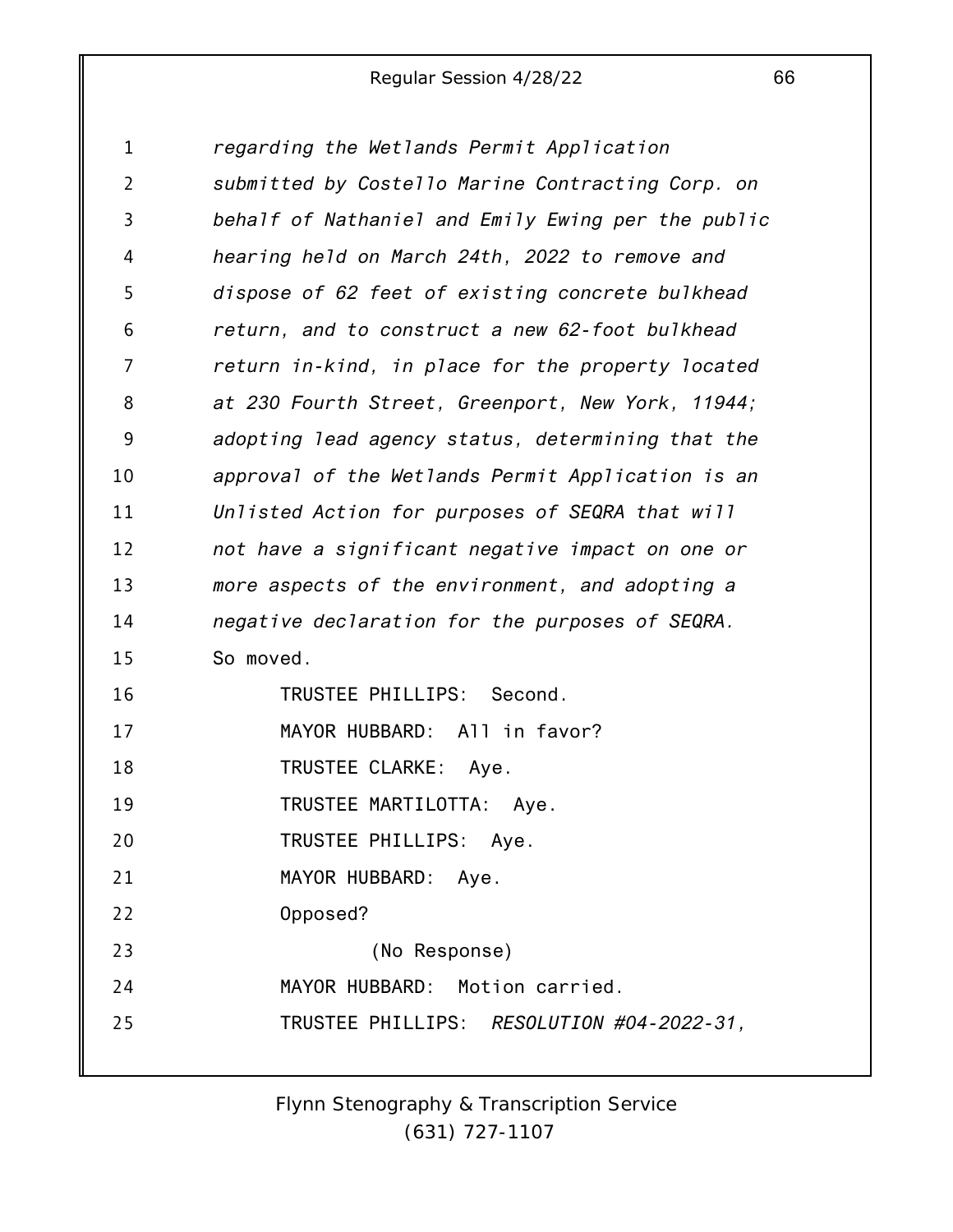| 1  | RESOLUTION approving the Wetlands Permit          |
|----|---------------------------------------------------|
| 2  | Application of Costello Marine Contracting Corp.  |
| 3  | on behalf of Nathaniel and Emily Ewing per the    |
| 4  | public hearing held on March 24th, 2022 to remove |
| 5  | and dispose of 62 feet of existing concrete       |
| 6  | bulkhead return, and to construct a new 62-foot   |
| 7  | bulkhead return in-kind, in place; for the        |
| 8  | property located at 230 Fourth Street, Greenport, |
| 9  | New York, 11944, with the approval conditioned    |
| 10 | upon adherence to the Conservation Advisory       |
| 11 | Council's recommendation, and the Village of      |
| 12 | Greenport Board of Trustees directive that all    |
| 13 | grasses planted be native species. So moved.      |
| 14 | TRUSTEE CLARKE: Second.                           |
| 15 | MAYOR HUBBARD: All in favor?                      |
| 16 | TRUSTEE CLARKE: Aye.                              |
| 17 | TRUSTEE MARTILOTTA: Aye.                          |
| 18 | TRUSTEE PHILLIPS: Aye.                            |
| 19 | MAYOR HUBBARD: Aye.                               |
| 20 | Opposed?                                          |
| 21 | (No Response)                                     |
| 22 | MAYOR HUBBARD:<br>Motion carried.                 |
| 23 | TRUSTEE CLARKE: RESOLUTION #04-2022-32,           |
| 24 | Approving the attached annual agreement between   |
| 25 | the Town of Southold and the Village of Greenport |
|    |                                                   |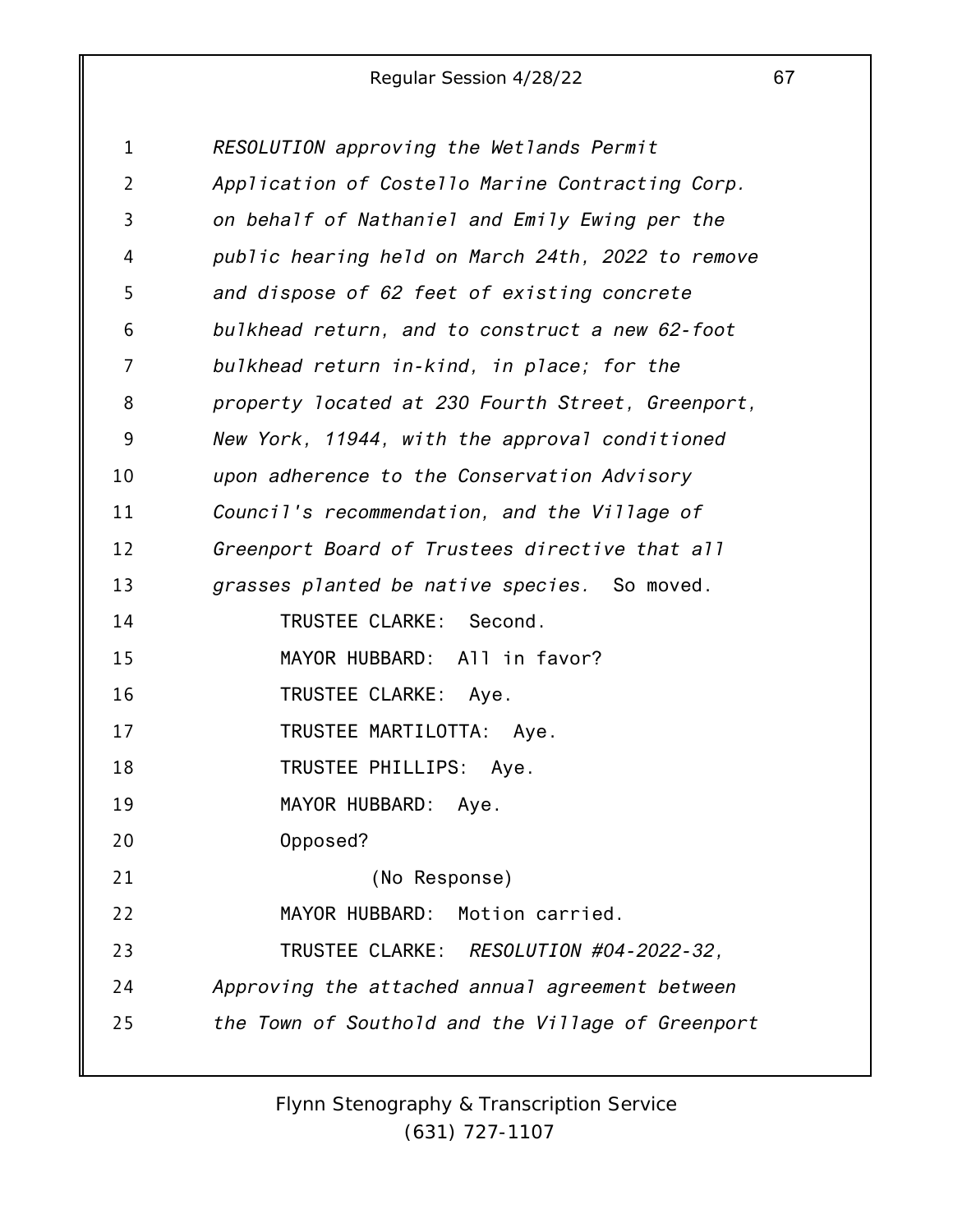| 1  | recording -- regarding the Marine Pump-Out         |
|----|----------------------------------------------------|
| 2  | Station, and authorizing Mayor Hubbard to sign the |
| 3  | agreement between the Town of Southold and the     |
| 4  | Village of Greenport regarding the Marine Pump-Out |
| 5  | Station. So moved.                                 |
| 6  | TRUSTEE MARTILOTTA: Second.                        |
| 7  | MAYOR HUBBARD: All in favor?                       |
| 8  | TRUSTEE CLARKE: Aye.                               |
| 9  | TRUSTEE MARTILOTTA: Aye.                           |
| 10 | TRUSTEE PHILLIPS: Aye.                             |
| 11 | MAYOR HUBBARD: Aye.                                |
| 12 | Opposed?                                           |
| 13 | (No Response)                                      |
| 14 | MAYOR HUBBARD: Motion carried.                     |
| 15 | TRUSTEE MARTILOTTA: RESOLUTION #04-2022-33,        |
| 16 | RESOLUTION scheduling a public hearing for 7 p.m.  |
| 17 | on May 26, 2022 at the Third Street Fire Station,  |
| 18 | Third and South Street, regarding a proposed local |
| 19 | law creating Section 150-30.2 regarding curb cuts  |
| 20 | within the Village of Greenport and amending       |
| 21 | Section 115-13J of the Greenport Village Code, and |
| 22 | directing Clerk Pirillo to notice the public       |
| 23 | hearing accordingly. So moved.                     |
| 24 | TRUSTEE PHILLIPS: Second.                          |
| 25 | MAYOR HUBBARD: All in favor?                       |
|    |                                                    |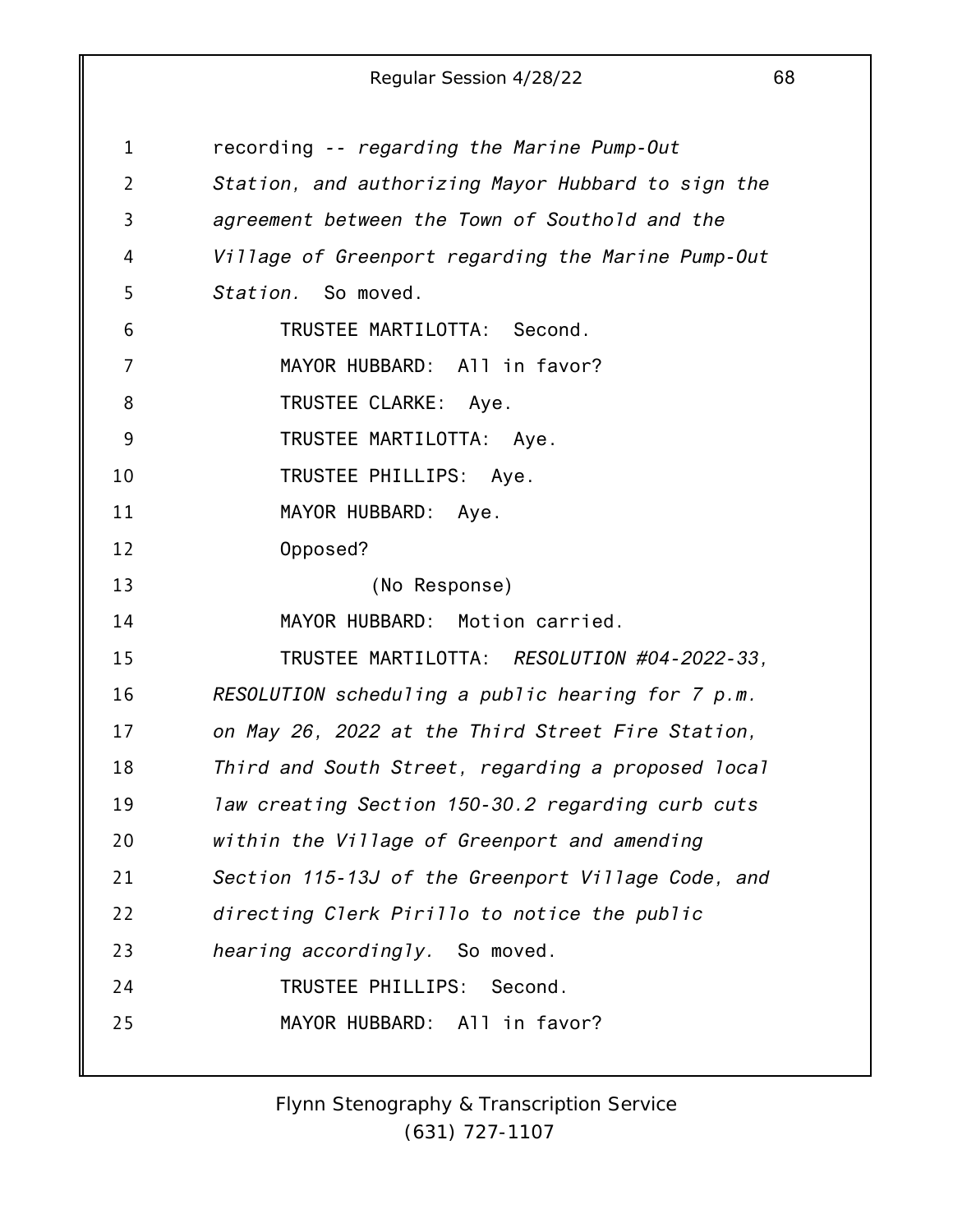1 2 3 4 5 6 7 8 9 10 11 12 13 14 15 16 17 18 19 20 21 22 23 24 25 Regular Session 4/28/22 69 TRUSTEE CLARKE: Aye. TRUSTEE MARTILOTTA: Aye. TRUSTEE PHILLIPS: Aye. MAYOR HUBBARD: Aye. Opposed? (No Response) MAYOR HUBBARD: Motion carried. TRUSTEE PHILLIPS: *RESOLUTION #04-2022-34, RESOLUTION scheduling a public hearing for 7 p.m. on May 26th, 2022 at the Third Street Fire Station, Third and South Street, regarding a proposed local law amending Section 150-12(C) and amending Sections 150-12(A), 150-16(A)(1) and 150-16(G) to amend the parking regulations of the Greenport Village Code, and directing Clerk Pirillo to notice the public hearing accordingly.* So moved. TRUSTEE CLARKE: Second. MAYOR HUBBARD: All in favor? TRUSTEE CLARKE: Aye. TRUSTEE MARTILOTTA: Aye. TRUSTEE PHILLIPS: Aye. MAYOR HUBBARD: Aye. Opposed? (No Response)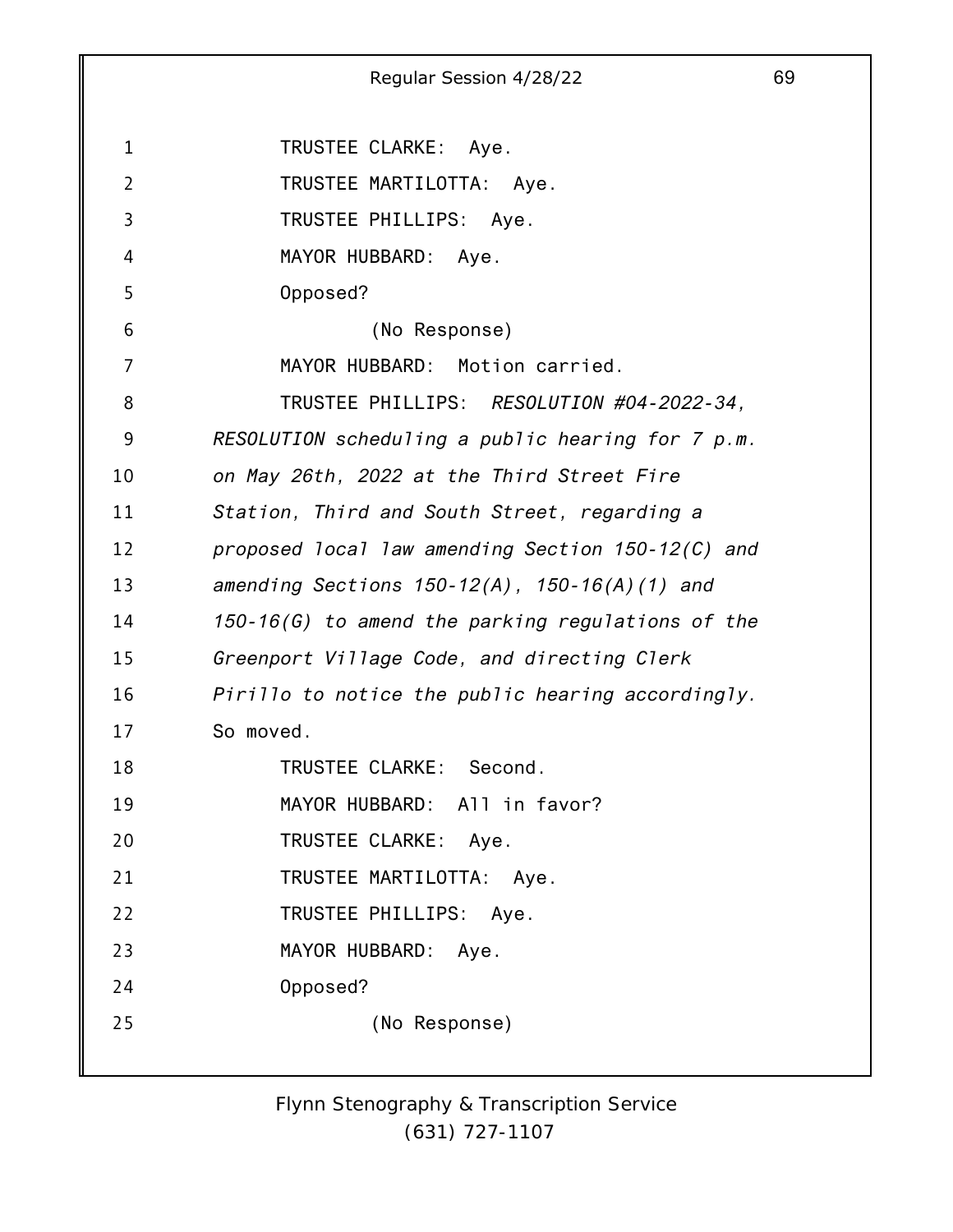|                | Regular Session 4/28/22                            | 70 |
|----------------|----------------------------------------------------|----|
|                |                                                    |    |
| $\mathbf{1}$   | MAYOR HUBBARD: Motion carried.                     |    |
| $\overline{2}$ | TRUSTEE CLARKE: RESOLUTION #04-2022-35,            |    |
| 3              | Approving the "Guidelines for Applications (as of  |    |
| 4              | June 2020) for a Certificate of Appropriateness    |    |
| 5              | for Buildings in the Greenport Historic District"  |    |
| 6              | as presented to the Village of Greenport Board of  |    |
| 7              | Trustees by the Village of Greenport Historic      |    |
| 8              | Preservation Commission. So moved.                 |    |
| 9              | TRUSTEE MARTILOTTA: Second.                        |    |
| 10             | MAYOR HUBBARD: All in favor?                       |    |
| 11             | TRUSTEE CLARKE: Aye.                               |    |
| 12             | TRUSTEE MARTILOTTA: Aye.                           |    |
| 13             | TRUSTEE PHILLIPS: Aye.                             |    |
| 14             | MAYOR HUBBARD:<br>Aye.                             |    |
| 15             | Opposed?                                           |    |
| 16             | (No Response)                                      |    |
| 17             | MAYOR HUBBARD: Motion carried.                     |    |
| 18             | TRUSTEE MARTILOTTA: RESOLUTION #04-2022-36,        |    |
| 19             | RESOLUTION authorizing the Village of Greenport    |    |
| 20             | and the Village of Greenport Historic Preservation |    |
| 21             | Commission to initiate the process of designating  |    |
| 22             | the local historic -- designating a local historic |    |
| 23             | landmark the Village of Greenport Greenhill        |    |
| 24             | Cemetery, and authorizing the Village of Greenport |    |
| 25             | and the Village of Greenport Historic Preservation |    |
|                |                                                    |    |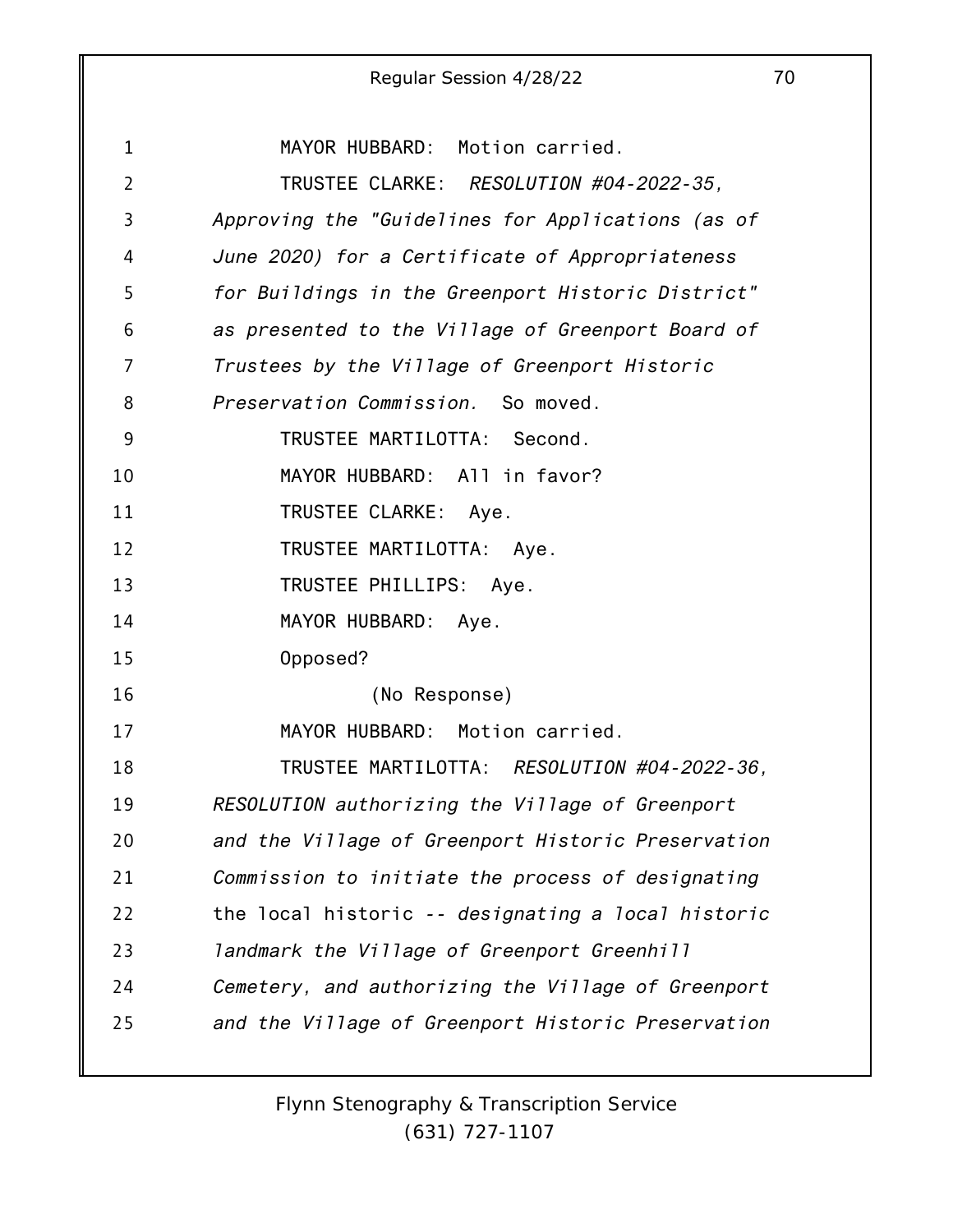1 2 3 4 5 6 7 8 9 10 11 12 13 14 15 16 17 18 19 20 21 22 23 24 25 Regular Session 4/28/22 71 *Commission to take all actions necessary to obtain the designation.* So moved. TRUSTEE PHILLIPS: Second. MAYOR HUBBARD: All in favor? TRUSTEE CLARKE: Aye. TRUSTEE MARTILOTTA: Aye. TRUSTEE PHILLIPS: Aye. MAYOR HUBBARD: Aye. Opposed? (No Response) MAYOR HUBBARD: Motion carried. TRUSTEE PHILLIPS: *RESOLUTION #04-2022-37, RESOLUTION approving the attached resolution authorizing action by the Village of Greenport for the property at 229 Third Street, Greenport, New York, 11944.* So moved. TRUSTEE CLARKE: Second. MAYOR HUBBARD: All in favor? TRUSTEE CLARKE: Aye. TRUSTEE MARTILOTTA: Aye. TRUSTEE PHILLIPS: Aye. MAYOR HUBBARD: Aye. Opposed? (No Response) MAYOR HUBBARD: Motion carried.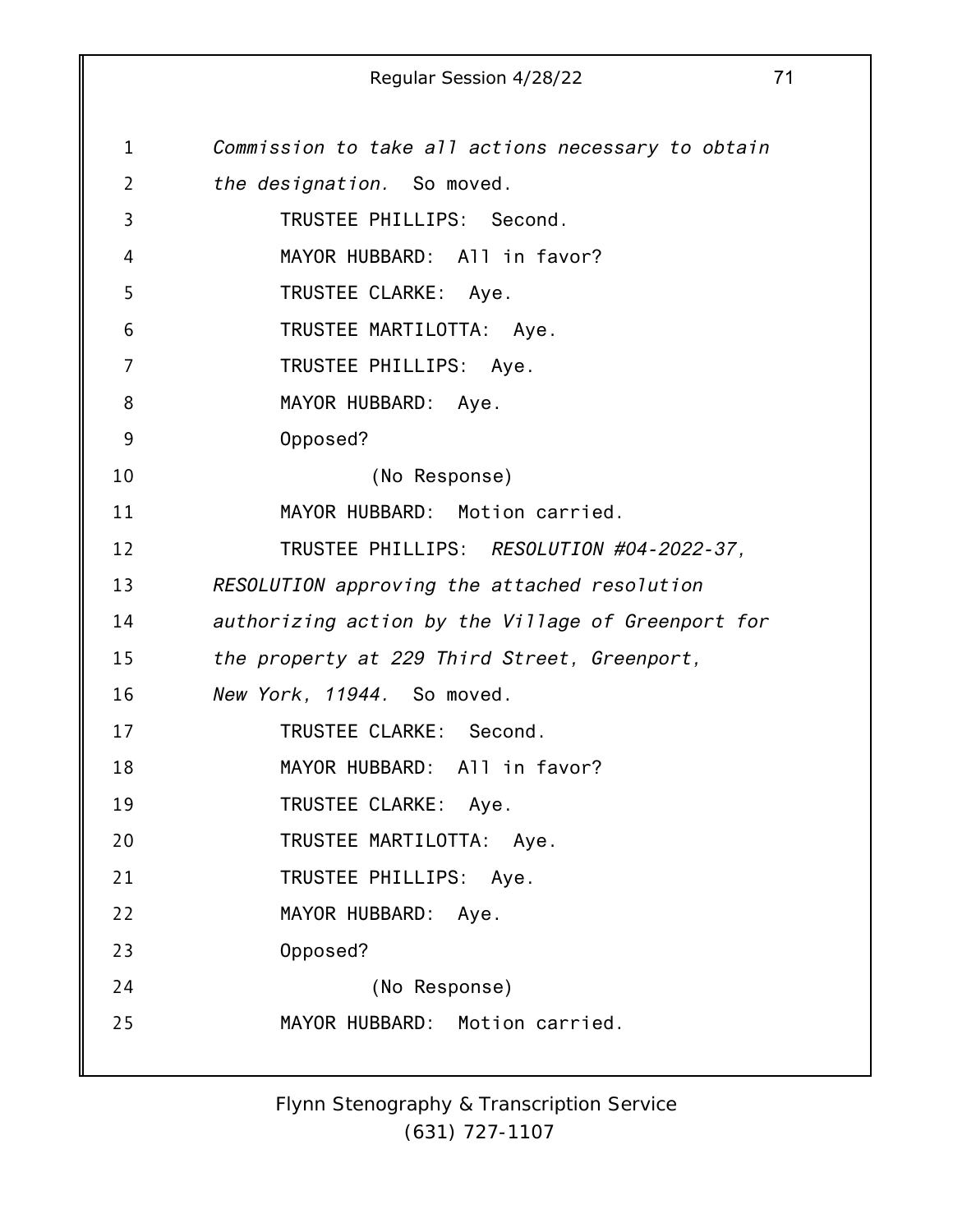| 1              | TRUSTEE CLARKE: RESOLUTION #04-2022-38,            |
|----------------|----------------------------------------------------|
| $\overline{2}$ | RESOLVING that the Board of Trustees of the        |
| 3              | Village of Greenport hereby authorizes and directs |
| 4              | the Village of Greenport and its officers and      |
| 5              | designated employees to take prior-approved        |
| 6              | actions that are necessary for the Village to join |
| 7              | with the Town of Southold in the development of a  |
| 8              | joint community housing plan in order to qualify   |
| 9              | for participation in, and funds from, the new      |
| 10             | Community Housing tax recently approved by New     |
| 11             | York State. So moved.                              |
| 12             | TRUSTEE MARTILOTTA: Second.                        |
| 13             | MAYOR HUBBARD: All in favor?                       |
| 14             | TRUSTEE CLARKE: Aye.                               |
| 15             | TRUSTEE MARTILOTTA: Aye.                           |
| 16             | TRUSTEE PHILLIPS: Aye.                             |
| 17             | MAYOR HUBBARD: Aye.                                |
| 18             | Opposed?                                           |
| 19             | (No Response)                                      |
| 20             | MAYOR HUBBARD: Motion carried.                     |
| 21             | TRUSTEE MARTILOTTA: RESOLUTION #04-2022-39,        |
| 22             | RESOLUTION approving all checks per the Voucher    |
| 23             | Summary Report dated April 22nd, 2022, in the      |
| 24             | (total) amount of $$1,000,683.86$ consisting of:   |
| 25             | o All regular checks in the amount of              |
|                |                                                    |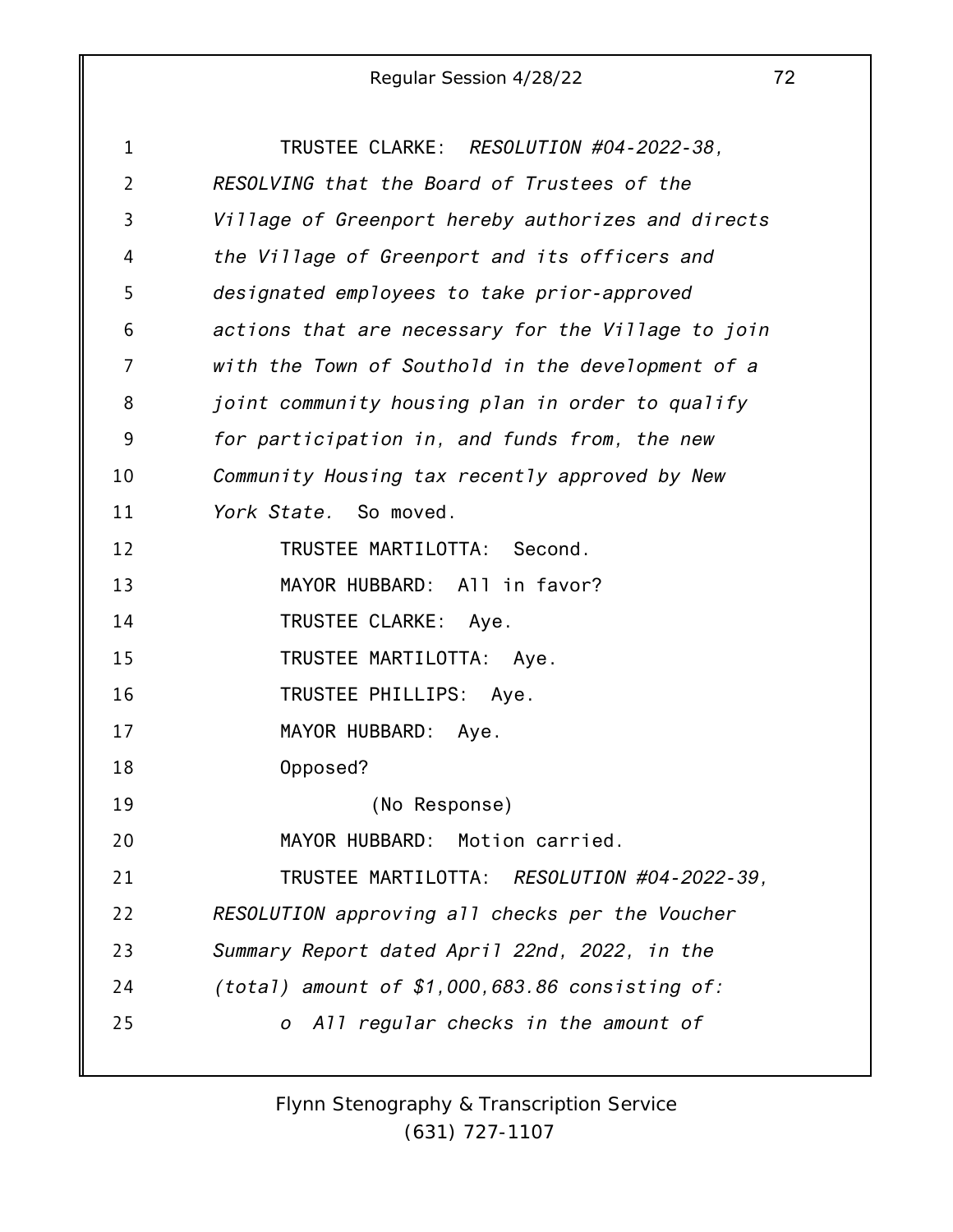1 2 3 4 5 6 7 8 9 10 11 12 13 14 15 16 17 18 19 20 21 22 23 24 25 Regular Session 4/28/22 73 *\$869,782.57, and o All prepaid checks (including wire transfers) in the amount of \$130,901.29.* So moved. TRUSTEE PHILLIPS: Second. MAYOR HUBBARD: All in favor? TRUSTEE CLARKE: Aye. TRUSTEE MARTILOTTA: Aye. TRUSTEE PHILLIPS: Aye. MAYOR HUBBARD: Aye. Opposed? (No Response) MAYOR HUBBARD: Motion carried. Okay. That completes our regular agenda. I just want to remind everybody that the Cherry Blossom Festival and the BID 5k race is this Saturday. Anybody, come on out and cheer the people on, egg them on, enjoy the cherry blossoms. Hopefully, the wind dies out before everything comes in full bloom and doesn't blow them all off, so we can enjoy the for a few days. But that's starting at 8:30 on the corner of Center and Third Street, and they're going through the Village and around. So if they're going by your house, go out and just cheer them all, and give them some good

> *Flynn Stenography & Transcription Service (631) 727-1107*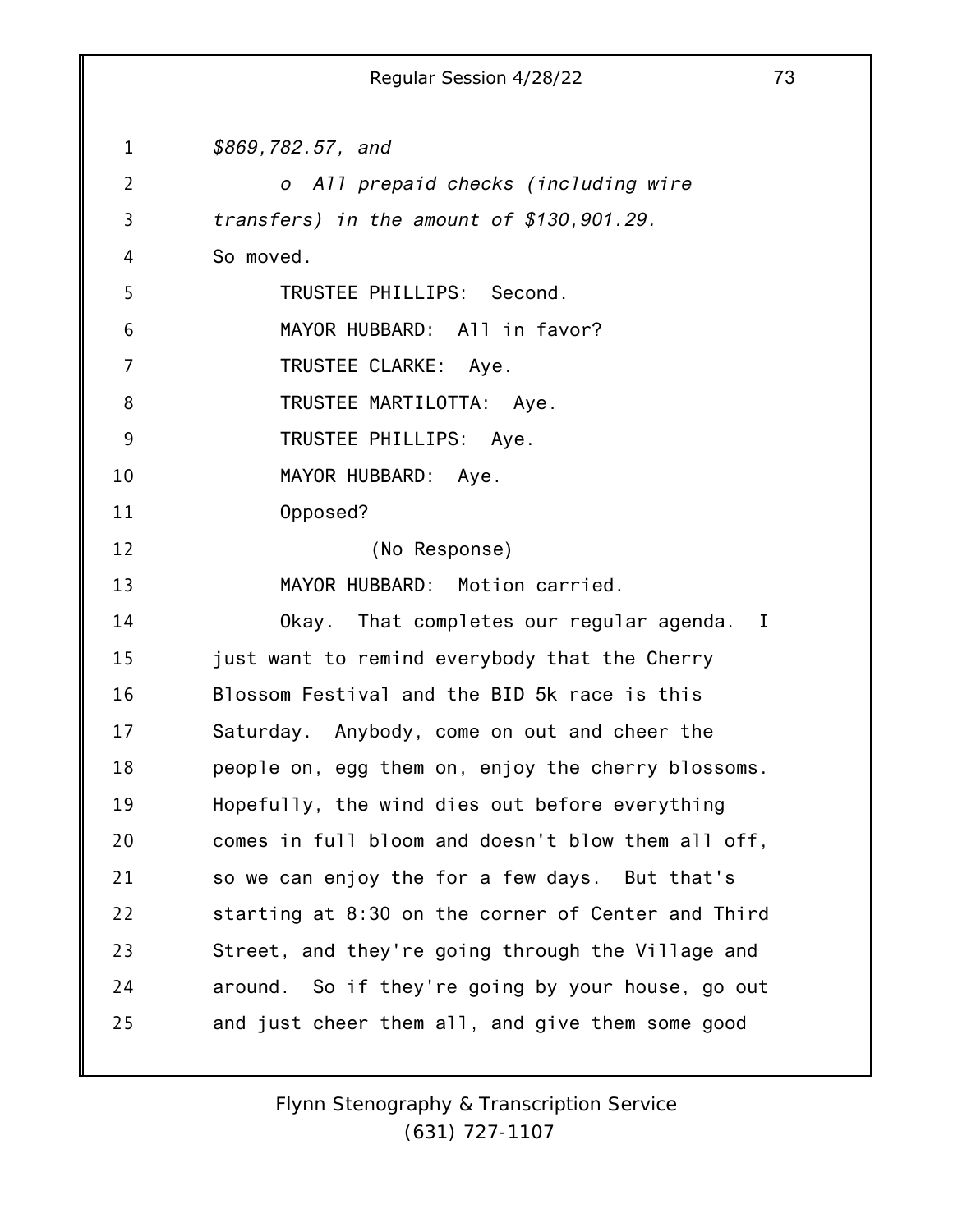1 2 3 4 5 6 7 8 9 10 11 12 13 14 15 16 17 18 19 20 21 22 23 24 25 Regular Session 4/28/22 74 will, and, hopefully, the BID raises some money and it's a nice day for you. All right. I'll offer a motion to adjourn at 8:05. So moved. TRUSTEE MARTILOTTA: Second. MAYOR HUBBARD: All in favor? TRUSTEE CLARKE: Aye. TRUSTEE MARTILOTTA: Aye. TRUSTEE PHILLIPS: Aye. MAYOR HUBBARD: Aye. Opposed? (No Response) MAYOR HUBBARD: Motion carried. Thank you for coming. (The Meeting was Adjourned at 8:05 p.m.)

> *Flynn Stenography & Transcription Service (631) 727-1107*